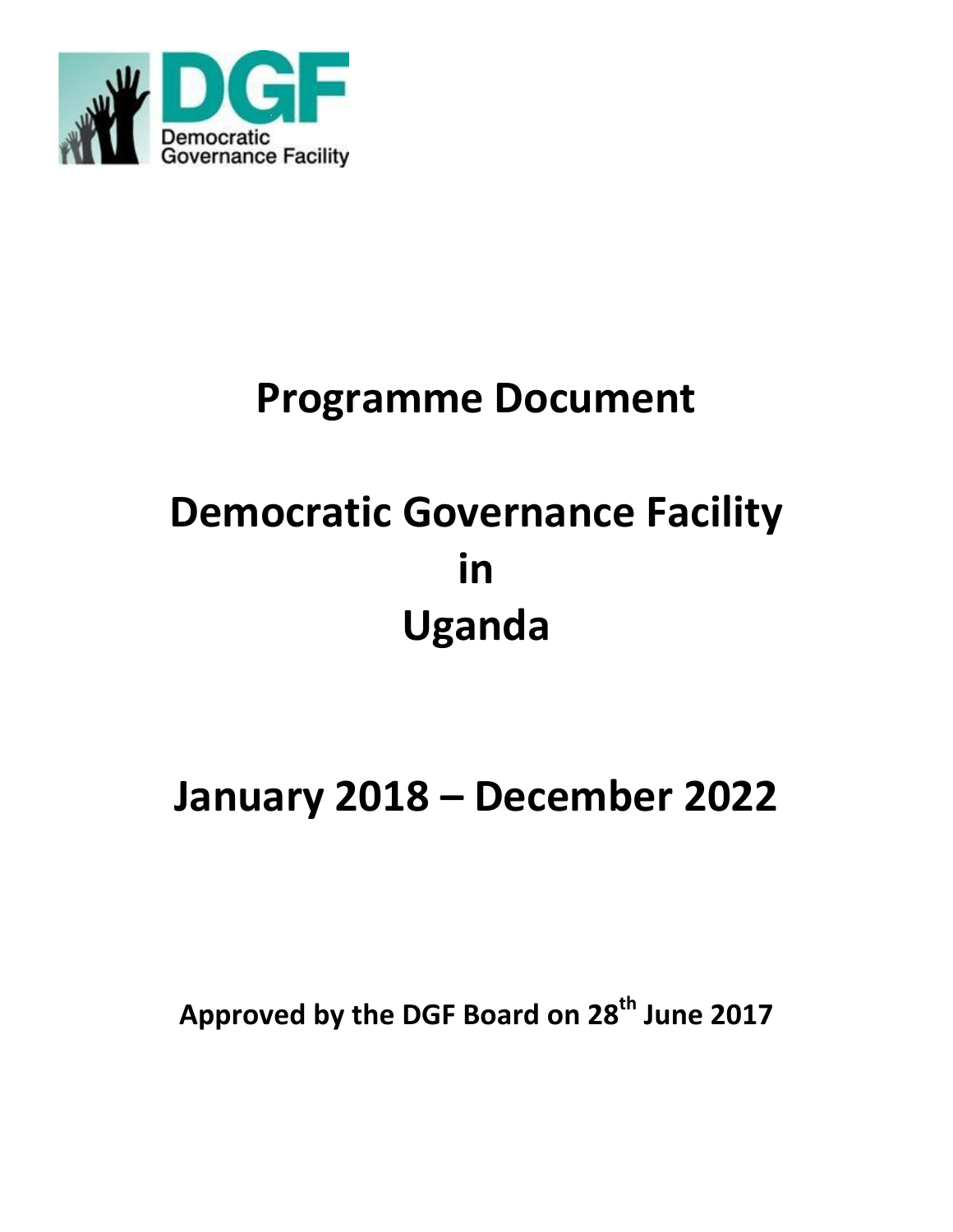## **Acronyms**

| <b>AMISOM</b>   | The African Union Mission to Somalia                                       |
|-----------------|----------------------------------------------------------------------------|
| <b>CEDAW</b>    | Convention on the Elimination of all Forms of Discrimination Against Women |
| <b>CEON-U</b>   | Citizens' Election Observers Network                                       |
| <b>CSBAG</b>    | Civil Society Budget Advocacy Group                                        |
| CSCO            | Coalition on Oil and Gas                                                   |
| DGF             | Democratic Governance Facility                                             |
| DP <sub>s</sub> | <b>Development Partners</b>                                                |
| EU GAP          | European Union Gender Action Plan                                          |
| <b>FINMAP</b>   | Financial Management and Accountability Programme                          |
| <b>FMU</b>      | Facility Management Unit                                                   |
| FoMA            | Head of Finance and Administration                                         |
| <b>GEWE</b>     | Gender Equality and Women's Empowerment Approach                           |
| GoU             | Government of Uganda                                                       |
| HoFMU           | Head of FMU                                                                |
| <b>HRBA</b>     | Human Rights-Based Approach                                                |
| <b>HTPs</b>     | Harmful Traditional Practices                                              |
| IDPs            | <b>Internally Displaced Persons</b>                                        |
| IG              | Inspectorate of Government                                                 |
| <b>LRA</b>      | Lord's Resistance Army                                                     |
| <b>MEL</b>      | Monitoring & evaluation and learning                                       |
| <b>MDGs</b>     | Millennium Development Goals                                               |
| <b>MIS</b>      | Management Information System                                              |
| <b>NAP</b>      | National Action Plan on Human Rights                                       |
| <b>NDP</b>      | National Development Plan                                                  |
| <b>NGO</b>      | Non-Governmental Organisation                                              |
| <b>NRM</b>      | National Resistance Movement                                               |
| <b>OAG</b>      | Office of Auditor General                                                  |
| <b>PDIA</b>     | Problem-Driven Iterative Adaptation                                        |
| <b>PLMs</b>     | Programme and Learning Managers                                            |
| PMU             | Programme Management Unit                                                  |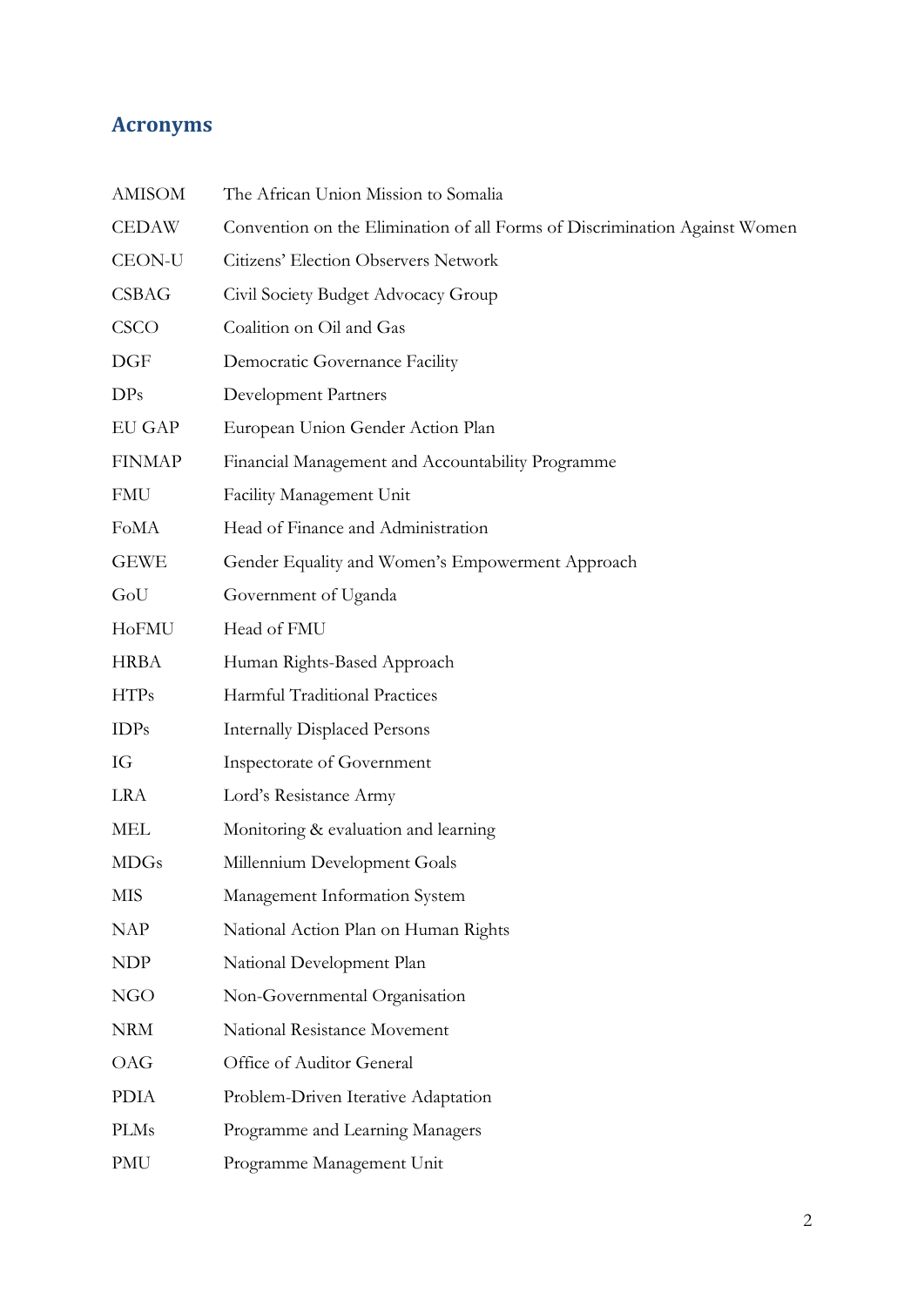| <b>PWDs</b> | People with Disabilities                                         |
|-------------|------------------------------------------------------------------|
| RDE         | Royal Danish Embassy                                             |
| <b>RMF</b>  | Risk Management Framework                                        |
| <b>RTE</b>  | Real-Time Evaluation                                             |
| SC          | <b>Steering Committee</b>                                        |
| <b>SDGs</b> | Sustainable Development Goals                                    |
| SGBV        | Sexual and Gender Based Violence                                 |
| <b>SMT</b>  | Senior Management Team                                           |
| SUGAR       | Strengthening Uganda's Anti-Corruption and Accountability Regime |
| TA          | Technical assistance                                             |
| ToC:        | Theory of Change                                                 |
| <b>UHRC</b> | Uganda Human Rights Commission                                   |
| <b>UPDF</b> | Uganda People's Defence Forces                                   |
|             |                                                                  |
| <b>UPR</b>  | Universal Periodic Review                                        |
| <b>VAWG</b> | Violence Against Women and Girls                                 |
| VfM         | Value for Money                                                  |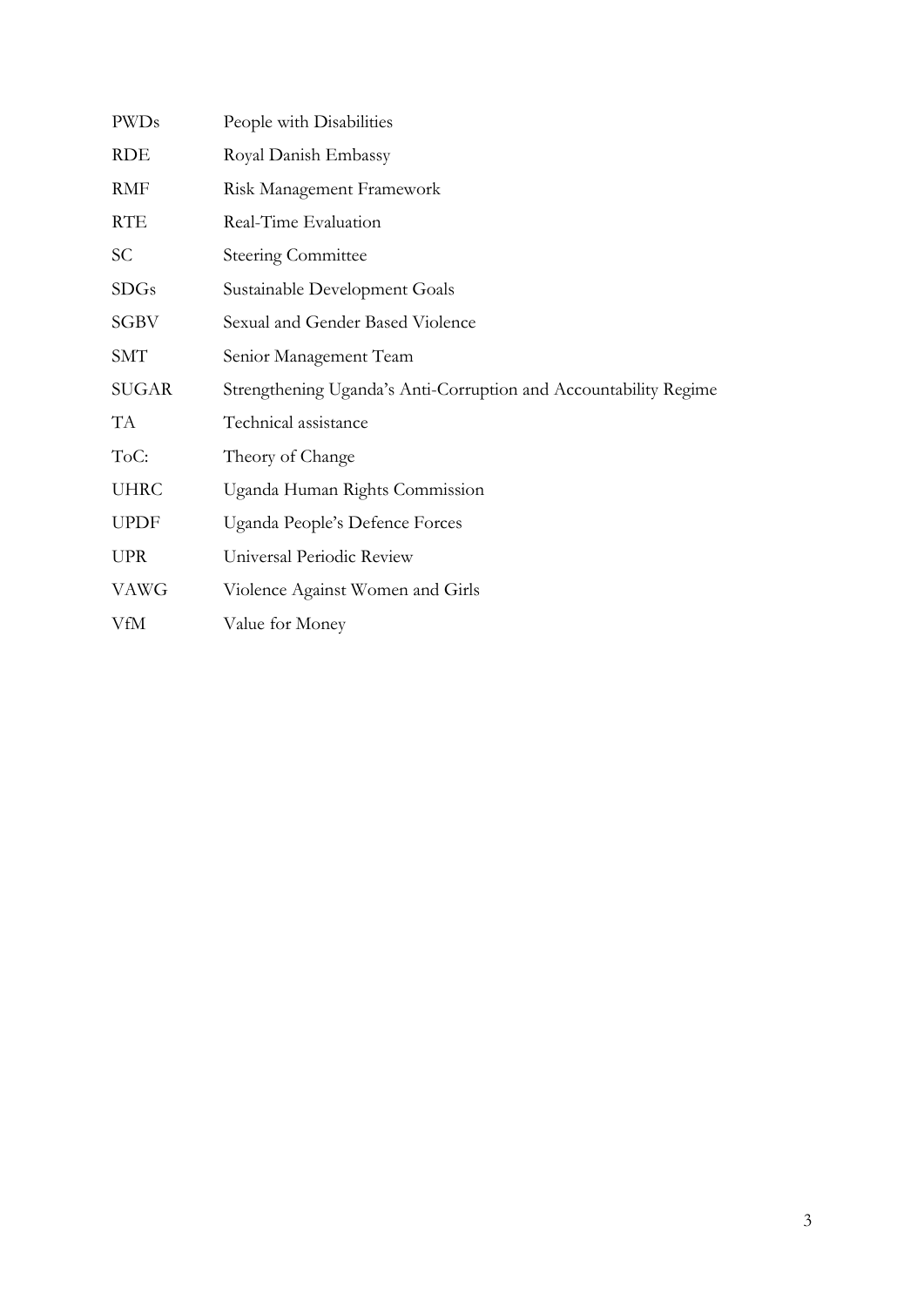# **Table of Contents**

| 1.    |  |
|-------|--|
| 2.    |  |
| 3.    |  |
|       |  |
| 3.1.1 |  |
| 3.1.2 |  |
| 3.1.3 |  |
| 3.1.4 |  |
| 3.1.5 |  |
|       |  |
| 4     |  |
| 4.1   |  |
|       |  |
|       |  |
|       |  |
|       |  |
|       |  |
| 5     |  |
| 5.1   |  |
| 5.2   |  |
| 5.3   |  |
|       |  |
|       |  |
| 6     |  |
| 7     |  |
| 7.1   |  |
| 7.2   |  |
| 7.3   |  |
| 8     |  |
| 9     |  |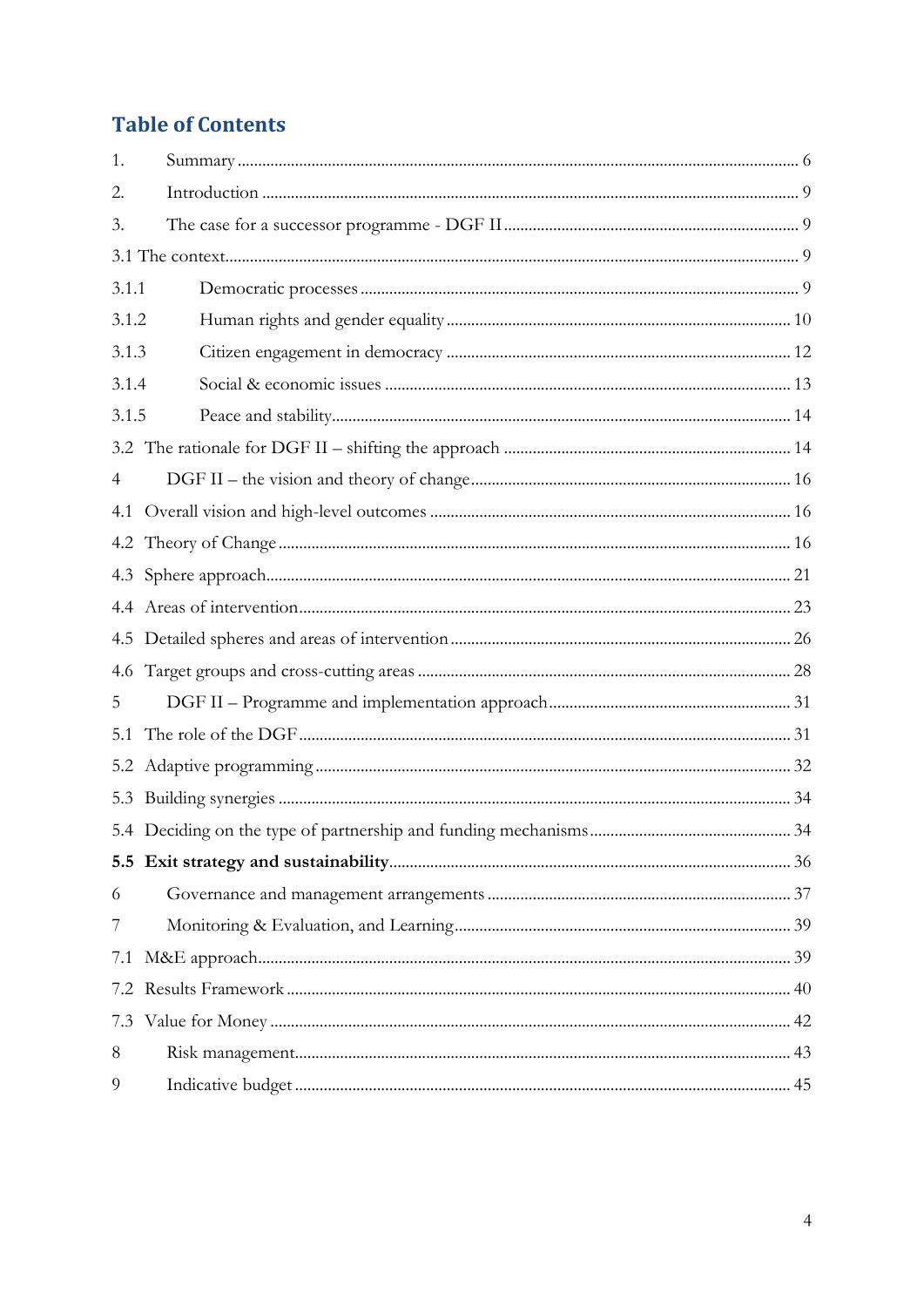#### Annexes

- Background to the Design
- Summary of achievements and challenges from DGF I
- DGF II results framework
- Risk Management framework
- HRBA and Gender Analysis and Screening Note
- Statutes of Board
- Mandate of the Legal Entity
- 8 FMU Structure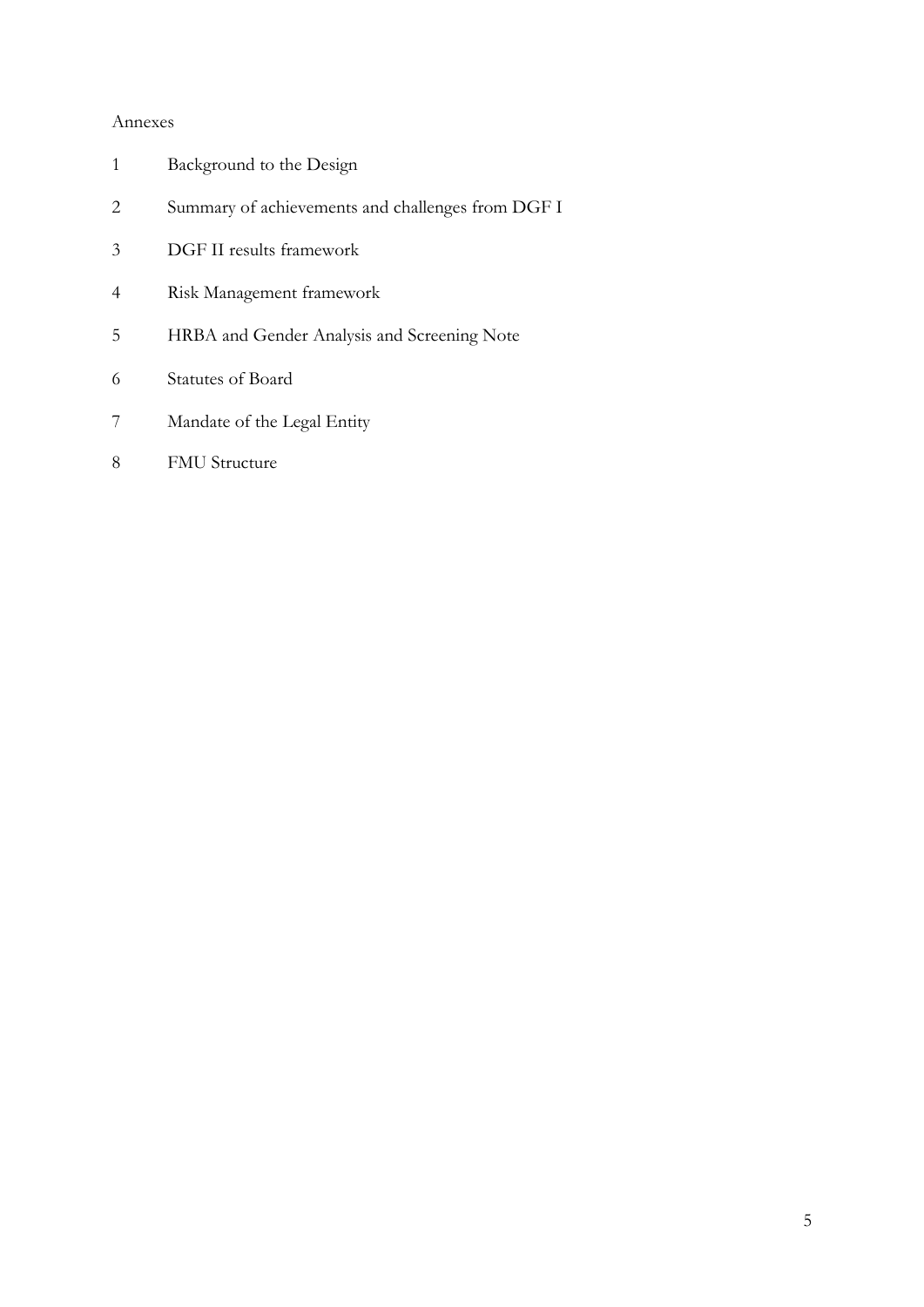#### <span id="page-5-0"></span>**1. Summary**

Uganda has made significant progress over the last 30 years in terms of achieving development outcomes, fostering stability, and moving towards a more democratic system of governance. There are, however, considerable challenges with regard to the quality and access to services. These include a rapidly growing population, a highly unequal distribution of wealth, gender inequalities, marginalisation of specific groups including women and youth, social ills like corruption, human rights violations and conflict in some regions, and a system of political governance which is dominated by one ruling party. Although civil society<sup>1</sup> is active in promoting democratic governance in the country, it is sometimes seen as fragmented, not always representative of the wider community and not accountable. Progress towards a more inclusive democratic governance system in Uganda has been less significant than expected by civil society and a growing number of civilians.

As the evaluation and reviews of the first phase of the Democratic Governance Facility (DGF I) demonstrated, there have been considerable results in promoting and underpinning democratic governance, including constructive civil society engagement with government and parliament on specific laws and policies, citizens' understanding of their rights through civic education, stronger accountability through budget monitoring and local government scorecards, and the provision of legal aid to over 4 million Ugandans. Experience has shown that supporting citizen<sup>2</sup> engagement with democratic processes and institutions has led to more state<sup>3</sup> responsiveness. It is critical to build on these achievements in DGF II. .

DGF II represents eight Donor Partners (Austria, Denmark, Ireland, the Netherlands, Norway, Sweden, the United Kingdom and the European Union) coming together to support democratic governance initiatives in Uganda. This is a unique arrangement for a governance programme in sub-Saharan Africa. DGF II will not only be consolidating its efforts in supporting and strengthening civil society. It is also designed to 'refresh' its approach and its engagement with the Government of Uganda (GoU) – to demonstrate the value of a governance programme which connects to the national priorities and commitments of the Government. DGF II will represent a shift in approach in that it will ensure an ongoing political economy analysis, which will inform the DGF strategy and decision-making. It will take an adaptive programming approach based on a set of principles around identifying and contributing to the solving of local and national problems,

<sup>&</sup>lt;sup>1</sup> The definition of civil society follows the EU definition of "Non-State Actors<sup>1</sup>": "Non-State Actors encompass non-governmental organisations (NGOs), grassroots organisations, cooperatives, trade unions, professional associations, universities, media and independent foundations. Their common feature lies in their independence from the State and the voluntary basis upon which they have come together to act and promote common interests." The term used in DGF documents, which captures the same definition as the non-state actors above, is "civil society organisations" (CSOs).

<sup>&</sup>lt;sup>2</sup> "Citizens" is not to be understood as "Citizens of Uganda." The term refers to persons who live in Uganda, independently of whether they are actual citizens of Uganda or not. By applying this broader notion, groups such as refugees are also considered "citizens" even if they are not citizens of Uganda. Overall, the term indicates a relationship with the Ugandan state, which is why the term citizen is preferred instead of for example "person" or "people."

<sup>&</sup>lt;sup>3</sup> The terms "State" and "Government" are both used throughout this document and are sometimes interchangeable. There is however an understanding that "government" refers to the political administration of Uganda while "state" is usually defined as having four core elements: people, territory, government and sovereignty.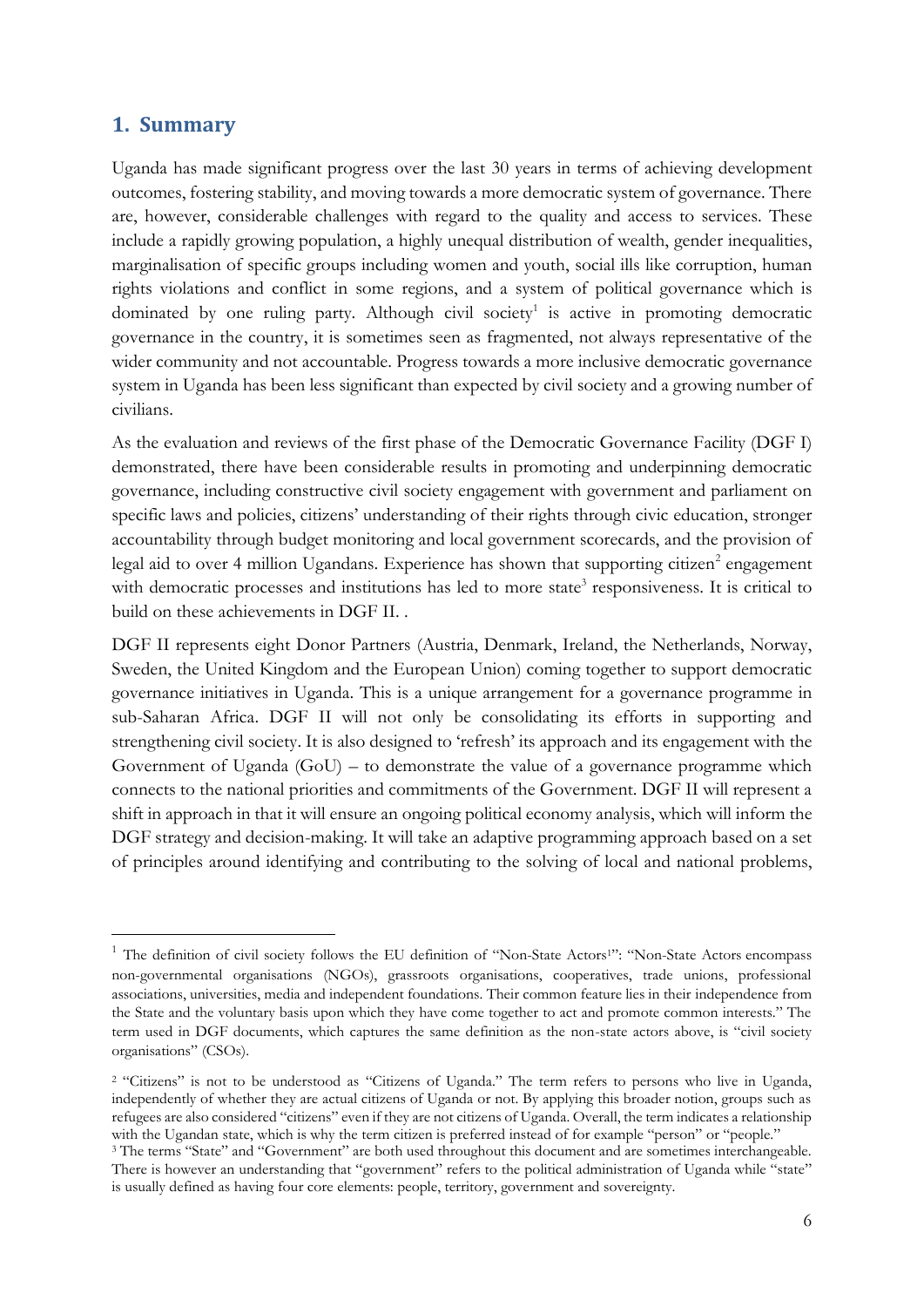being prepared to 'do things differently' and 'be politically smart', ensure regular learning, including gender issues, and engage a broad spectrum of actors around key governance issues.

The overall vision for DGF II will be "a Uganda where citizens are empowered to engage in democratic governance and where the state upholds citizens' rights". It therefore places the citizen at the centre of the initiative and is focused on the relationship between the citizen and the state. This vision – or impact statement – is underpinned by the following four high-level outcomes: (i) strengthened democratic processes that respond to citizens' rights, (ii) strengthened rule of law and improved access to justice, (iii) increased protection and fulfilment of human rights and gender equality, and (iv) improved citizens' inclusion and engagement in decision-making processes.

To contribute to these high-level outcomes – and ultimately the vision – DGF II has been designed in a different way than the preceding phase. The starting point of the theory of change is the ongoing analysis of the political context and identification of key governance issues which inform areas of intervention that will be supported by the DGF.

This approach is encapsulated in so-called "spheres" which are three broad and interconnected domains of governance: (1) democratic processes that build citizen-state relationships, (2) citizen empowerment, engagement and accountability and (3) protection of human rights, access to justice and gender equality. Each sphere identifies and analyses governance issues upon which decisions on whether or not to launch an area of intervention will be based. A number of pathways and strategies to be employed are described in the theory of change and will be further unpacked in the description of the spheres.

Indicative areas of intervention are also presented within each sphere description and are summarised in chapter 4. For *Sphere 1* they are (1) Improving government accountability towards citizens including electoral processes*,* (2) An improved representation and recognition of women in leading political institutions and as elected candidates, (3) Diversifying political engagement between elected officials, political parties and citizens, and (4) Improving participatory decisionmaking in planning, budgeting, monitoring and evaluation processes. For *Sphere 2* they are (1) Strengthening citizen engagement for government accountability, (2) Strengthening citizen engagement for natural resource governance, (3) Improving access to information and civic (and voter) education, (4) Strengthening youth and women participation and representation, and (5) Improving civil society health. For *Sphere 3* they are (1) Upholding human rights, (2) Improving access to justice and transitional justice for the poor and vulnerable groups and addressing violence, torture and impunity, and (3) Upholding Pro-Gender Equality legislation.<sup>4</sup> A number of these areas of intervention relate and connect to more than one sphere.

The programme and implementation approach for DGF II emphasises the role of the DGF as an active facilitator or convenor for partners (i.e. those supported by DGF funding) to come together and work on clearly identified governance issues and challenges. In addition to the sphere approach, DGF II will take an adaptive programming approach as identified above, continuously analysing and adapting to changes in the political environment. A focus on learning from this ongoing analysis and the results coming back from the areas of intervention and informing re-

 <sup>4</sup> Gender Equality is further integrated across spheres, intervention areas and across the result framework matrix through sex-disaggregated data and with specific strategic gender outcomes as further described here below. Furthermore, a gender analysis is included in Annex 5 HRBA and Gender Equality Analysis and Screening Note and also reflected in the Situational analysis.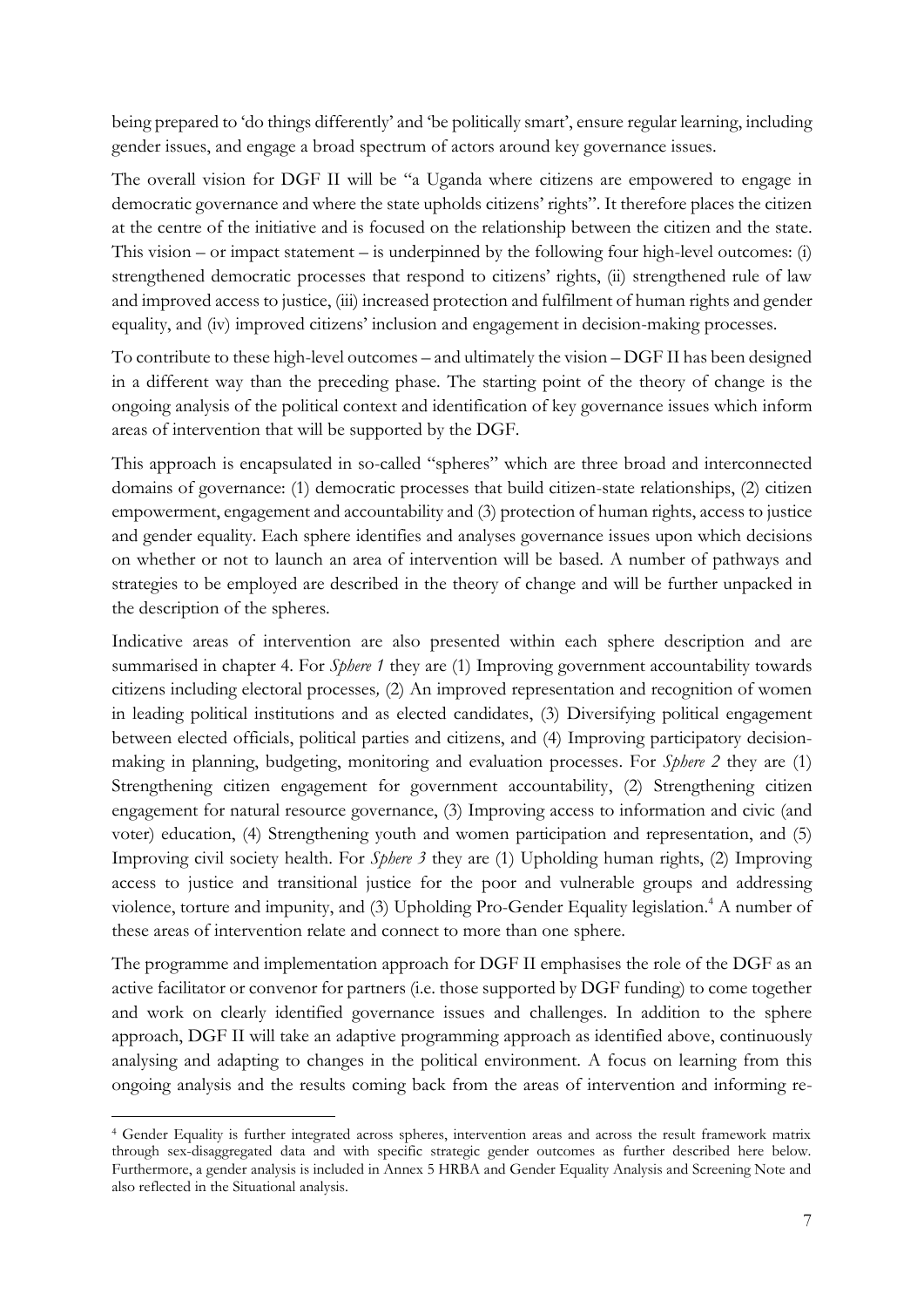programming will be at the heart of each sphere. There will also be an emphasis on working on common issues and areas of intervention which relate to more than one sphere.

DGF II is also designed to build synergies between the spheres and areas of intervention, operating at the level of the sphere strategies, designing areas of intervention, and taking a decision on the types of partnerships and funding mechanisms to be supported.

DGF II will also be underpinned by three specific approaches, which are both cross-cutting issues and targeted specifically by areas of intervention: Human Rights-Based Approach, Gender Equality and Youth. The analyses for Gender Equality and Human Rights-Based Approaches are further developed in Annex 5. These highlight the key gender equality and human rights issues relevant to the specific spheres and intervention areas. Gender Equality is both integrated across results framework matrixes with sex disaggregated indicators where relevant and strategically targeted in each sphere at outcome level to aim for gender transformative changes.

The programme and implementation approach are supported by proposed governance structures and management arrangements, which emphasise the sphere approach as the 'engine' of the DGF II's management and implementation. Programme and Learning Managers will play critical roles in this model. While there are similar structures to DGF I there is a clearer definition of roles and responsibilities between the Board, Steering Committee and the Facility Management Unit (FMU).

As would be expected, there is a much stronger focus on monitoring & evaluation and learning (MEL) within DGF II. The MEL approach integrates an adaptive programming approach. It is supported by a results framework**,** which is annexed to this document. It is, however, recognised that details of outputs, results and timelines will continue to be formulated and revised throughout the lifetime of DGF II.

An indicative budget of up to Euro 110 million is provided for a five year DGF II (2018-22). This is based on indicative commitments made by the Donor Partners (March 2017).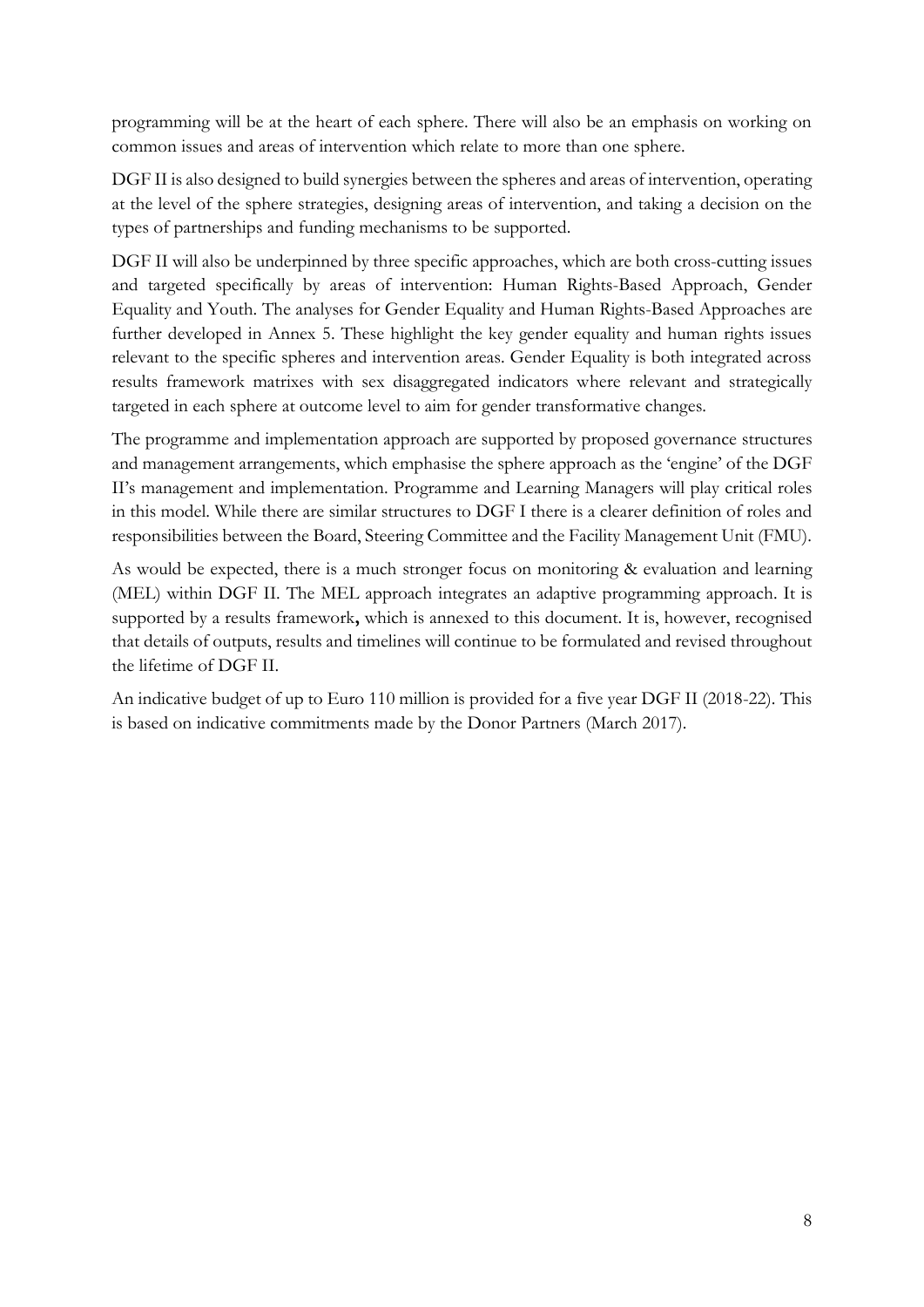## <span id="page-8-0"></span>**2. Introduction**

DGF II encapsulates the design of the second five-year phase and commences on 1 January 2018. It includes a context analysis of democratic governance trends in Uganda, a gender equality and human rights analysis and an analysis of the social and political prospects for change; impact and outcome statements and indicators for DGF II. Furthermore, the programmatic scope and detailed design of selected areas of intervention; governance and management arrangements; a results framework; and an elaboration of three sphere strategies which are focused on specific governance areas. The programme design proposal has been produced in a participatory way with the eight donor partners and other stakeholders involved in the DGF. It is accompanied by a transition plan to implement DGF II.

*See Annex 1 detailing the Terms of Reference, the transition from DGF I and the phases of the design process.* 

#### <span id="page-8-1"></span>**3. The case for a successor programme - DGF II**

#### <span id="page-8-2"></span>**3.1 The context**

A detailed contextual analysis<sup>5</sup> identified a number of key governance issues and challenges, and these coupled with the country's plans under the NDP II 2015/16 – 2019/20 need to be addressed as a minimum in a governance initiative of the scale of DGF II. Brief summaries of these issues and challenges, which are divided into five broad areas, are presented below:

#### <span id="page-8-3"></span>**3.1.1 Democratic processes**

- Among several "strategic bottlenecks" that have constrained Uganda's socio-economic development since independence, the Uganda Vision 2014 mentions "poor democracy". DGF II is designed to be broadly aligned with the Uganda Government's development vision in aiming at improving and strengthening democracy in the country. The DGF I evaluation report demonstrated how the DGF could contribute to the Government's commitments to governance, as set out in the National Development Plan II (NDP II), specifically in the areas of audit and oversight, the legislature, public administration, public sector management and justice, law and order. 6
- Over the next five years there will likely be continued dominance of the ruling party<sup>7</sup>, which controls both the executive and legislative branches of the government. The President and the National Resistance Movement (NRM) have brought about stability and development in the country over the last three decades. However, some concerns do exist about the measures taken by the ruling party to maintain its hold on power particularly during elections. Specifically, international observers including the EU and Commonwealth observer missions did not consider the 2016 elections as credible<sup>8</sup>. How the Electoral Commission will conduct the next elections in 2021 will be a key test for the country's democracy. Engaging with

 <sup>5</sup> See DGF II Situational Analysis, March 2017.

<sup>6</sup> See DGF I evaluation (Nov 2016).

<sup>7</sup> <https://www.odi.org/sites/odi.org.uk/files/odi-assets/publications-opinion-files/8945.pdf>

<sup>8</sup> [http://thecommonwealth.org/sites/default/files/news-items/documents/Uganda%20COG%20Report%20-](http://thecommonwealth.org/sites/default/files/news-items/documents/Uganda%20COG%20Report%20-%20Final%20-%20PRINT.pdf)  $\%$ 20Final%20-%20PRINT.pdf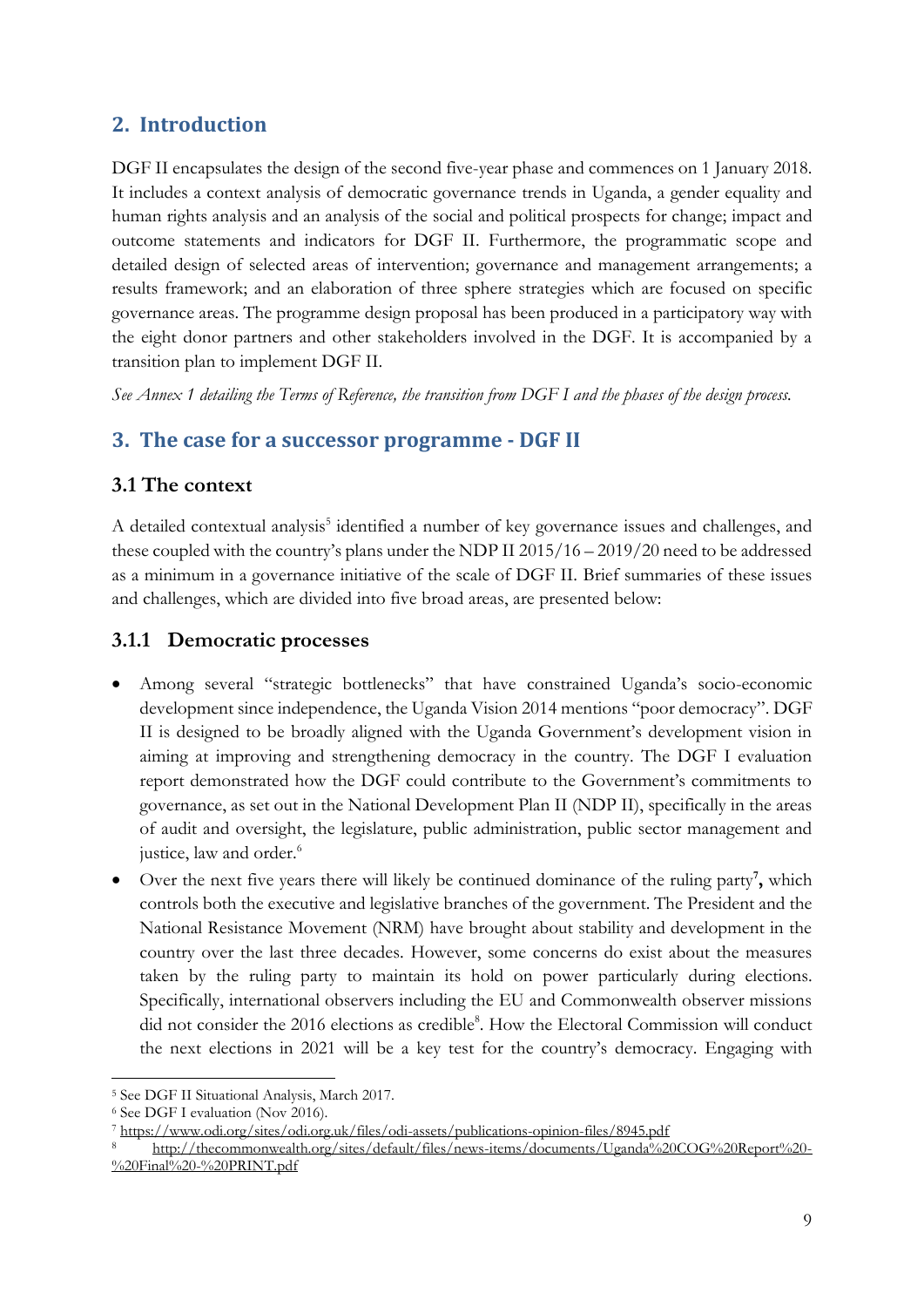governance institutions therefore remains a challenge, as many democratic institutions are seen to be either weak or compromised as a result of the current 'political settlement'**. <sup>9</sup>** There is a capability deficit in many – although not all – institutions. Key democratic institutions – such as Parliament, the Electoral Commission and the Judiciary – are unable to operate independently as articulated in the Constitution, unless they are fully autonomous in respect of finances and personnel. There is a lack of separation between public and private domains of governance with informal and personalised political relationships holding sway.10 Some more independent-minded business leaders hold the view that it is more important to have strong political relationship than playing by the 'rules'. This demonstrates what some civil society actors have called 'a crisis of democratic values'.<sup>11</sup>

- On the other hand, there are opportunities for citizens to engage in democratic processes since the government is officially committed to development outcomes (e.g. the commitments in NDP II, Vision 2040 and achieving national-level SDGs), improving oversight functions (e.g. through Office of the Auditor General (OAG) and Inspectorate of Government (IG), encouragement of external trade and investment (e.g. in developing an Oil for Development policy), and to regional peace efforts (e.g. through Uganda's leadership in the African Union Mission in Somalia (AMISOM)).
- As the second branch of government the legislature the Ugandan Parliament does have the potential to encourage and hold serious political debates over policies (e.g. alternative policy statements) and oversight of the executive branch (e.g. revision to Bills). In reality however, the Parliament has been relatively constrained by its lack of independence, a largely new crop of Parliamentarians and the internal weaknesses of the political parties of the opposition. 12
- x The political opposition is likely to remain relatively weak and divided over the next five years**.**  The opportunities for political dialogue between the political parties of the opposition and the NRM are limited at least in the public arena. There could however be better opportunities in more private and informal settings, but these need to be owned and led by Ugandan actors, women and men from all political persuasions.
- The judiciary has demonstrated an ability to act more and more independently in recent years. However, rule of law does not appear to serve the "majority". There is a growing concern among civil society organizations that the political will is getting weaker to improve the rule of law, to ensure the independence of the judiciary and to respect human rights and gender equality. Issues around freedom of expression, the right to information and the right to assembly are critical areas where supporting civil society and other actors are important.

#### <span id="page-9-0"></span>**3.1.2 Human rights and gender equality**

• Human rights are recognised in the Constitution (1995), which calls for the protection and promotion of human rights within a Bill of Rights. The Government has demonstrated a commitment to human rights through the creation of the Uganda Human Rights Commission

[http://www.effective-states.org/wp-content/uploads/working\\_papers/final-pdfs/esid\\_wp\\_20\\_goloobamutebi](http://www.effective-states.org/wp-content/uploads/working_papers/final-pdfs/esid_wp_20_goloobamutebi-hickey.pdf)[hickey.pdf](http://www.effective-states.org/wp-content/uploads/working_papers/final-pdfs/esid_wp_20_goloobamutebi-hickey.pdf)

<sup>10</sup> Design team's key informant interviews and review of political economy analyses (Nov 2016 – Jan 2017).

<sup>&</sup>lt;sup>11</sup> Design team's key informant interviews and review of political economy analyses (Nov 2016 – Jan 2017).<br><sup>12</sup> http://www.ipu.org/parline-e/reports/2329 E.htm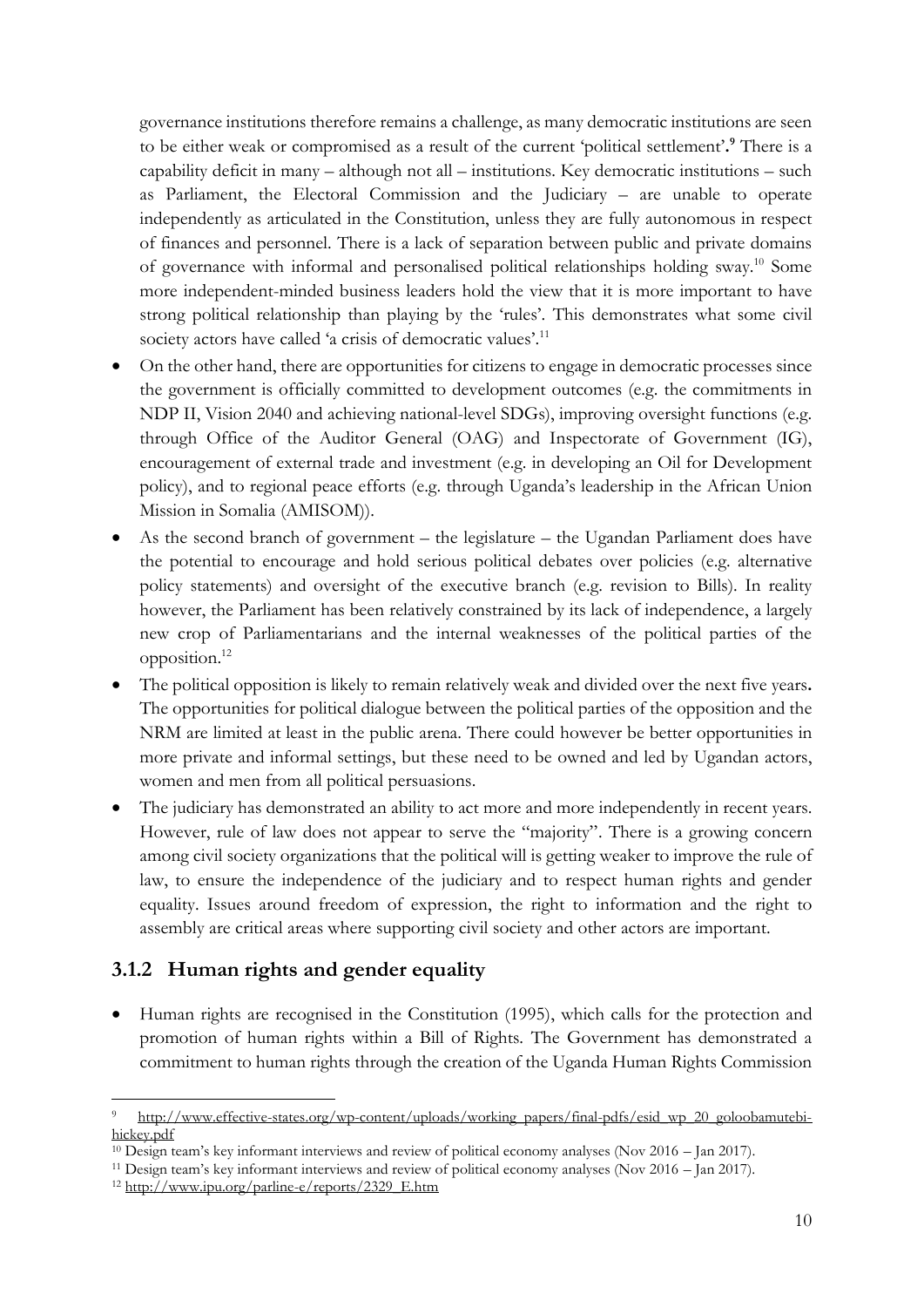(UHRC) and being a signatory to various international frameworks including the Universal Periodic Review (UPR), which led to developing a National Human Rights Action Plan (NAP). These actions are commendable, yet the government's policy declarations do not necessarily equate with action and there remain major legislative and implementation gaps towards the realization of human rights and gender equality in the country.

- At the same time the protection of human rights is at risk because of an increasingly difficult operating environment for human rights actors and defenders.13. Recent evidence suggests that police brutality has increased in 2015-16 with unlawful behaviour by security forces going largely unpunished.<sup>14</sup>
- Addressing persistent and endemic problems of gender inequality remains a critical area for any governance intervention.<sup>15</sup> The points below are not exhaustive gender related issues in Uganda but they are of particular relevance to selected themes of DGF II:
	- o The Constitution of Uganda recognizes specific rights of women including the right to full and equal dignity with men as well as equal treatment with men, the right to equal opportunities in all areas – political, economic and social.
	- o Affirmative Action in the Local Government Act (1997) provides for at least one third women's representation at all local council levels. While each district council is comprised of at least 30% women, the numbers of women dwindle in the top leadership positions in districts (e.g. Chairpersons, Speakers and Chief Administrative Officers). Women who aspire for political leadership through elections are affected by low literacy levels, lack of resources to run successful campaigns, limited political experience and cultural and traditional beliefs that still place women at "home" rather than in political leadership.
	- o Other challenges that continue to limit women's equal participation in leadership include institutional bias, stereotyping, historical imbalances, poor political party internal democracy, weak electoral laws and flawed electoral processes, gender based violence targeting women and high poverty levels among women. Additionally, politics and political campaigns in Uganda continue to be highly monetized, leading to high levels of corruption and unethical practices, and serving as a barrier to women's participation.
	- o Shelving bills like the Domestic Relations and Marriage and Divorce Bills, that are crucial for the fulfilment of women's rights, has been one of the major setbacks for gender equality in Uganda at formal level. Violations of these rights largely persist in impunity as a result. Sexual and Gender Based Violence (SGBV) and Harmful Traditional Practices (HTPs) such as early and forced marriages, are also persisting and

 <sup>13</sup> See for example, <https://www.amnesty.org/en/countries/africa/uganda/> and [https://www.hrw.org/world](https://www.hrw.org/world-report/2016/country-chapters/uganda)[report/2016/country-chapters/uganda](https://www.hrw.org/world-report/2016/country-chapters/uganda)

<sup>&</sup>lt;sup>14</sup> [https://www.amnesty.org/en/countries/africa/uganda/report-uganda/.](https://www.amnesty.org/en/countries/africa/uganda/report-uganda/) It is noted however there has been a recent internal trial and conviction of police officers who were involved in indiscriminate caning of opposition supporters. While this isolated incident cannot be used to suggest that the narrative is changing it is a move in the right direction. This trend is also conformed in the annual report if the UHRC 20115/16.

<sup>&</sup>lt;sup>15</sup> This paragraph is highlighting the key issues whilst details are included Annex 5 under HRBA and Gender Analysis and Screening Note.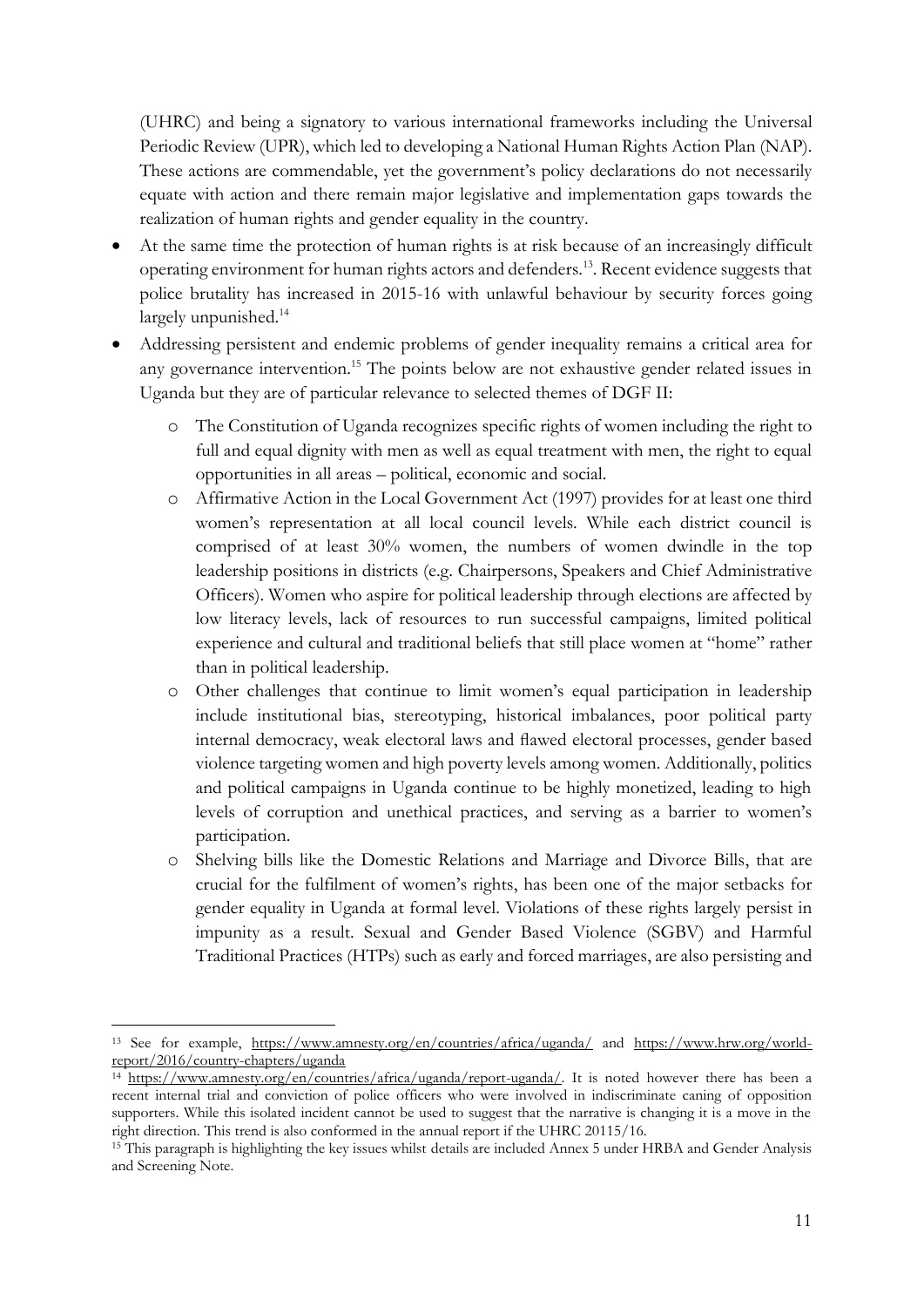on the rise, especially in rural areas, despite the constitutional provision on the minimum age for marriage.<sup>16</sup>

- o Stereotyping of specific groups remains a challenge that perpetuates discrimination against e.g. women, children, people with disabilities, sexual minorities, ethnic minority groups, most at-risk populations and people living with HIV.17
- o Employment rates in the agricultural sector show a higher percentage of female than male workers. In all other sectors employment rates for men are higher than for women. In 2009 women only earned 69 % of the average income of men.
- o Women's lack of collateral such as certificates to land is a barrier for accessing of formal and some informal financial institutions. Cultural norms and customary law are barriers to the implementation of the Land  $Act^{18}$ . Studies show that a substantial proportion of rural women can access land, although women hold only 7% of the registered land<sup>19</sup>

Addressing gender inequalities and gender injustices are critical for a response by DGF II especially in relation to (i) representation and participation especially in politics and decision making (ii) recognition of specific gendered crimes such as SGBV and (iii) redistribution of power and resources between women and men. The persistence of patriarchal attitudes and deep-rooted stereotypes are formal and informal structural barriers to progress in the application of the principle of non-discrimination to women and other marginalised groups.

#### <span id="page-11-0"></span>**3.1.3 Citizen engagement in democracy**

- There is general lack of space for real participation in democratic decision-making and processes with continued top-down, centralised decision-making from the government. Historically there has been a strong commitment to development goals by the government with some notable achievements although there is concern this commitment could be undermined by less coherent development policy making processes.<sup>20</sup>
- Citizens women and men, boys and girls are not adequately aware of their rights although there is growing evidence that citizens are now more aware of their rights on specific issues for example on gender equality, natural resource governance, land rights, the constitution.<sup>21</sup> There are increasing demands from citizens for better service delivery and more transparent and accountable budget processes as a result of civil society efforts, and some government institutions now see the value of budget monitoring.
- The space for civil society, activists and the media to operate and advocate will likely continue to be reduced, although an active and independent civil society will be able to come together and engage with the government on specific issues. The legal framework for civil society in Uganda is supportive of civil society organisations (CSOs) insofar as their activities are politically and socially acceptable to the Government. Looking ahead, civil society will likely

 <sup>16</sup> UNESC, Committee on Economic, Social and Cultural Rights, Concluding observations on the initial report of Uganda, 8 July 2015 E/C.12/UGA/CO/1, para. 26. See also the annual Crimes Report 2015/16 of the UPF.

<sup>&</sup>lt;sup>17</sup> UNHCR submission, p. 6

<sup>18</sup> Adoko, J.et all, Understanding and Strengthening Women's Land rights under Customary Tenure in Uganda (2011)

<sup>19</sup> World Bank , Ellis A.C et al: gender and economic Growth in Uganda, unleashing the power of women, (2006).

<sup>&</sup>lt;sup>20</sup> Design team's key informant interviews and review of political economy analyses (Nov 2016 – Jan 2017).

<sup>&</sup>lt;sup>21</sup> Evidence from the DGF I evaluation (2016) and a review of Civic Education supported by DGF (2016).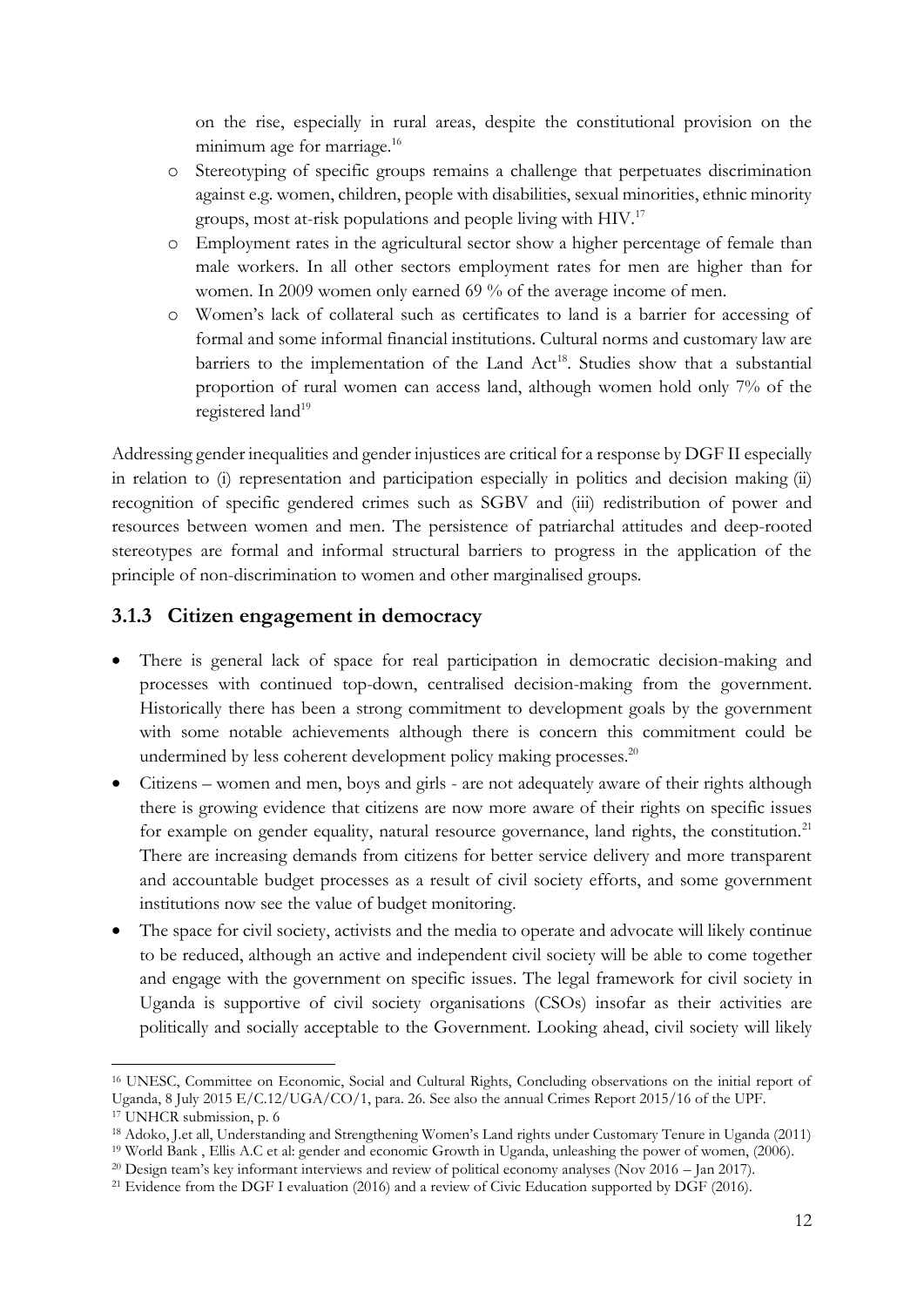be constrained in those areas considered 'off limits' by government, but can play a key role in raising public awareness and informing Ugandan women and men of their respective rights. In addition, there is relative press freedom but the previous incidents of shutting down media houses and threats to revoke licenses, have resulted in a degree of self-censorship and limited capacity for the press to act as a watch dog.

Fragmentation and poor coordination among Kampala-based and district-based CSOs is further challenging collaborative and coordinated advocacy and engagement with government institutions. Leadership and technical capacity is still limited. There are also concerns about the lack of downward accountability and representation of communities by some CSOs, and the upward accountability to donors by other CSOs.

#### <span id="page-12-0"></span>**3.1.4 Social & economic issues**

- There has been strong leadership at the executive level. The country made considerable progress towards achieving some of the Millennium Development Goals (MDG) targets by 2015, particularly with reduction in poverty, combatting malaria prevalence, improved drinking water in rural areas and level of external debt compared to exports.<sup>22</sup>
- On the other hand, there has been less impressive progress in relation to other development indicators. Four of the MDG targets related to achieving universal primary education, promoting gender equality and empowering women, combatting HIV/AIDS and improving maternal health were not met.<sup>23</sup> Moreover, some of the marginal improvements made in service delivery are not be sufficient to meet the demands of a very fast growing and better informed population.
- While there have been significant development outcomes coupled with impressive economic growth, the gains have not been universally shared and are insufficient against the population growth of more than 3%. Moreover, there are high levels of unemployment or underemployment particularly amongst young women and men**.** This is a serious concern that will lead to further discontentment with the ruling elite. In addition, there are significant regional disparities across the country with some regions considerably lagging behind.
- Over the next few years the **exploitation of natural resources** and how the revenues are shared and affected communities are compensated – could come to dominate the focus of the economy and the politics associated with it. There have already been considerable efforts under the DGF to ensure that the right policy and processes are in place. Partly linked to this is the attempt by government to make the country more attractive for foreign investment with a strong pro-business agenda pursued by the President.
- Endemic large-scale and petty corruption, affecting ordinary women and men and different regions of Uganda**,** persists. Despite some high-profile efforts to address corruption it remains ever-present in all sectors including amongst civil society.

 <sup>22</sup> [http://www.ug.undp.org/content/uganda/en/home/library/mdg/final-millennium-development-goals-report](http://www.ug.undp.org/content/uganda/en/home/library/mdg/final-millennium-development-goals-report-for-uganda-2015.html)[for-uganda-2015.html](http://www.ug.undp.org/content/uganda/en/home/library/mdg/final-millennium-development-goals-report-for-uganda-2015.html)

 $23$  Ibid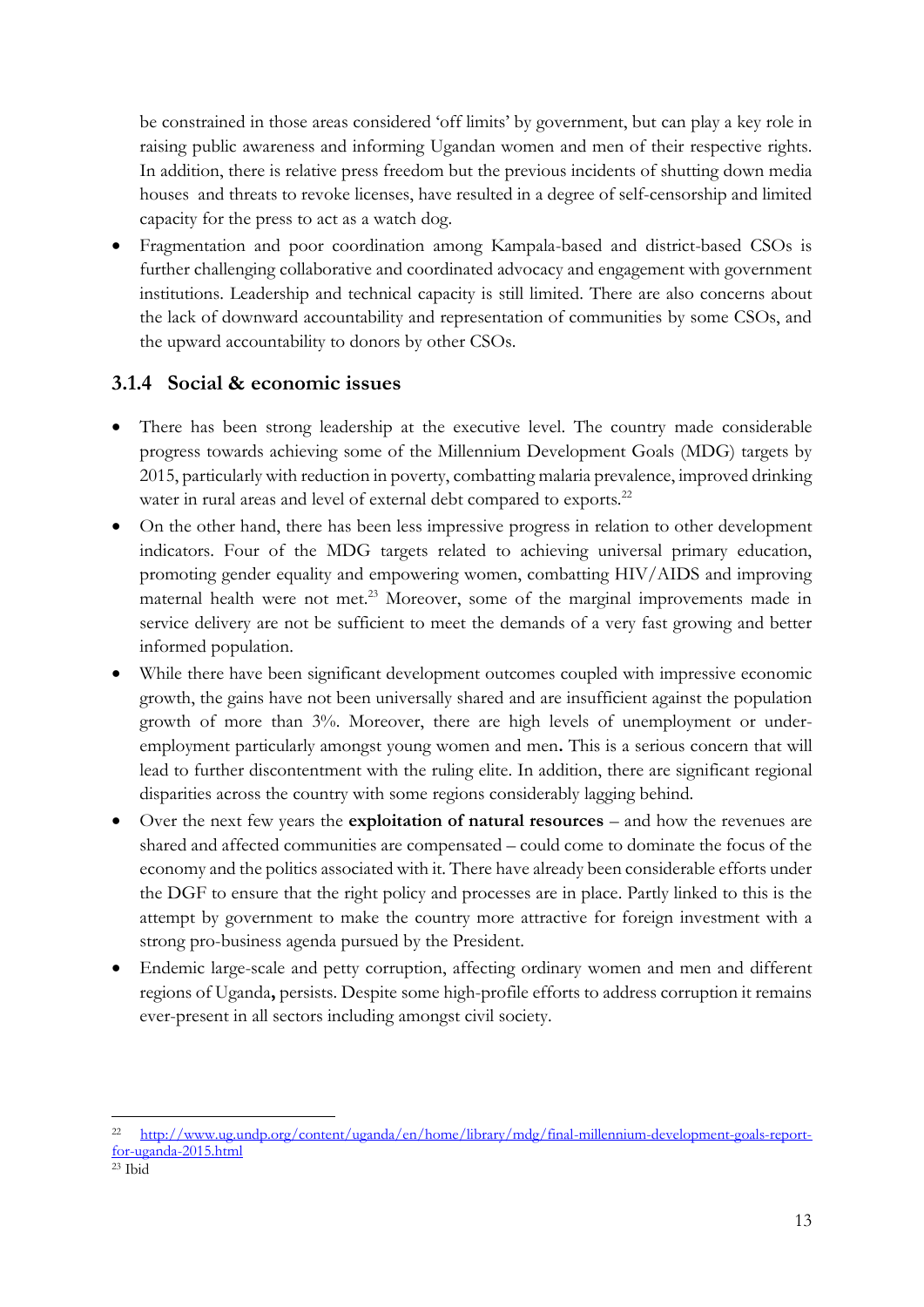### <span id="page-13-0"></span>**3.1.5 Peace and stability**

- There is the potential for conflict and instability in some parts of the country due to land and resource conflicts, poverty and marginalisation, ethnic tensions, and growing numbers of both Internally Displaced Persons (IDPs) and refugees. Human Rights reports highlight concerns of the impoverished hosting communities that are increasingly left without resources to deal with the influx of refugees and IDPs.
- $\bullet$  Since 2007, the Uganda government has engaged in a process of transitional justice (TJ). This process is considered as paramount for a successful and sustainable recovery for a country that has been plagued by violence and conflicts since its first post-independence government in 1962. Particularly, the conflict between the government of Ugandan and the Lord's Resistance Army (LRA) between the 1990s and 2006 still deeply marks the country in general and areas in the northern part of the country in particular. However, the TJ policy has been on the shelves for quite some time and in spite of strong advocacy, it still has not been approved.
- The Karamoja region of north eastern Uganda is one of the most marginalised parts of the country. For decades, it has suffered from high levels of conflict and insecurity, alongside low levels of development. There have been considerable efforts by government, donors and civil society in recent years to build sustainable peace in Karamoja.
- At the same time, Uganda is host to one of the largest populations of refugees and internally displaced with the Government of Uganda putting in place progressive policies which are and should be recognized and lauded by the international community.
- x Finally, Uganda is still a major player in African peace-keeping efforts in Somalia **-** with a lead role in AMISOM – which gives it significant leverage with international actors such as the African Union, European Union partners, US government and the United Nations who are concerned with ensuring regional peace and stability.

## <span id="page-13-1"></span>**3.2 The rationale for DGF II – shifting the approach**

DGF II is based on the need to address the continuing democratic deficit in the country and to consolidate peace and stability. The context analysis above confirms that the DGF seems to be even more relevant than earlier given the contestation of the elections in 2016 and the difficulties of civil society to address issues of democratic governance over the last five years. In addition, peace and stability are at risk if the trend of deepening political and socio-economic divides is not reverted. Progress towards establishing a more inclusive democratic system in Uganda has been less significant than expected. It is therefore critical to build on the achievements of DGF I. This wide-ranging governance intervention maintains a multi-donor approach and demonstrates strong principles of aid effectiveness (i.e. alignment and harmonisation between donors). Reference is made to a brief summary of achievements and challenges of DGF I (*see Annex 2*).

DGF II will consider and connect to the national priorities and commitments of the Government of Uganda (e.g. the National Action Plan for Human Rights and the National Development Plan II). This will help to position DGF II to assess and verify the extent of the government's commitment in practice. It also presents an opportunity to support the Government in making progress towards the Sustainable Development Goals (SDGs) from a national – Ugandan – perspective. By supporting DGF II, DPs demonstrate an ongoing confidence that this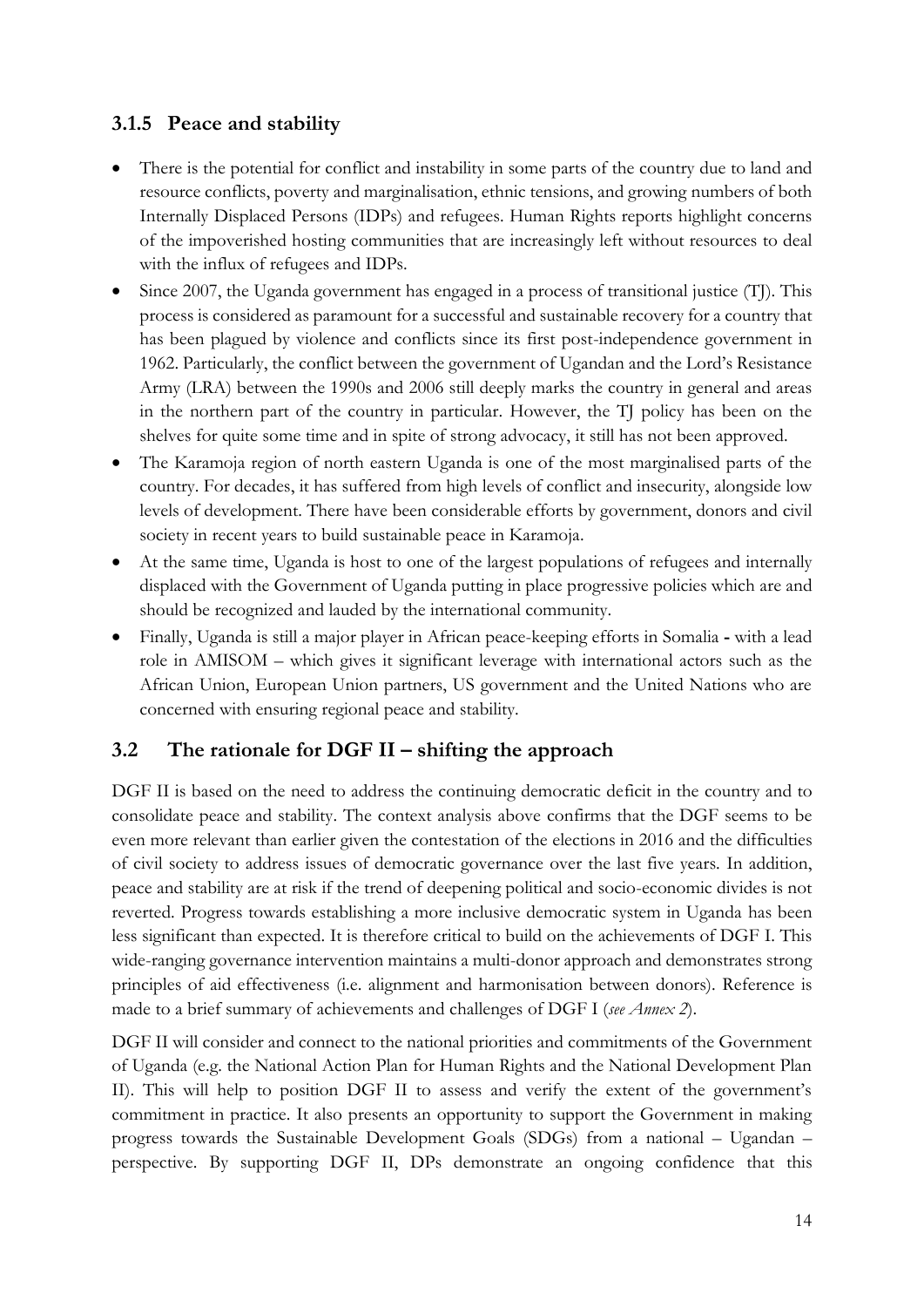comprehensive multi-donor approach achieves greater impact than supporting a disparate range of smaller governance interventions (i.e. the whole is greater than the sum of the parts).

With DGF II there is an ambition amongst the donors for this governance initiative to be perceived as much more than just a 'next phase' or a 'continuation' of DGF I. There is an understanding and commitment amongst donors of the need to consolidate or scale up those areas of intervention which were seen to be successful, and which delivered evidence based results from 2011 to 2016 and to phase out where DGF has not been successful.. These areas are documented in the evaluation of DGF I. For the design of DGF II, however, it is clear that Development Partners (DPs) are also seeking new areas of intervention and innovative approaches and partnerships. At the same time, the programme design has taken into account existing and new governance-related programmes and the complementarity of DGF II to these programmes.

DGF II will be looking at the political economy analysis to inform the DGF strategy, learning and decision making on programming on a continuous basis. This is a key aspect of an adaptive programming approach and in line with the Problem-Driven Iterative Adaptation (PDIA) approach. There is a strong commitment towards learning in DGF II as well as retaining an emphasis on **results** and accountability.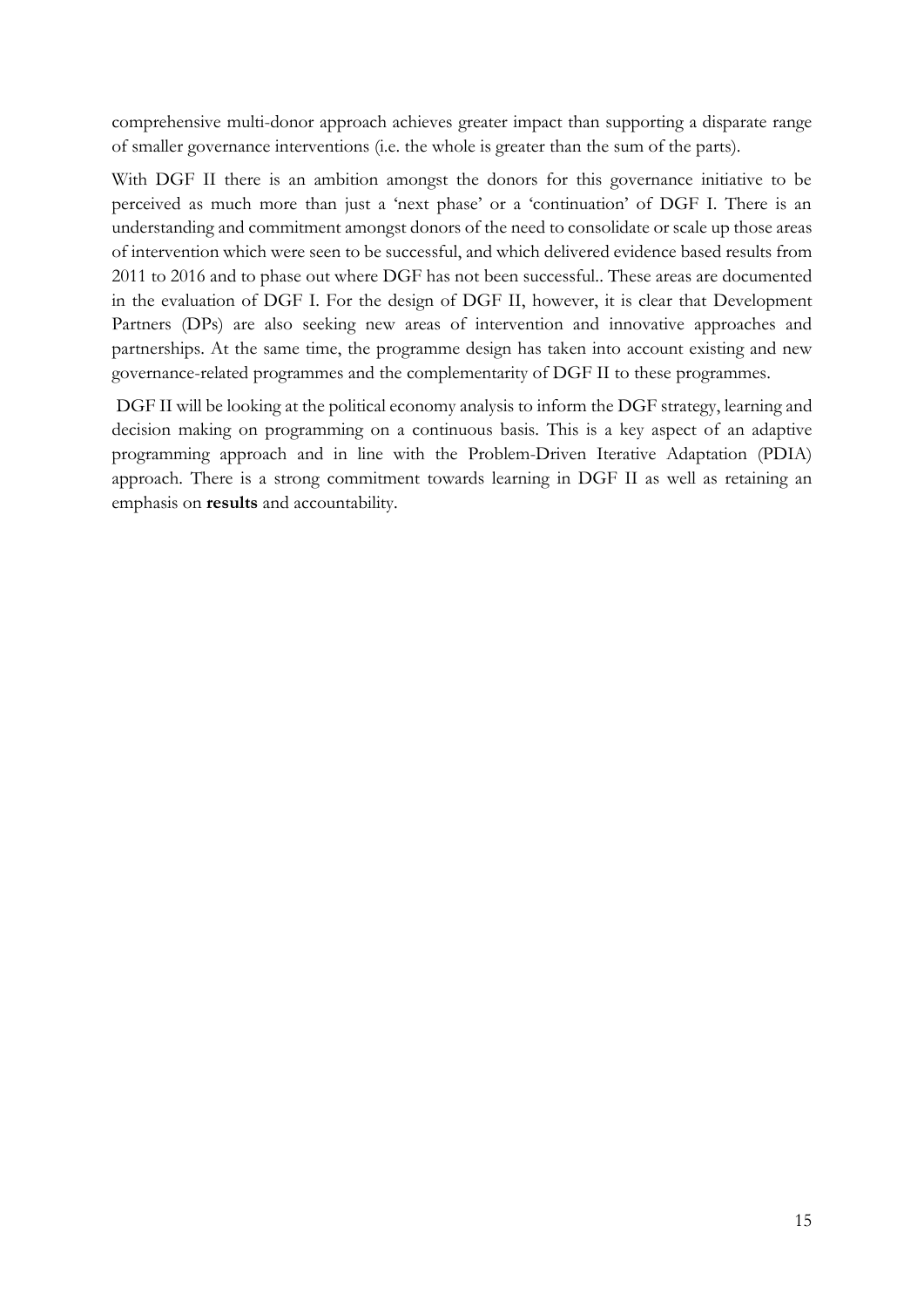## <span id="page-15-0"></span>**4 DGF II – the vision and theory of change**

## <span id="page-15-1"></span>**4.1 Overall vision and high-level outcomes**

DGF II is designed around the following vision and four high-level outcomes:

Figure 1 – Vision and high-level outcomes

Uganda where citizens are empowered to engage in democratic governance and the state upholds citizens' rights



The proposed vision differs from the DGF I overall impact statement in several ways. The DGF I impact statement was very comprehensive and included growth, poverty reduction, rule of law and long-term stability. A **more focused vision is proposed for DGF II which is concerned**  with citizens' engagement in democratic governance and their relationship with the state **in upholding citizen rights.** In this way, the role and responsiveness of the state is given more priority compared to DGF I, but is still also combined with a vision of citizens' full engagement. The vision's focus on state responsiveness follows a Human Rights Based Approach (HRBA), which underpins the overall intervention.

Experiences from DGF I show that **citizens' engagement with democratic institutions and demand for accountability can lead to positive state responsiveness**. The DGF I evaluation showed how results have been achieved, in particular at the local government level, and hence the DGF II vision anticipates that supporting interventions of democratic governance will improve state responsiveness.

The outcomes for DGF II are also slightly reformulated. Gender equality and human rights are given explicit attention and are included as cross-cutting issues, which was not the case for DGF I. Gender equality results shall be reached by a persistent gender mainstreaming across all interventions based on continuous gender analysis, monitoring and evaluation; as well as targeted gender interventions in all three spheres. Gender programming has taken into account the EU's Gender Action Plan (GAP) II.24

## <span id="page-15-2"></span>**4.2 Theory of Change**

This vision and the four high-level outcomes are the starting point for the DGF II theory of change. The overall theory is presented below (see figure 2).

<sup>&</sup>lt;sup>24</sup> The EU Gender Action Plan II objectives relevant to Gender Equality outcomes of DGF II are included in Annex 5 HRBA and Gender Equality Analysis and Screening Note.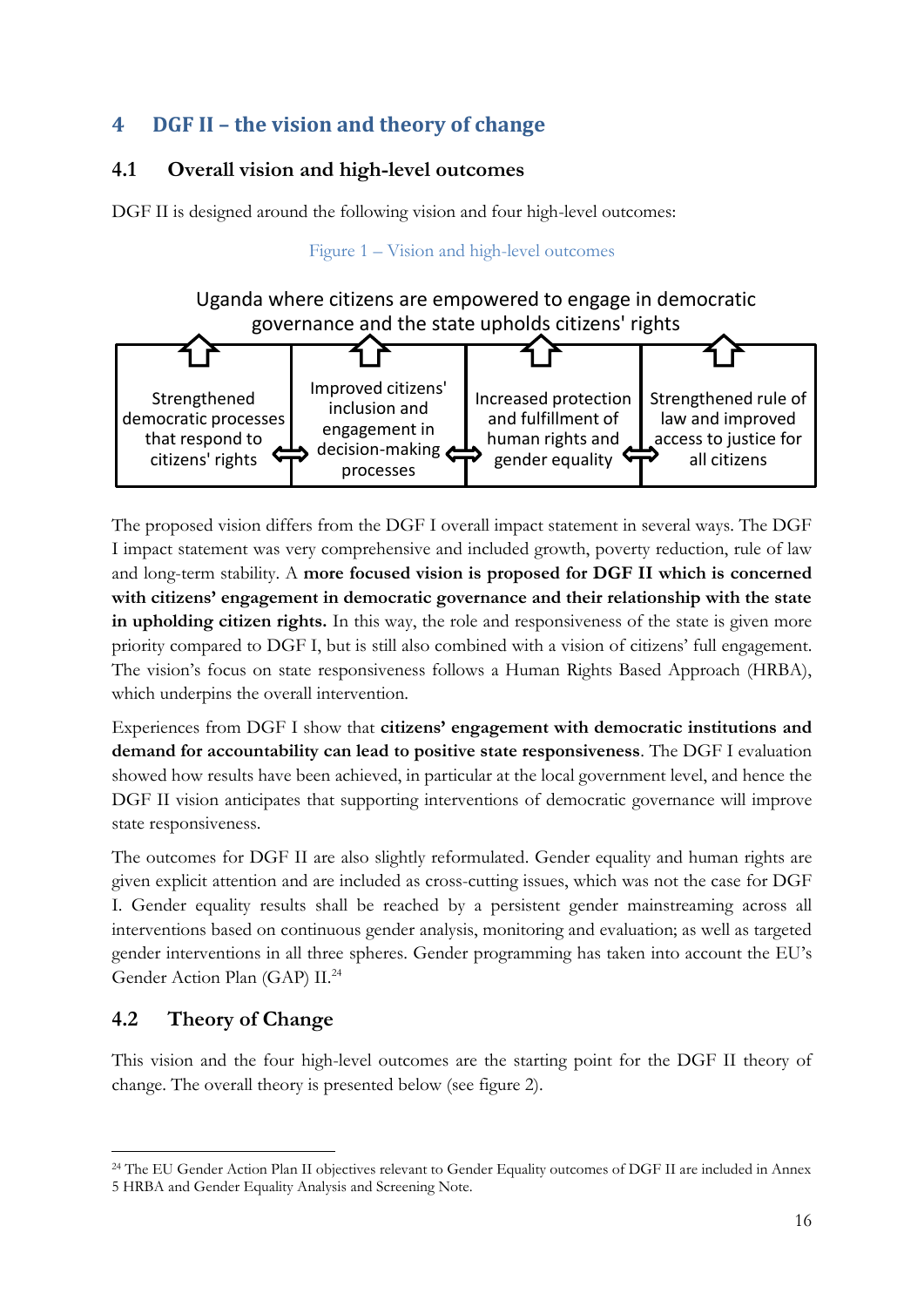

#### **Figure 2: DGF II Theory of Change**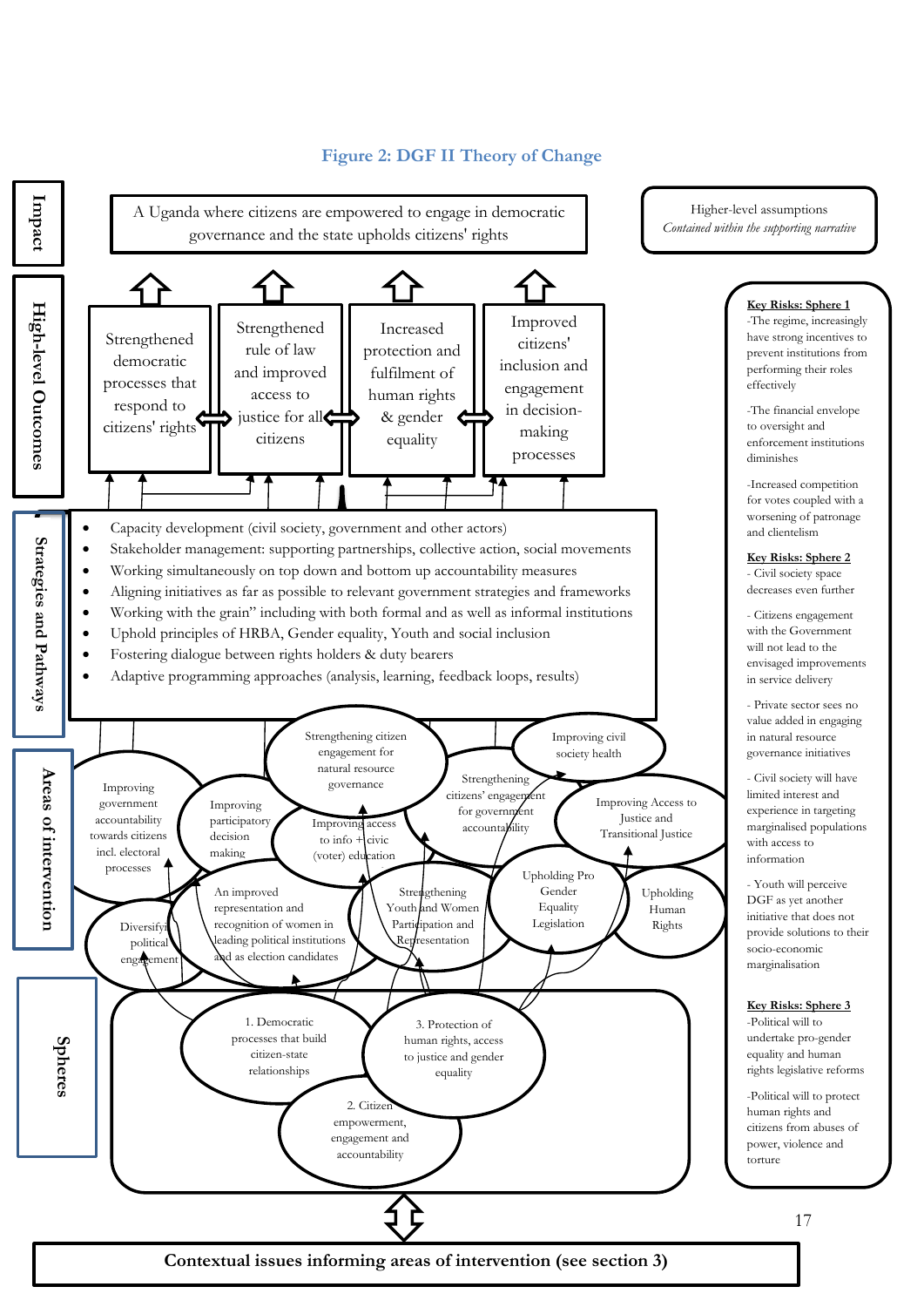The theory of change model above is explained in the following narrative, which describes the intervention logics for achieving the intended results; the connections and linkages between different elements of the theory of change as well as the assumptions made and the proposed programmatic steps.

#### **1. A commitment to democratic governance**

The DGF II theory of change assumes that there is a commitment by the Government of Uganda to upholding democratic principles and the rights of all citizens in the country. Such a commitment is expressed in the Constitution of Uganda 1995 (section II covers democratic principles and V to XIII cover a wide range of rights).<sup>25</sup> The Government has also committed to implementing a number of more recent frameworks, including Vision 2040, the National Development Plan II, the National Action Plan on Human Rights, the National Gender Policy (2007-2017), and a national commitment to the Sustainable Development Goal 5 (gender equality) and Goal 16 (peace, justice and strong institutions). It is therefore assumed that the vision behind DGF II should appeal to the government and state institutions more widely.

A strong commitment and demand for democratic principles and processes, and the protection of human rights, by citizens and their representatives in CSOs is also assumed. It is encouraging that the most recent annual statement by civil society in Uganda argues very strongly a philosophy that 'Citizen is Central'.<sup>26</sup> It is therefore assumed that the vision behind DGF II resonates strongly with civil society and other non-state actors. These assumptions are fundamental to the vision of DGF II: *"A Uganda where citizens are empowered to engage in democratic governance and the state upholds citizens' rights".*

#### **2. Civil society remains engaged and together, and can reach out to other actors**

A major assumption is that the space in which civil society operates in Uganda has become more challenging, but that it will nevertheless remain open and constructive. It is assumed that the government will not look to restrict civil society further through the implementation of the NGO Act which, in its current form, is seen as a means to regulate and monitor civil society but not to control it. Civil society will remain the 'key partner' in the DGF although it is recognised that civil society is not homogenous and that at times it can be fragmented. It is assumed that the DGF will seek civil society partners who are rooted in, or representative of, citizens and communities to include a critical mass of youth and women´s rights or gender equality organisations representing a fair geographical coverage of Uganda. It is also assumed civil society is committed to engaging constructively with the government, other democratic institutions and other actors who are open to such democratic governance engagement.

#### **3. Opportunities exist to bring about transformative changes**

The theory of change presents a set of high-level outcomes which are recognised as ambitious and aspirational in nature. It is assumed there is an appetite for such transformative changes not only at the level of the state and civil society but also at the level of Development Partners. The highlevel outcomes are broad and reflect the multi-sectoral dimension of the DGF covering the

<sup>&</sup>lt;sup>25</sup> See [http://www.statehouse.go.ug/sites/default/files/attachments/Constitution\\_1995.pdf](http://www.statehouse.go.ug/sites/default/files/attachments/Constitution_1995.pdf)

<sup>26</sup> The Civil Society Leaders' Annual Statement, January 2017, Reclaiming our Citizenship and Dignity.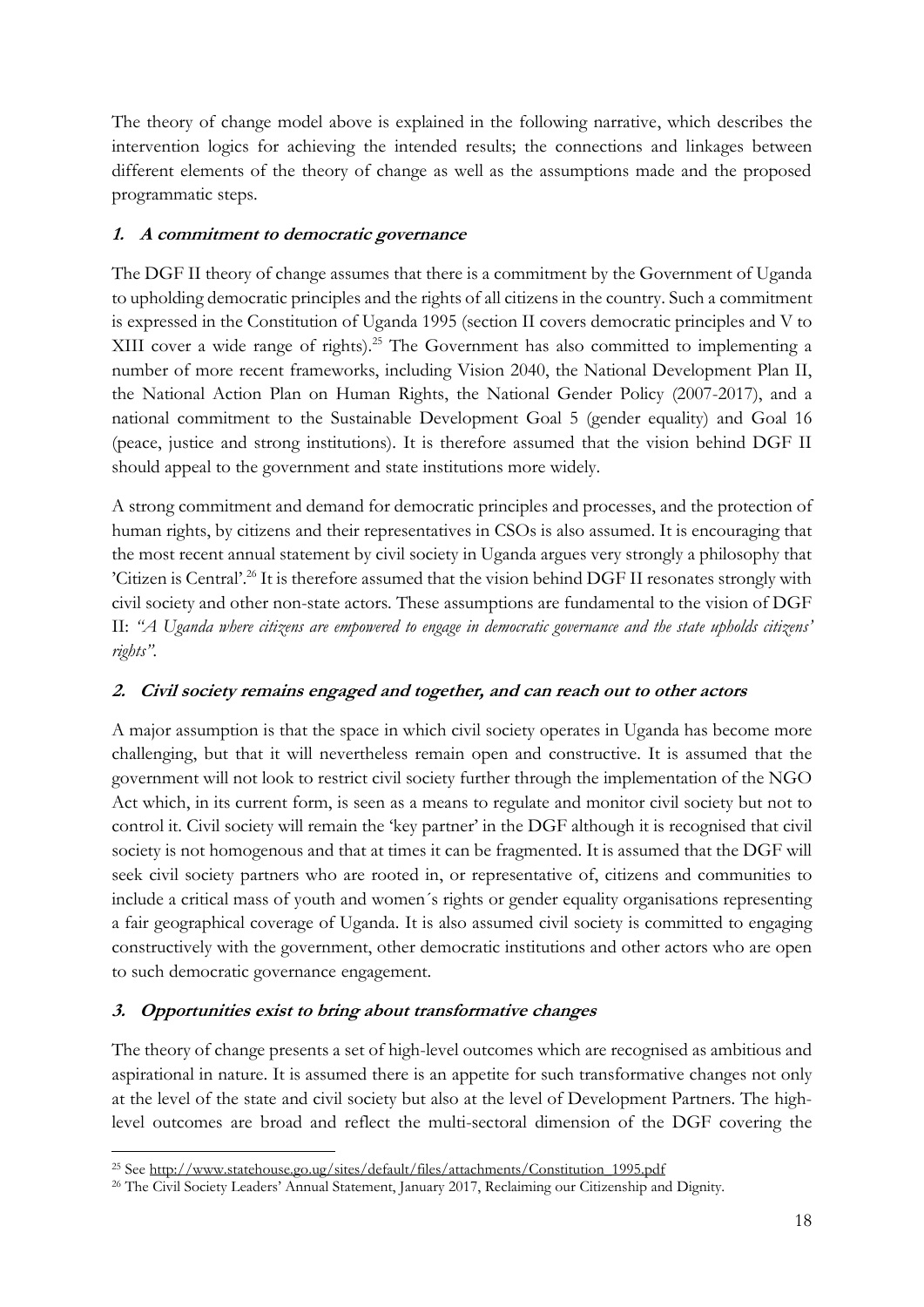governance areas of democratic processes (government, parliament, political parties, elections, oversight bodies etc.), rule of law and justice, human rights and gender equality, and inclusion and engagement in decision-making processes. The objectives are interconnected: strengthening democratic processes (e.g. encouraging parliament to scrutinise existing legislation on the independence of the media) can lead to increased protection of human rights (e.g. upholding freedom of expression); improving access to justice for all citizens (e.g. targeting the most marginalised for legal aid assistance) can lead to improved gender equality (e.g. a higher proportion of poor women are supported in their claims); improving citizens engagement in local decisionmaking processes (e.g. active involvement in scorecards on the performance of services) can lead to strengthened democratic processes (e.g. the government responds favourably to citizen demands for better service delivery). Achieving – or contributing to – an outcome on its own will not lead to the vision. For example, strengthening democratic processes alone will not ensure citizens are empowered, or that they engage or that the state actively upholds citizen rights. But together they can lead to the overall vision – or impact – statement.

#### **4. Opportunities for collective action and building coalitions will be strengthened through analysis, encouragement and facilitation**

Some Ugandan civil society partners recognised the difficulties within civil society – and between civil society and other actors in Uganda – of coming together to address specific governance problems. This is partly due to the informal rules of the game but also due to suspicion and competition. On the other hand, there is evidence from DGF I of civil society working together and with democratic institutions. It is therefore assumed that opportunities will arise which can benefit from collective action around a specific governance issue. But this will require a deeper level of analysis than before – to identify the issues and those stakeholders interested in 'doing something' – and a way in which action can be encouraged and facilitated. It may well require a facility such as the DGF to support such collective action. There is an assumption that collective action or the building of a coalition has to emerge from Ugandans themselves and that the risk of any such action being seen as a donor-led initiative should be avoided. A challenge will be for DGF II to encourage citizens, civil society and democratic institutions to act in the long-term interest while avoiding doing damage to any short-term, personal interests.

#### **5. Regular analysis and learning on governance issues will lead to better designed interventions**

The theory of change is underpinned by an analysis of the political environment in Uganda. DGF II should keep examining the state of human rights (civil, political, social, economic and cultural) and issues related to land rights, gender, conflicts, informal systems of power and patronage, civil society health, social media, youth, and social cohesion to ensure regular learning for most successful design of activities. The theory of change therefore assumes that DGF II provides deeper analysis on some – although not all – of the key governance issues identified. The analysis could come from existing sources or it may be decided for the DGF to undertake or commission a specific analysis. What DGF II will provide will be a mechanism through which it can assess and filter analyses around specific governance issues through what is being called **spheres.** The analysis on the governance issues – including gender issues – should be ongoing (living documents) which will include learning from results which emerge through specific interventions. The emphasis on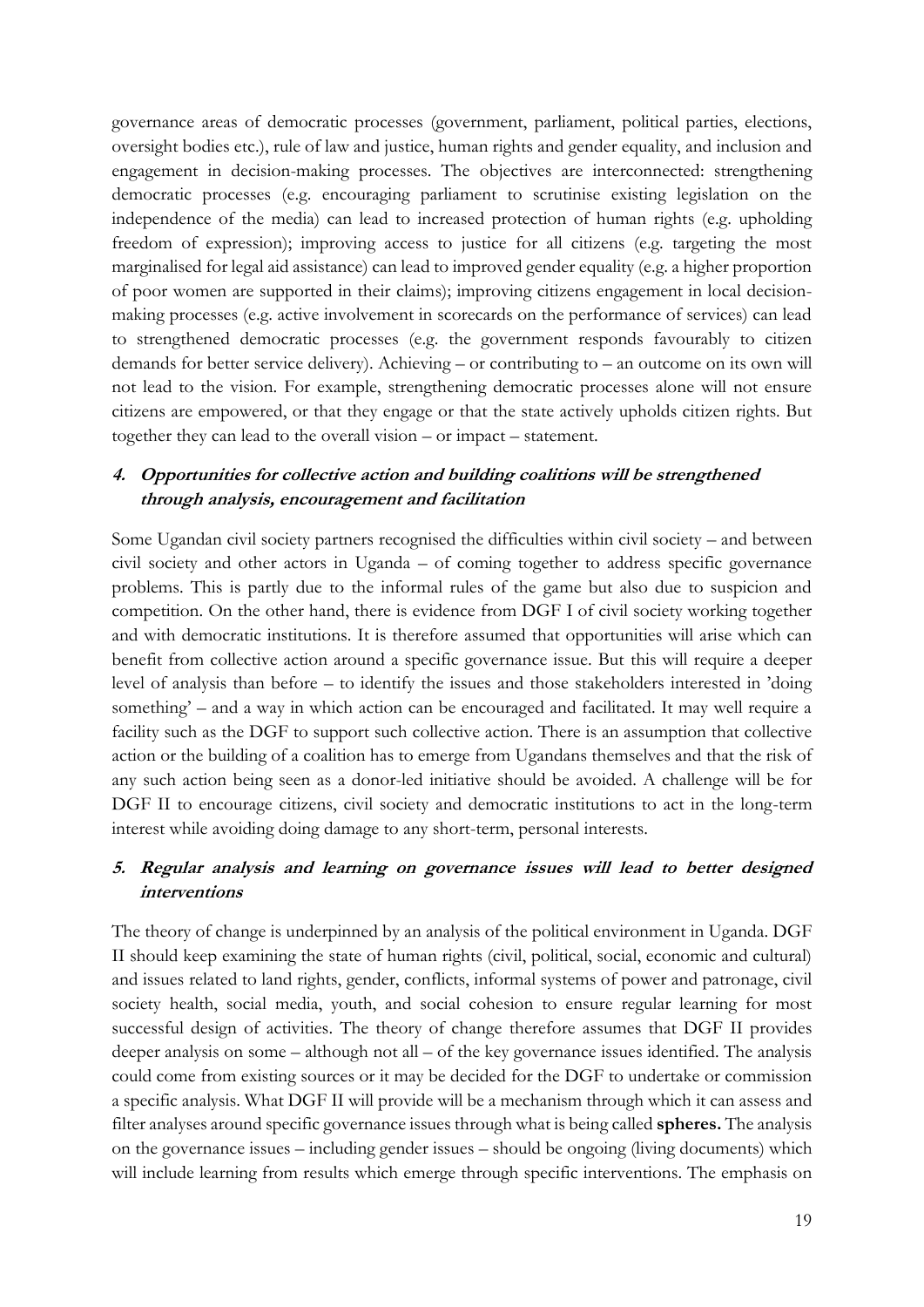continuous political economy analysis around a specific governance issue or problem is highly relevant in order to keep the programme justification, theories of change and risk management updated.

#### 6. **Better designed areas of intervention will contribute to achievement of the high-level outcomes**

The design process has identified a number of **areas of intervention** which are seen as critical areas on which to provide support, for example gender equality and violation of human rights. Overall, areas of intervention should be re-assessed throughout the DGF lifetime through continuous analysis and learning. Indicative areas of intervention (headings only) are shown in the theory of change diagram above. These are derived from sphere strategies and are summarised in section 4.5 below.

#### **7. Areas of intervention will be underpinned by a set of principles and follow a number of pathways and strategies**

The theory of change assumes that the success of the areas of intervention will be strengthened by the active engagement by the DGF through a number of **pathways** and **strategies**.

- *Real-time analysis and learning* to ensure the analysis on specific issues and areas of intervention and the wider governance context takes into account any changes in the environment which could be related to specific democratic processes or institutions or events. An intervention should be positioned within an understanding of how it relates to specific government policies, strategies and commitments.
- *Stakeholder management* the DGF will identify, encourage and support a number of collective action initiatives or support coalition building<sup>27</sup> in areas of intervention rather than simply providing individual grants. Where possible the DGF should identify and encourage a 'broad set of actors' to come together around specific governance issues. This may require the DGF to act as a sounding board or provide additional resources to support 'sudden opportunities' presented by a 'group' of stakeholders.
- x *Upwards and downwards accountability*  ensuring synergies by working simultaneously on top down and bottom up accountability measures.
- *Capacity development* the DGF will support democratic processes, civil society and other actors in building their institutional capacity in areas such as political economy analysis (conducted by partners), technical support (to interventions), and financial accountability (to all grantees).
- *Apply the principles of Human Rights Based Approaches, Gender Equality and social inclusion* within each area of intervention, which will provide a greater opportunity for contributing to achievement of the outcomes all of which are underpinned by HRBA and Gender Equality principles.
- *Fostering dialogue between rights holders and duty bearers* ensuring both sides are represented in line with an approach, which encourages engagement between and within a broad set of actors.

<sup>&</sup>lt;sup>27</sup> Collective Action is seen to represent an action taken by a (potentially wide) group of actors around a specific issue of governance. It is more informal in nature - in its structure, mandate and representation - than say a coalition which could be an actor in its own right and tends to have a more formal structure and set up.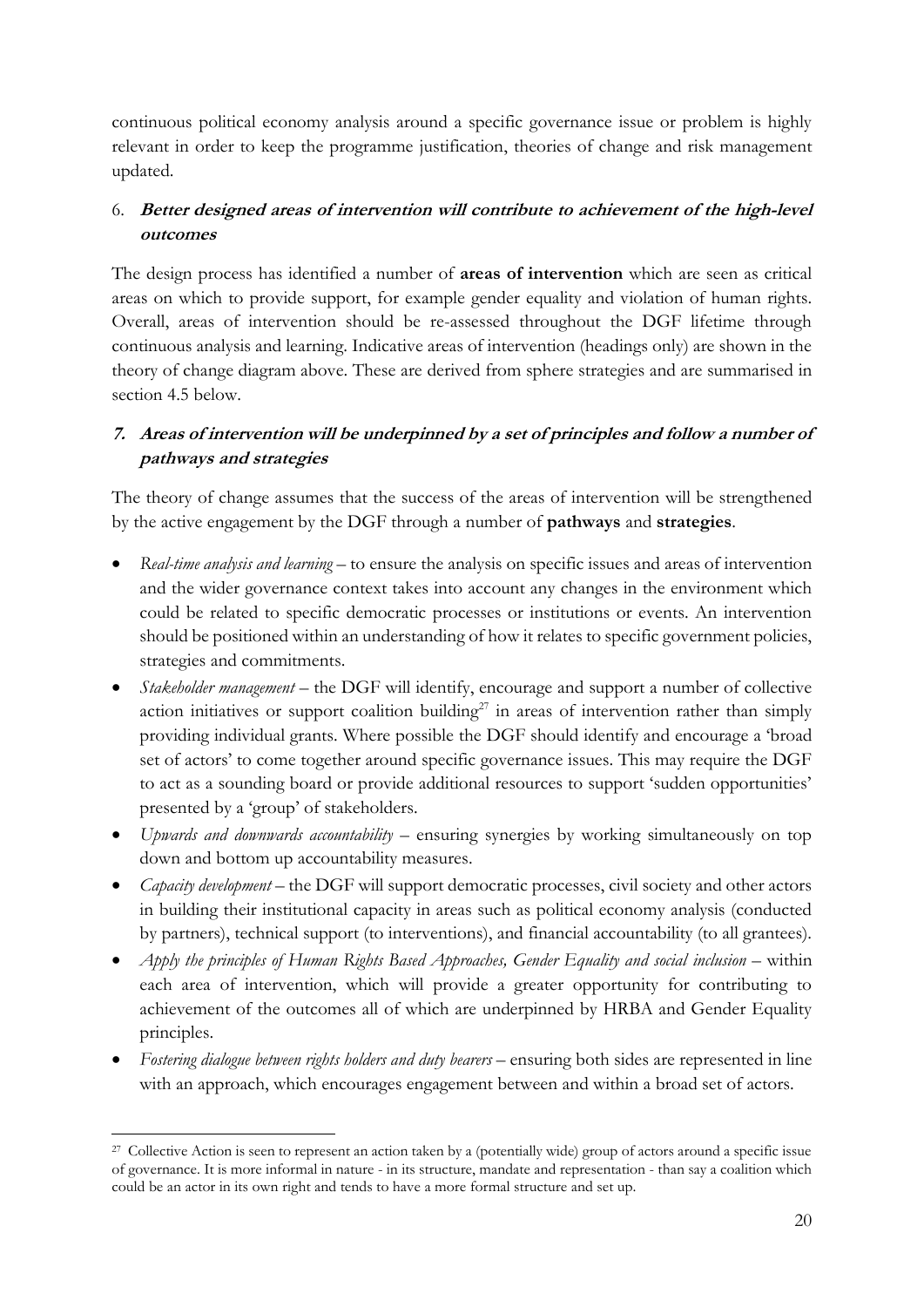- x *Real-time monitoring and evaluation* for example introducing and supporting outcome mapping (in measuring behaviour change) and contribution analysis (in measuring how the intervention is contributing a higher-level changes).
- Ongoing and regular feedback loops to ensure that lessons learned from the stakeholders and beneficiaries are captured to inform (re) programming.
- *Knowledge management* In managing the flow between feedback, results, analysis and learning, the DGF will need to develop a knowledge management system with the following steps: knowledge identification, knowledge capture, knowledge storage which informs the MEL system leading to lessons learned, making decisions on interventions, and which produces knowledge products, sharing and collaboration.
- *Deciding on the right funding modality* different areas of intervention will require different types of funding modalities which will need to be decided at the outset of launching an area of intervention (see section 5.4 below).

#### <span id="page-20-0"></span>**4.3 Sphere approach**

DGF II will work around a sphere approach in which a sphere is defined as a 'domain of governance' covering a number of specific areas of intervention. The sphere approach will contribute to a more complementary and less compartmentalised functioning of the programme. It is based on an overarching theory of change taking as a point of departure the vision and highlevel outcomes as described above. Coming out of the high-level outcomes are three **spheres,** which have three to five **areas of intervention**. The spheres are 'fixed', while the areas of intervention are 'adaptable' and evolving (be 'iterative') over time. The three distinct but interconnecting spheres of DGF II are depicted in figure 3 below.



Figure 3 – DGF II spheres

A sphere can be described as the engine of DGF II. This is where the **thinking** lies on governance issues and what is possible for an intervention. Not all governance issues or problems can or will be addressed. Within each sphere there will be constant **learning** and questioning on issues and areas of intervention. The sphere should be seen as a way to identify opportunities and launch areas of intervention. It should be seen as **proactive** and able to **adapt** to the changing context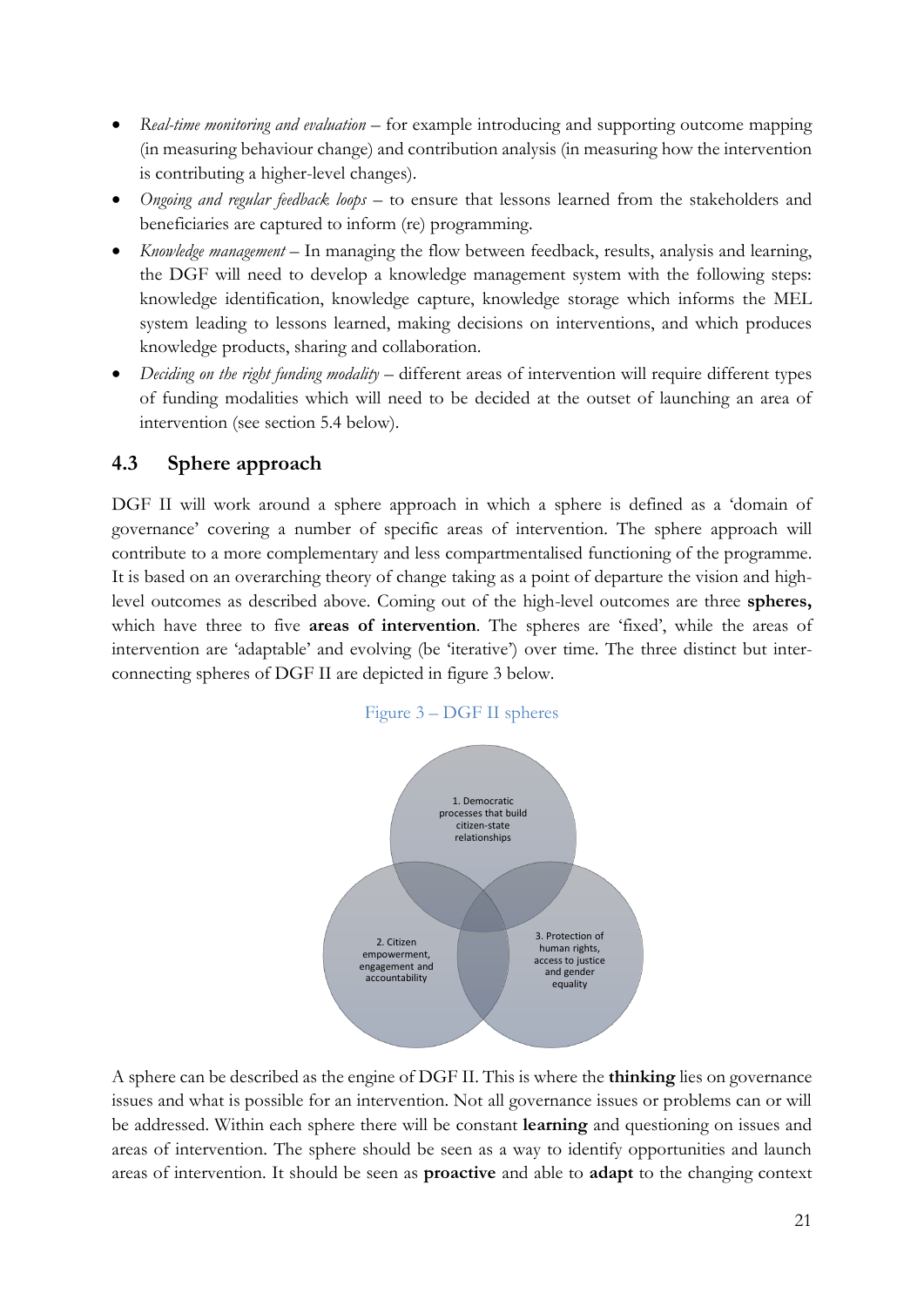through real-time analysis and monitoring. The spheres are **interconnected**. Each sphere brings together a number of areas of interventions, which could be linked to other spheres.

At the heart of each sphere there is therefore a commitment to (a) bring together and assess the **results**, (b) quality assure the **evidence,** (c) conduct **analysis** on the issues and the results and evidence coming out of the areas of intervention, and (d) ensure feedback and **learning** informing the programme interventions on a regular basis. Within each sphere it is also important to identify **agents of change** i.e. those partners and institutions that will have the capacity, engagement and incentive to transform the interventions into real impact in line with the DGF target areas.

For each sphere, there will be a **Programme and Learning Manager** who will act as the 'driver' and 'thought leader' on the specific governance issues which relate to the sphere. Together with the Head of Facility these three positions will be critical to the success of DGF II in that they will drive forward how the programme is implemented, how they can facilitate a coming together of different stakeholders, who and what is to be funded, and how analysis and learning is conducted.

| Benefit                                                                                                                                                                         | Comments                                                                                                                                                                                                                                                                                                                                                                                                                                                                                                                                                                                                                                 |
|---------------------------------------------------------------------------------------------------------------------------------------------------------------------------------|------------------------------------------------------------------------------------------------------------------------------------------------------------------------------------------------------------------------------------------------------------------------------------------------------------------------------------------------------------------------------------------------------------------------------------------------------------------------------------------------------------------------------------------------------------------------------------------------------------------------------------------|
| It encourages a focus on the issue<br>or problem to be addressed                                                                                                                | The sphere and areas of intervention approach needs to encourage thinking<br>about a specific governance issue to be addressed rather than projects or partners<br>to be supported. For example, under sphere 1 the issues concern weaknesses<br>and potential of democratic institutions and how citizens relate to and<br>influence these institutions.                                                                                                                                                                                                                                                                                |
| Being issue-focused leads to a<br>wider sense of partnership                                                                                                                    | DGF II will be encouraged to think through the issue and then which<br>potential partners would have the capacity to implement and achieve results.<br>While non-governmental organisations are likely to remain the prime<br>partners of the DGF, it may be relevant to draw in new innovative<br>partnerships (e.g. membership based organisations, women/youth/student<br>organisations etc.). A strategy on partner identification, which go beyond<br>thinking about the 'usual suspects' and map out a broader range of actors<br>should be in place.                                                                              |
| Encourages working at both the<br>demand and supply sides of<br>governance                                                                                                      | The starting point of many of the interventions will be at the <i>demand side</i> of<br>governance, i.e. 'what concerns citizens or civil society'. Once this is decided<br>upon, DGF II will need to consider how to encourage engagement with the<br>supply side of governance, i.e. 'how government responds or interacts'.                                                                                                                                                                                                                                                                                                           |
| Applies a Human Rights Based<br>Approach (HRBA)                                                                                                                                 | Focus on empowering rights holders, including those that are particularly<br>marginalised, to claim their rights and demand accountability. Focus on<br>strengthening the capacity of duty bearers to fulfil their obligations. Foster a<br>constructive dialogue and process between rights-holders and duty bearers.<br>Applying key HRBA principles of Non-discrimination, Participation,<br>Accountability and Transparency with clear linkages with Human Rights<br>/UPR analyses in all spheres and areas of intervention.                                                                                                         |
| Focuses on Gender Equality both<br>as strategic outcomes and<br>integrated as cross cutting issue<br>across the spheres, intervention<br>areas and results framework<br>matrix. | DGF II ensures that Gender Analysis is taken into account for the design<br>and budgeting of an area of intervention. It supports strategic gender<br>equality outcomes to reach gender transformative changes in line with<br>Gender Justice elements of representation, recognition redistribution.<br>Gender Equality is further integrated as a cross-cutting issue through<br>targeted actions across the spheres and areas of intervention. Data is<br>disaggregated by sex across the results framework matrix where relevant to<br>ensure differences in impact between women and men, girls and boys are<br>taken into account. |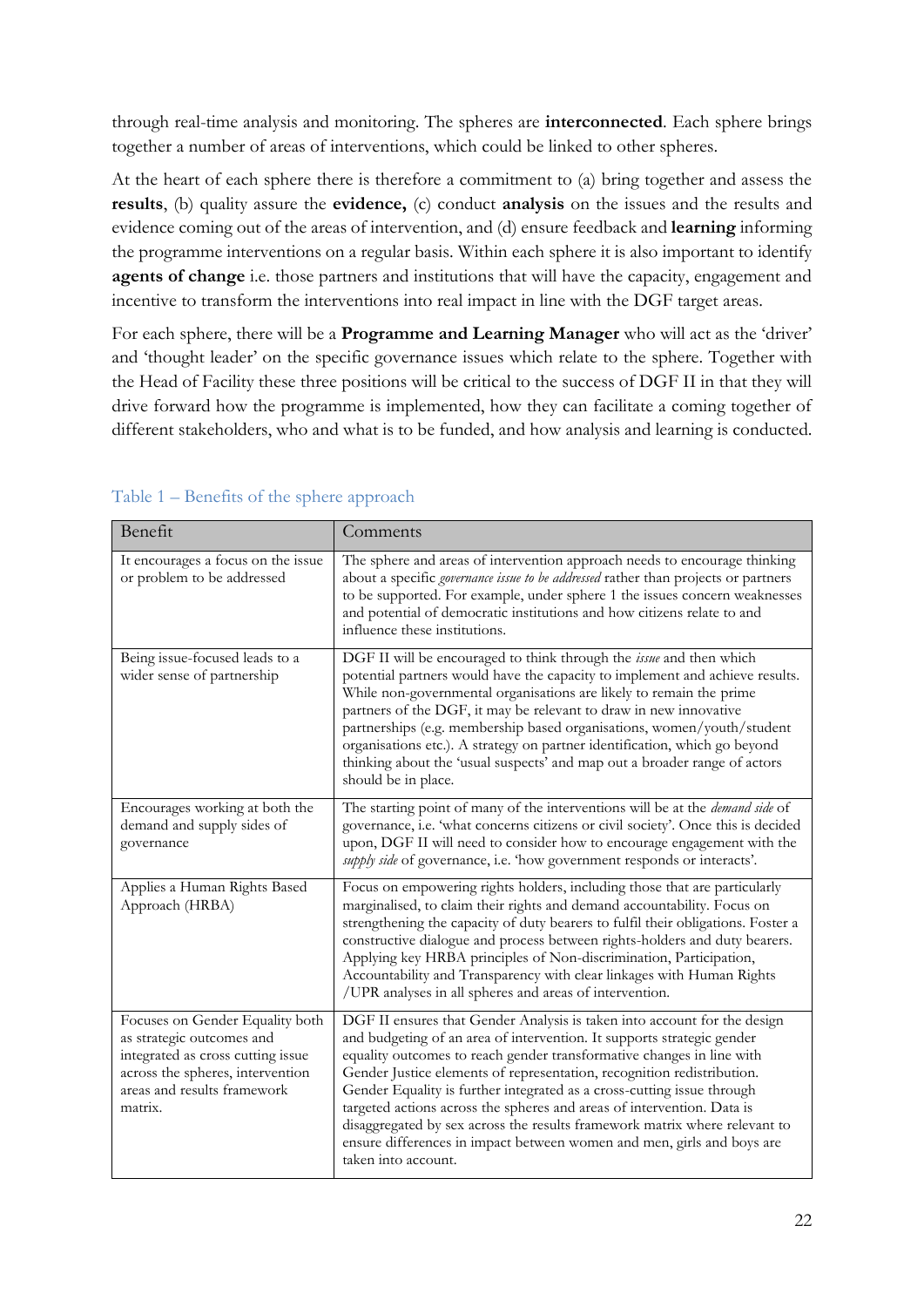| Encourages an adaptive<br>programming approach                   | At the heart of each sphere is a focus on results, evidence, analysis and learning.<br>Each sphere will inform and be informed by results and evidence gathered<br>through the interventions, <i>analysis</i> conducted from the interventions and<br>commissioned by DGF II (e.g. political economy analyses on specific<br>governance themes or institutions) and lessons identified and learned from the<br>interventions themselves. |
|------------------------------------------------------------------|------------------------------------------------------------------------------------------------------------------------------------------------------------------------------------------------------------------------------------------------------------------------------------------------------------------------------------------------------------------------------------------------------------------------------------------|
| Strong synergies and linkages<br>which are built into the design | Unlike DGF I with its linear and component structure, this approach is<br>based on a design which recognises synergies and linkages at the outset. The<br>model demonstrates both vertical linkages between the local and national level<br>(e.g. budget monitoring and planning, accountability of duty bearers) and the<br>horizontal linkages between interventions (e.g. civic education relates to all<br>three spheres).           |
| Cross-cutting themes are<br>embedded throughout                  | Cross-cutting issues - gender equality, youth and other vulnerable groups such as<br>persons with disabilities - are embedded within the spheres rather than in<br>separate areas of intervention. This will encourage planning and thinking on<br>key issues from the centre.                                                                                                                                                           |

## <span id="page-22-0"></span>**4.4 Areas of intervention**

An area of intervention is defined by the following criteria:

- $\bullet$  It is a response by the sphere to a given issue or problem.
- It is led by one sphere but might be relevant for and linked to other spheres.
- It has defined assumptions and risks.
- It is directly linked to one or more high-level outcomes.
- $\bullet$  It contains a number (2-4) indicative initiatives.
- It has a set of indicators to measure progress at both outcome and output levels.
- A HRBA, gender equality and youth screening and analysis has been conducted.
- It can encourage joint and new collaboration by several partners.
- It will link to SDGs, NDP II, NAP and other frameworks.

Indicative areas of intervention are drawn from sphere strategies and are presented in figure 4 below. Some areas are specific to one sphere while others can be linked or do overlap under more than one sphere, as reflected in the figure. . Partners will be selected based on an analysis and assessment of the governance issues pertaining to a particular sphere and the possible interventions related to these.

More details on the strategy and areas of intervention are elaborated in section 4.5 below. Each intervention area will support a number of projects considered *track 1* intervention areas. There will also be a group of interventions, which are not yet defined and relate to innovative and smaller intervention areas, which do not fit into the other categories, but will be of interest for DGF to test. These are called *track 2* areas of intervention*.* There will also be a third track of areas of intervention, which are not necessarily to be funded or piloted but are to be 'monitored' through the prism of the spheres. The tracks are described below:

x *Track 1* – these are considered to be 'essential' areas of intervention, which require identifying and supporting a range of activities and stakeholders working in these areas. The areas of intervention identified in figure 2.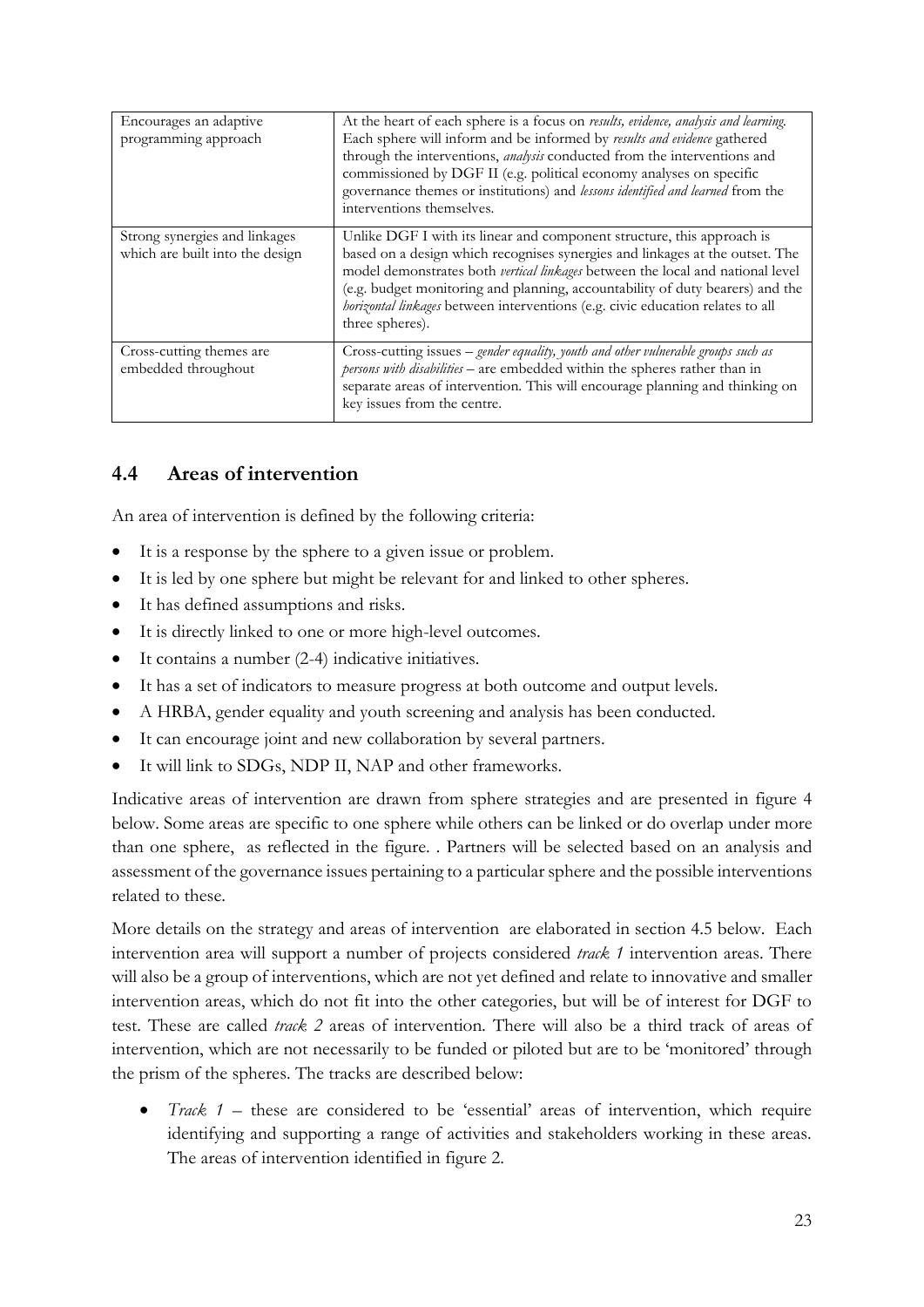- *Track 2* these are considered to be innovative or special interventions that DGF would like to "test" at a smaller scale to see if they have an immediate impact or could act as a catalyst for democratic reform to be up-scaled and become more essential interventions in the future (track 1).
- $\bullet$  *Track 3* these are considered to be 'desirable' or 'potential' areas of intervention, which are not yet funded. It will require keeping an eye on and monitoring both the issues and actors involved in these areas. Analysis conducted at the sphere level to cover this specific area of intervention will disclose windows of opportunity including engagements with new actors or coalitions of actors organically.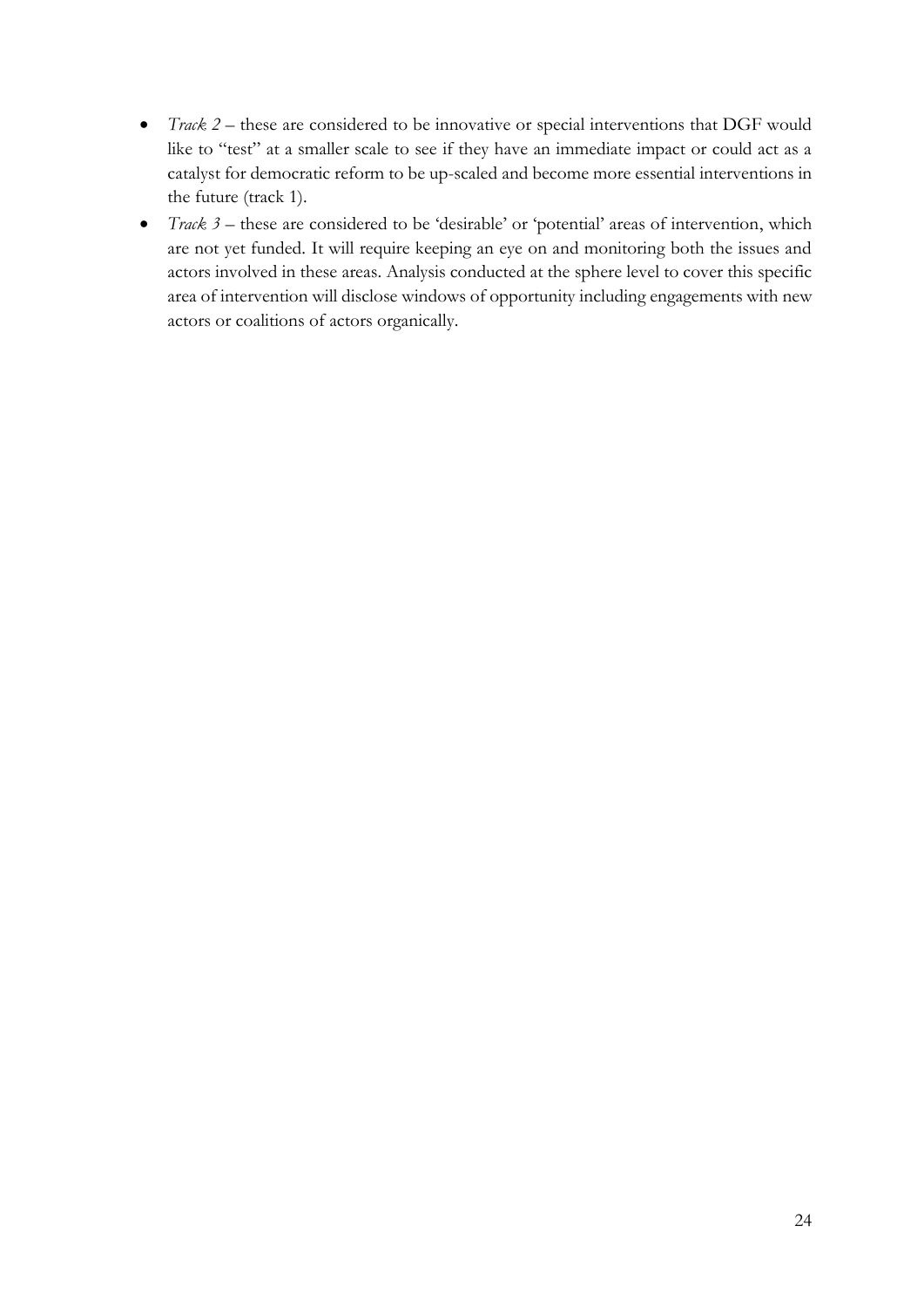

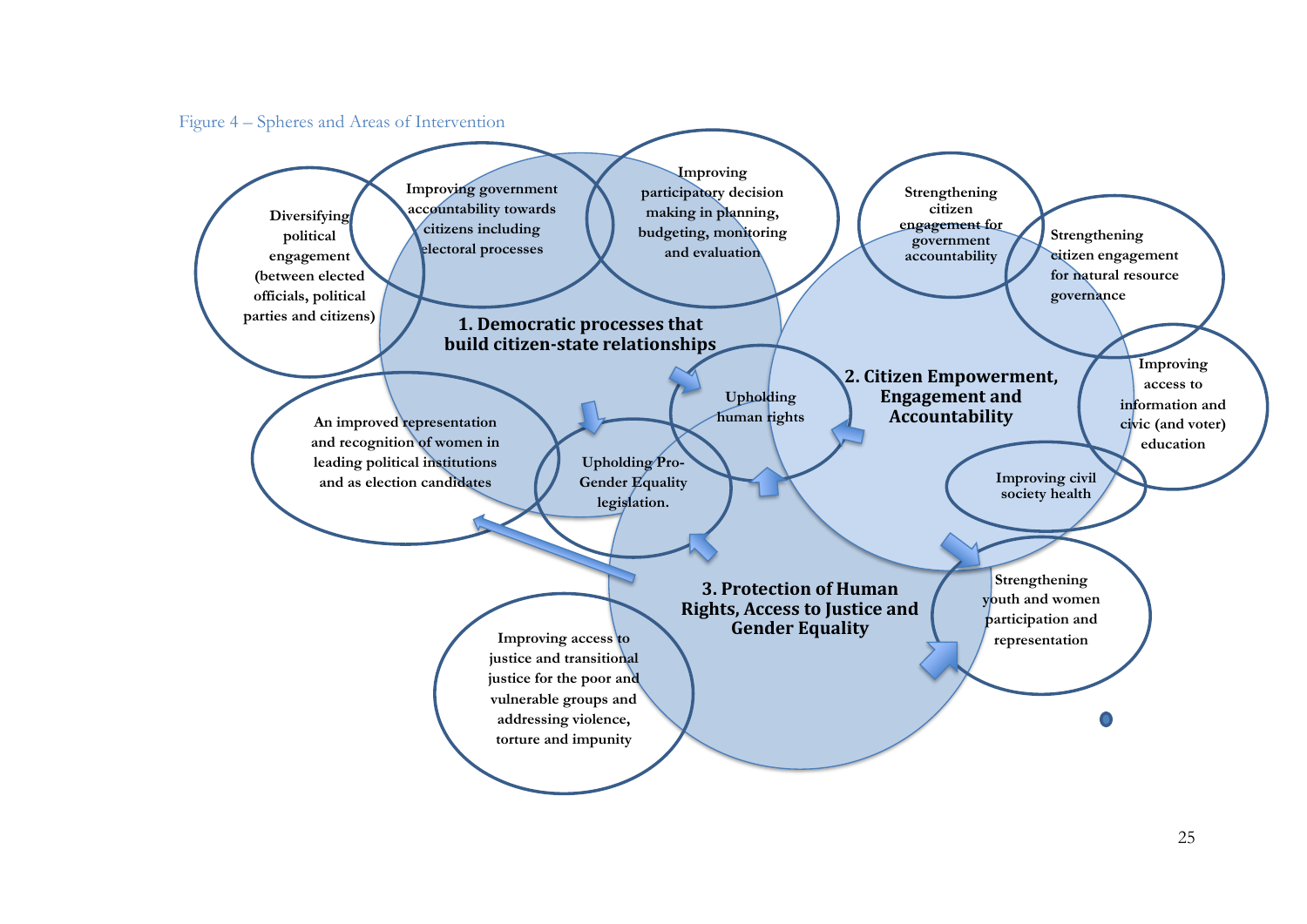#### <span id="page-25-0"></span>**4.5 Detailed spheres and areas of intervention**

Figure 4 above presents the three spheres and indicative areas of intervention. These will be unpacked in more detail in separate sphere papers that will be adjusted based on learning throughout DGF II. Each sphere will take into consideration its theory of change, pathways and adaptable and evolving areas of intervention.

#### **Sphere 1 Democratic processes that build citizen-state relationships**

This sphere is specifically concerned with how the state engages with citizens in democratic processes, and how to develop and strengthen coalitions between reform-minded democratic state institutions and actors on the one hand and civil society and other non-state actors on the other. This sphere focuses on the interface between state institutions and citizens, and the way Ugandans perceive that interface. The initiatives under this sphere aim at enhancing the capability of the state to respond by monitoring whether citizens are satisfied with government (both national and local) services and performance or whether they feel included in decision-making processes and consequently by supporting and facilitating more and better quality opportunities for dialogue between state and citizens and by promoting legal and institutional changes that improve the framework for accountability, participatory decision-making and better incentives for collaboration among different actors. This includes engaging in the electoral process throughout the period and not just in the lead up to the presidential elections in 2021.

The Theory of Change (ToC) for this sphere is that *if* the government institutions have the right capability mix28 and citizens are empowered and engaged, coupled with better incentives for collaboration among state and citizens and quality opportunities for evidence based dialogues and exchange, *then* it will result in democratic processes that build state-citizen relationships. There are a number of envisaged pathways that need to be employed for this equation to hold true. The pathways include focusing on holistically designed but targeted capacity development of selected state institutions, drawing on the competences and skills of all stakeholders in issue-based partnerships, supporting partnerships and collective action, ensuring synergies by working simultaneously on top down and bottom up accountability measures, aligning initiatives to the extent possible and relevant<sup>29</sup> with government strategies and frameworks and "working with the grain" including with both formal and as well as informal institutions.

As mentioned previously, the areas of intervention are adaptable and evolving. However, a number of indicative areas of interventions are suggested for this sphere: (1) Improving government accountability towards citizens including electoral processes *(of which there is a connection with sphere 2)*, (2) Improving representation and recognition of women in leading political institutions as election candidates, (3) Diversifying political engagement (between elected officials, political

<sup>&</sup>lt;sup>28</sup> To achieve any pre-defined level of performance, organisations must decide how they will organise (mix, acquire, etc.) assets, resources; individual, managerial, strategic and operational abilities, as well as any entitlements, authorities and delegations. This is the capability mix. Its capacity will be the resulting effect actually generated from the assemblage, orchestration, mobilisation and manifestation of its capabilities (abilities, assets, resources and authorities). Capacity indicates the level of effectiveness of an organization. For further elaboration of the difference between capability and capacity see Danida, Evaluation of Capacity Developed in Danish Development Assistance, 2015/06

<sup>&</sup>lt;sup>29</sup> Civil society initiatives and processes, which are not aligned to and in some cases in opposition to government agendas will also be supported and support to the demand side will not entail support to supply side as well.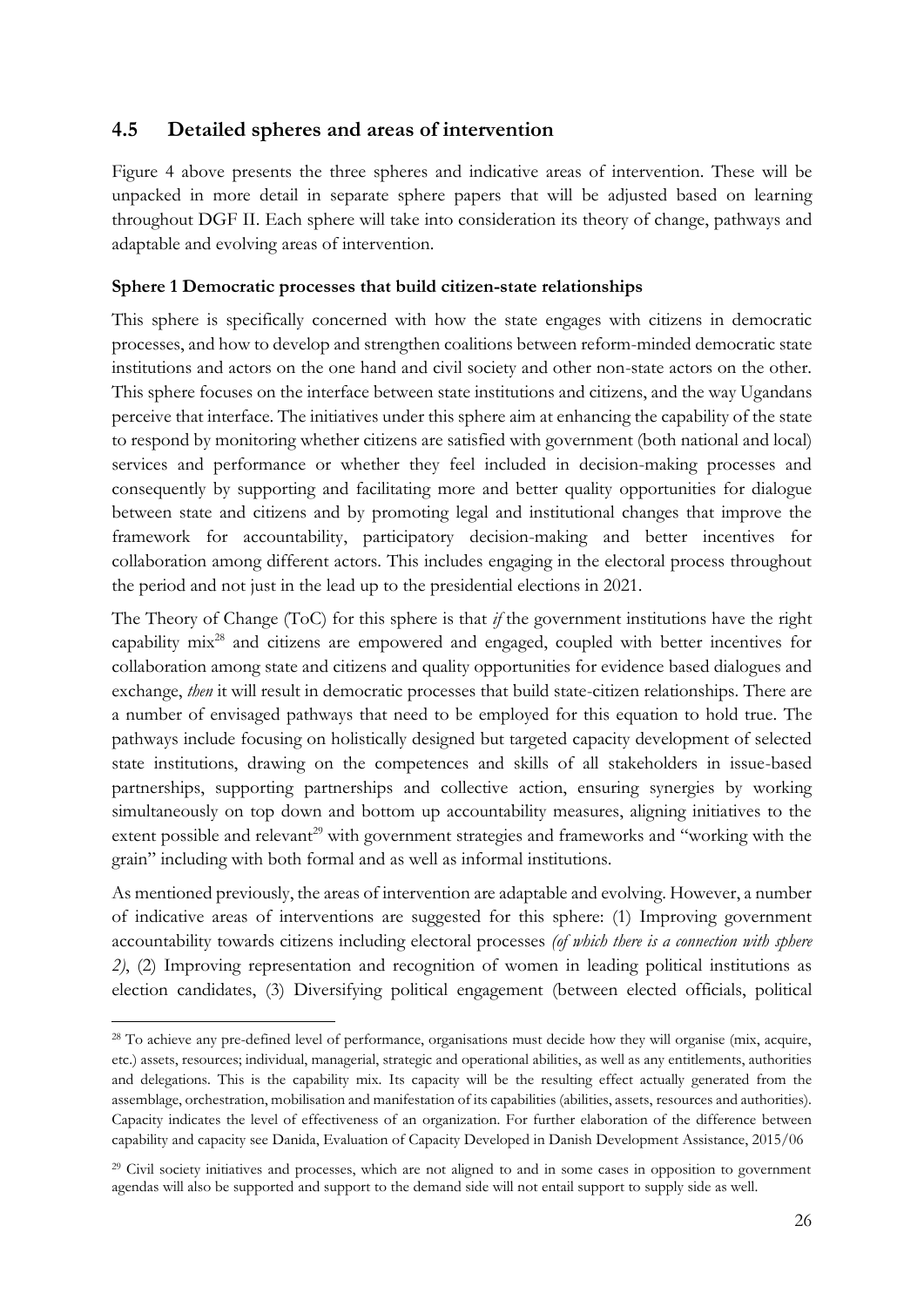parties and citizens), and (4) Improving participatory decision-making in planning, monitoring and evaluation processes *(of which there is a connection with sphere 2)*. In addition, there are three areas of intervention, which relate to more than one of the other spheres: Upholding human rights, Upholding Pro-Gender Equality legislation and strengthening citizens' access to justice *(all covered under Sphere 3).*

#### **Sphere 2 Citizen empowerment, engagement and accountability**

The Theory of Change (ToC) for this sphere is that *if* civil society is empowered and their capacity built, *then* they can actively and effectively take part in decision making and planning, and enhance government accountability leading to improvement in services and better government performance overall. The validity of this ToC was confirmed by the DGF I evaluation and the DGF I Voice & Accountability Evaluation, which showed key achievements by civil society around strengthened local oversight structures and improved service delivery. Although most good examples identified are at the local level, results have also been identified at national level, and both levels will be relevant for DGF II. The ToC underpinning this sphere operates with pathways and strategies, which justify the ways in which the areas of interventions under the sphere will be implemented. The pathways include (i) Capacity Building of Civil Society Organisations, (ii) Partnerships and collective action, (iii) Addressing civil society autonomy and accountability, and(iv) Uphold principles of HRBA and Participation for all.

The indicative areas of interventions for this sphere are (1) Strengthening citizen engagement for government accountability *(of which there is a connection with sphere 1)*, (2) Strengthening citizen engagement for natural resource governance, (3) Improving access to information, and civic (and voter) education, (4) Strengthening youth and women participation and representation *(of which there is a connection with sphere 3)*, and (5) Improving civil society health. In addition, sphere 2 relates to 'Upholding human rights' and 'Upholding Pro-Gender Equality legislation' *(both under Sphere 3).* 

#### **Sphere 3 Protection of human rights, access to justice and gender equality**

The Theory of Change (ToC) for Sphere 3 highlights the need to link, apply and implement the international and regional human rights and gender equality commitments that Uganda has ratified. The approach is twofold. Firstly, the focus is on advocating for the implementation of existing human rights and gender equality frameworks and needed legislative reforms. Secondly, the focus is on strengthening the capacity of rights holders (civil society) to hold duty bearers to account in terms of fulfilling their obligations to ensuring human rights, gender equality and access to justice including transitional justice to contribute to addressing the legacy of human rights abuses. At the same time, this requires strengthening the capacity of rights holders to claim their rights and to hold duty bearers to account, notably in the marginalised regions of Uganda, with a strategic focus on marginalised groups, women and youth. This entails that spaces (both within the formal justice system and informal settings) for dialogue between rights-holders and duty-bearers are promoted, supported and effectively utilised for the implementation of human rights and gender equality in practice. The principles of accountability and non-discrimination are thus particularly targeted in this sphere.

The pathways and strategies identified include: (i) Working simultaneously on top down and bottom up accountability and fostering dialogue between rights holders and duty bearers, (ii)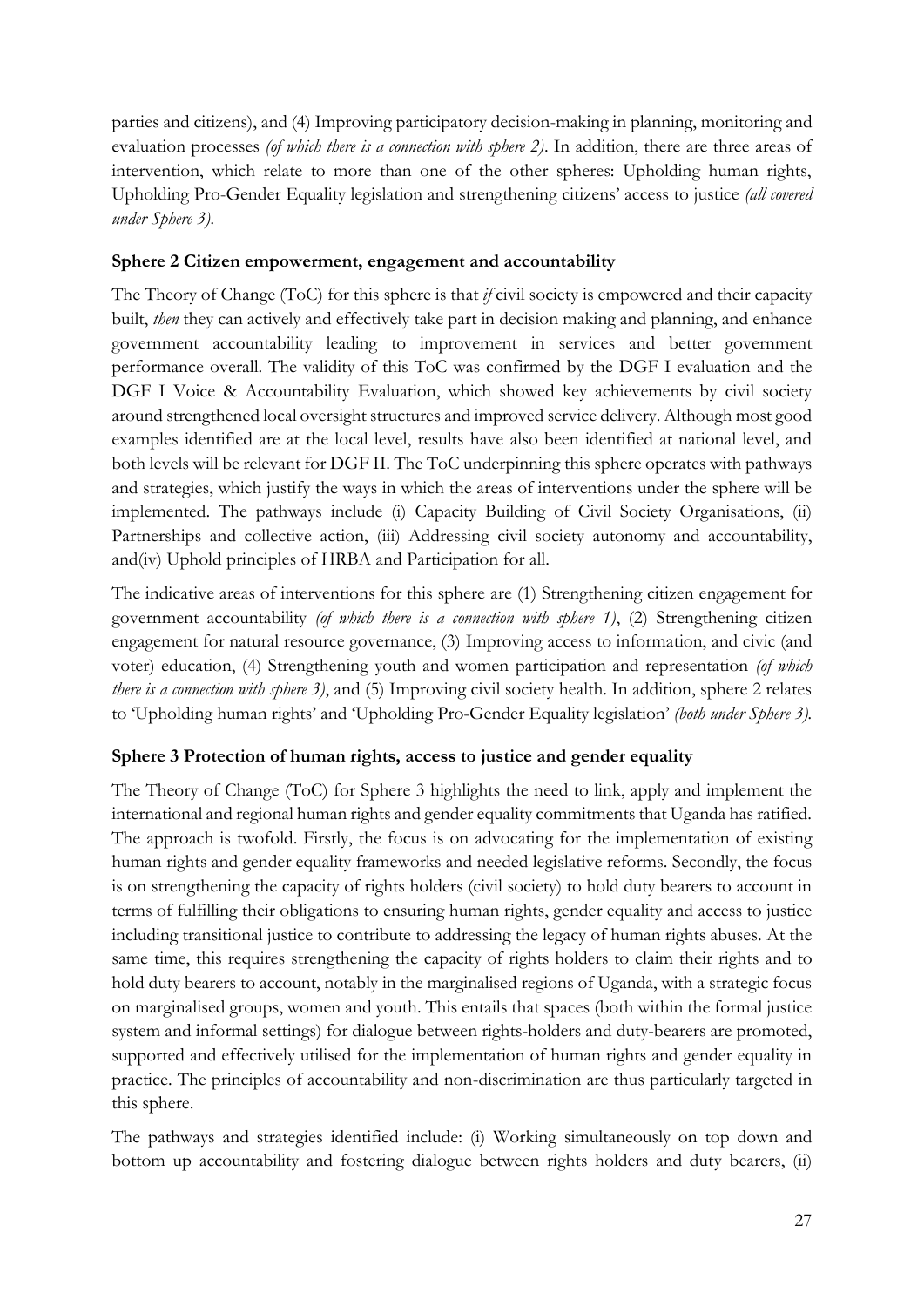Supporting partnerships, collective action and social movements, (iii) Following the principle of 'Leaving no one behind', (iv) Close alignment with national, regional and international human rights and gender equality policies and legislative frameworks.

The indicative areas of interventions for this sphere are (1) upholding human rights, (2) improving access to justice and transitional justice for the poor and vulnerable groups addressing violence, torture and impunity, and (3) Upholding Pro-Gender Equality legislation. The first two areas of intervention also connect to spheres 1 and 2. In addition, sphere 3 relates to 'An improved representation and recognition of women in leading political institutions' (*under Sphere 1) and*  'Strengthening youth and women participation and representation' (*under Sphere 2).*

## <span id="page-27-0"></span>**4.6 Target groups and cross-cutting areas**

As a starting point, the DGF II targets citizens of Uganda in the broadest sense. As mentioned in the introduction, "Citizens" is not to be understood as "Citizens of Uganda" but as persons who live in Uganda, whether they are actual citizens of Uganda or not.

Moving from "citizens" to more specific target groups, the DGF II will pay particular attention to marginalised and excluded groups.

Whereas citizens in general are targeted by DGF II, measures will be put in place to ensure the participation and inclusion of these groups. This is in line with the "leaving no one behind" agenda, which has been a key feature of all the discussions on the post- 2015 agenda and the SDGs. The inclusion of marginalised groups in target groups is further described below as part of the HRBA approach – in particular the principles of non-discrimination and participation.

Whereas the exact number/share/percentage and type of target groups will have to be established in each project area depending on contextual factors, what can be established at the program design level are the steps to be taken to ensure that no one is left behind. DGF II will establish guidelines for:

**1) Identification of target groups** (ensuring that partners build the knowledge and skills for identifying marginalised and excluded groups in project areas);

**2) Selection of target groups** (ensuring that partners select and earmark for participation of marginalised and excluded groups, and plan and budget accordingly);

**3) Participation, representation and communication** (ensuring participation and representation of excluded/marginalised groups in all activities (ensuring removal of all barriers), and that partners communicate and disseminate information, which is accessible to all);

**4) Monitoring and documentation** (ensuring that target group participation is monitored and documented, by recording disaggregated data for each target group category).

#### **4.6.2 Human Rights Based Approach (HRBA)**

Across the Spheres, the following HRBA elements are addressed and must be applied in all interventions during the implementation phase:

x empowering **rights-holders** to claim their rights and demand accountability,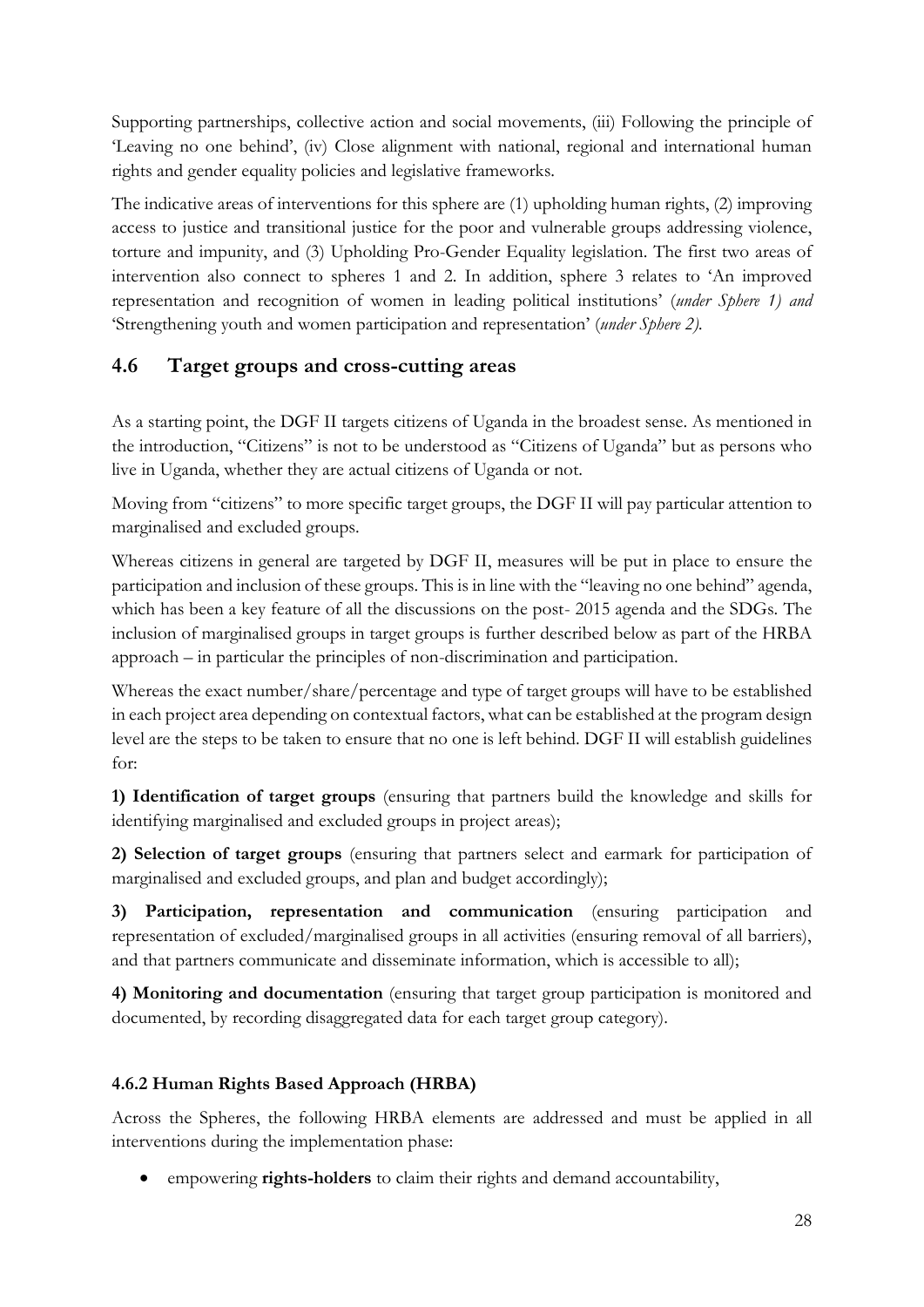- x strengthening **duty-bearers'** capacity to fulfil their obligations,
- **•** encouraging **dialogue** between rights-holders and duty-bearers,
- x strengthening the **linkages with human rights instruments** and mechanisms and UPR analyses and recommendations.

In addition, the following HRBA key principles of participation and non-discrimination, accountability and transparency are explicitly targeted across all the spheres in the following manner:

**Non-discrimination:** the focus for the application of this principle is on identifying marginalised and excluded groups in a given sphere and area of intervention. **Participation:** focuses on identifying socio-cultural and normative barriers for participation of rights-holders and identified marginalised groups in democratic processes. For this purpose, it is important that all targets and data collected are disaggregated in these categories and reflected in the finalised results framework.

Across the spheres, support to civil society and other actors' **participation** includes a large spectrum of marginalised groups thus specifically fostering **non-discrimination**. Support **to Gender Equality and Youth** are strategically highlighted across each sphere. **Youth** (disaggregated by sex) and Women are particularly targeted as an intervention area in **Sphere 2:** Strengthening Youth and Women's participation and representation indicative initiatives such as support to civil society on strengthening youth and women's representation in civil society organisations and positions, supporting women and youth to participate in civil society engagements and activities, and addressing attitudes and building consciousness of citizens (in particular youth) towards democracy and citizenry.

In **Sphere 1** youth is covered under the intervention area 'diversifying political engagement', which includes representation of youth and redistribution of power towards youth in political parties. In **Sphere 3** marginalised and discriminated groups at large are targeted.

**Accountability** and **Transparency:** the focus for the application of these principles is on access to information, especially for the marginalised groups, and on the empowerment of rights-holders to demand accountability in the fulfilment of duty bearers' obligations. Support to civil society and other actors across the spheres aims at reinforcing vertical accountability and transparency from community to national level as follows: **Sphere 1** has an intervention area specifically targeting the accountability of the Government towards citizens through initiatives such as citizens' complaints mechanisms and conflict resolution. **Sphere 2** targets Government accountability through citizens' engagement focusing the capacity to engage with government institutions on planning and budgeting; to monitor and report on government performance; and to improve citizens' knowledge about democratic governance processes and human rights. It further aims at improving internal accountability within civil society in particular.

#### **4.6.2 Gender Equality**

Gender Equality across the spheres focuses on advancing gender equality and gender justice. To achieve gender transformative changes - such as formal structural changes in gender related legislation, changes in the balance of political power between women and men, or changes in the allocation of economic resources through gender budgeting or recognition women's economic rights though improved legislations - Gender Equality is targeted in the following diverse manner: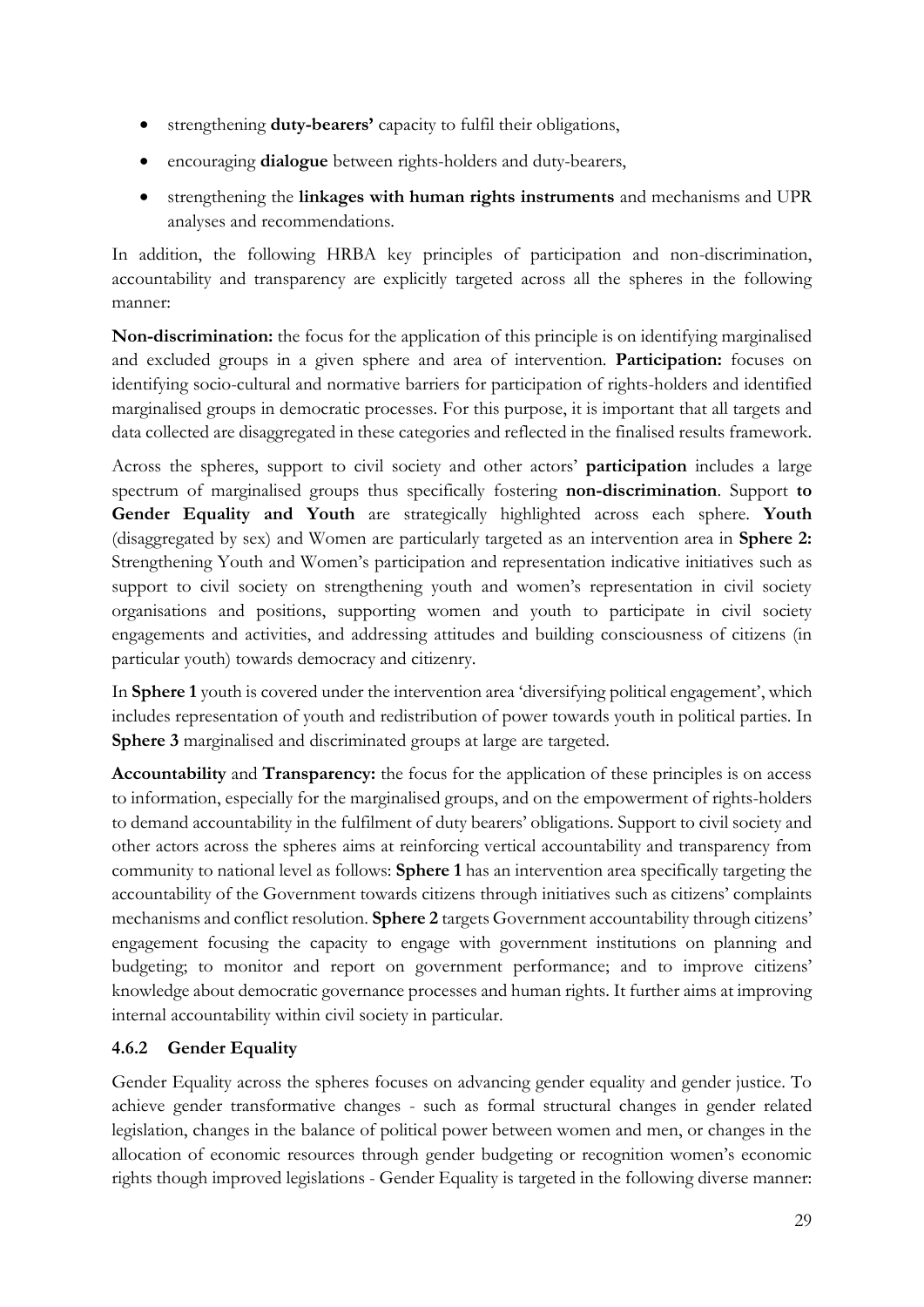(i) a strategic outcome in sphere 3, (ii) a strategic intervention area in each sphere as well as (iii) cutting across all intervention areas through consistent application of gender analysis and gender mainstreaming in all spheres and interventions.

The notion of gender equality encompasses equality in rights, voices and opportunities. The notion of gender justice encompasses *Representation* aiming at rebalancing quantitative and qualitative participation, *Recognition* aimed at focusing specific gender crimes such as SGBV and *Redistribution* aimed at normative structure (legislations) regulating the distribution of power and resources. It is integrated into the design as follows:

- x A strategic focus on a more equitable **redistribution** of political power between women and men through the support to women's political **representation** at the national and local level in **Sphere 1**. In **Sphere 2,** a strategic focus on **a more equitable redistribution** of resources between women and men through gender budgeting**.**
- x A strategic focus on **recognition** of gender equality and women's rights in legislative reforms - related to civil, political, social, economic and cultural rights including the prevention and protection of SGBV and HTPs. This is included in the gender equality intervention areas in **Sphere 3.**
- x A strategic focus in **Sphere 3** on **equal participation /representation** focusing on equal rights to employment for women and youth, equal access to land and protection from labour exploitation through legislative reforms which should ultimately aim at a **redistribution** of financial and natural resources.

The expected gender related outcomes and outputs listed in the framework matrix will contribute to the **national SDG 5 targets**, as follows:

- x women's full and effective participation and equal opportunities for leadership at all levels of decision making in political, economic and public life;
- the adoption and strengthening of sound policies and enforceable legislation for the promotion of gender equality;
- $\bullet$  the elimination of SGBV and harmful traditional practices;
- the promotion of equal rights to accessing economic resources, as well as access to ownership and control over land and other forms of property, financial services, inheritance and natural resources in accordance to national law.
- reforms to give women equal rights to economic resources as well as reforms of the monitoring of these.

Gender Equality outcomes in DGF II are further relevant to EU GAP II thematic priority and objectives 7, 9, 15, 16 and 18 as further detailed in Annex 5 HRBA and Gender Equality Analysis and Screening Note.

#### **4.6.3 Youth**

Clearly targeting young women and men, girls and boys through sex disaggregated statistics wherever feasible shall be mainstreamed in DGF II. This is based on the recognition that although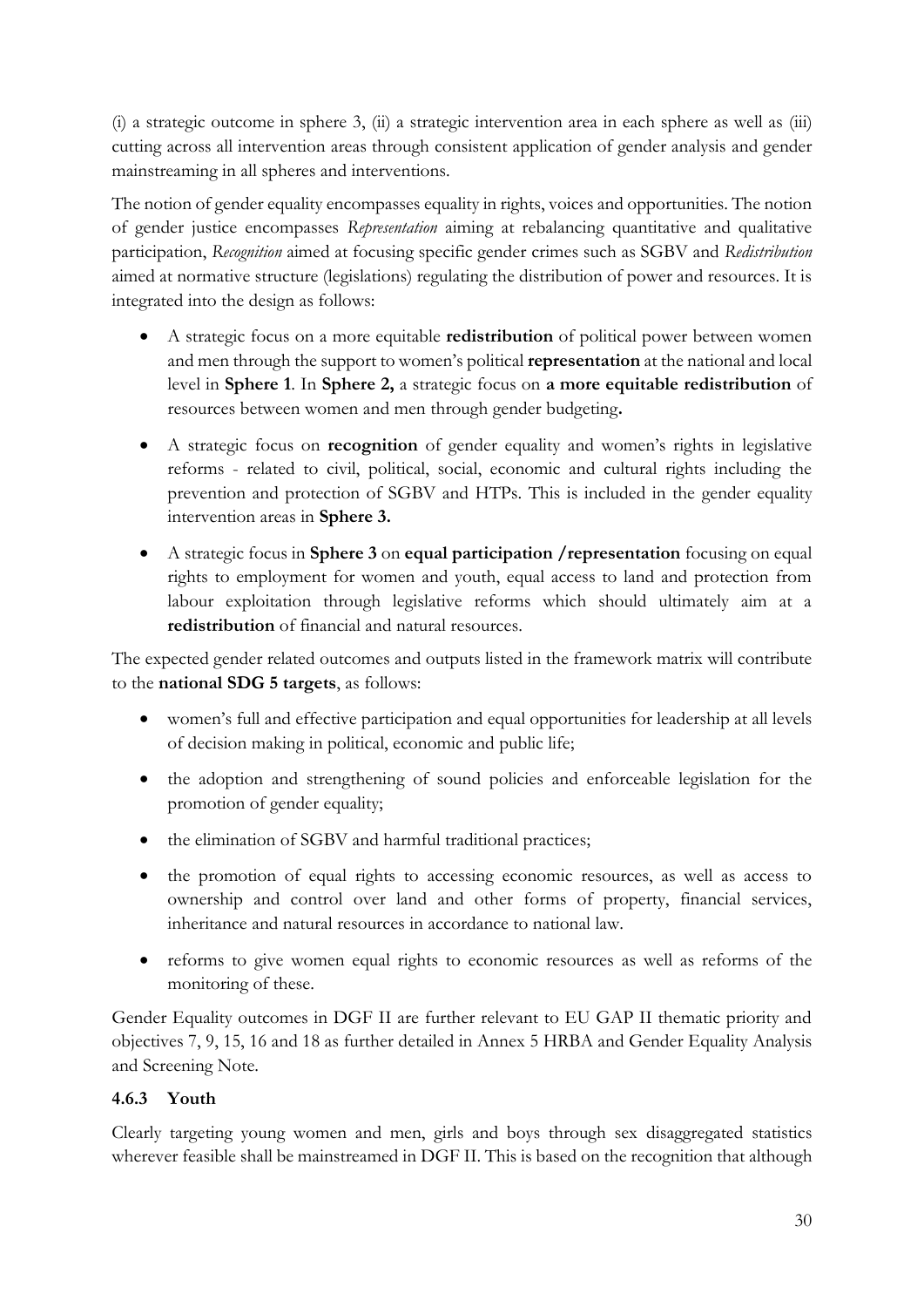Uganda is making progress economically, it faces significant challenges in meeting its young people's needs – not least in relation to employment and participation in decision making.

Uganda has the world's youngest population with over 78% of its population below the age of 30. With just under eight million youth aged 15-30, and an annual population growth rate of 3.2%,<sup>30</sup> the youth population is crucial to consider for any program in Uganda.

The [National Youth Policy](http://www.youthpolicy.org/national/Uganda_2001_National_Youth_Policy.pdf) in Uganda<sup>31</sup> defines youth as all young persons, female and male, aged 12 to 30 years. DGF II adopts this definition to align to Uganda's national youth policy. The National Youth Policy was created by the GoU in 2001 as "a statement outlining our vision, the values and principles that guide us, the issues that challenge us and the initiatives, programmes and delivery mechanisms being planned and implemented to improve the social economic well-being of our youth." The policy, whose mission is "youth empowerment" focuses on a set of underlying principles: respect of cultural, religious and ethical values; equity and accessibility; gender inclusiveness; good governance and national unity; youth participation; youth empowerment.

The role of youth's potential positive role in development programming has been recognised by most donors, and some have taken measures to integrate youth systematically in design, in target group definition and as implementers. The "Youth Participation in Development – A Guide for Development Agencies and Policy Makers" (2010) outlines the following three ways in which youth can and do participate in development:

- 1) Target Groups: Working for youth as beneficiaries
- 2) Collaborators: Engaging Youth as Partners
- 3) Youth Initiators: Supporting Youth as Leaders

DGF II integrates youth in the three ways above.

As mentioned above in the HRBA section, youth is specifically targeted under one initiative in sphere 2 (Strengthening Youth Participation and Representation in Civil Society) and they are also specifically targeted in sphere 1 (Diversification of Political Engagement – youth specifically targeted under one output). These two interventions would contribute to: Youth Initiators: Supporting Youth as Leaders.

Youth will also be targeted as beneficiaries across all the areas of interventions (Target Groups: Working for youth as beneficiaries). Furthermore, during DGF I, youth civil society organisations were partners of DGF, and this will continue for DGF II; hence youth will also be engaged as Collaborators: Engaging Youth as Partners.

## <span id="page-30-0"></span>**5 DGF II – Programme and implementation approach**

#### <span id="page-30-1"></span>**5.1 The role of the DGF**

DGF will play a more active role with existing, new and potential partners around specific governance issues. As a Facility, it will have a mandate to act as a facilitator or a convenor for

 <sup>30</sup> Youth Map Uganda: Navigating Challenges. Charting Hope – A cross-Sector Situational Analysis on Youth in Uganda.

<sup>&</sup>lt;sup>31</sup> The National Youth Policy: A Vision for Youth In The 21st Century, 2003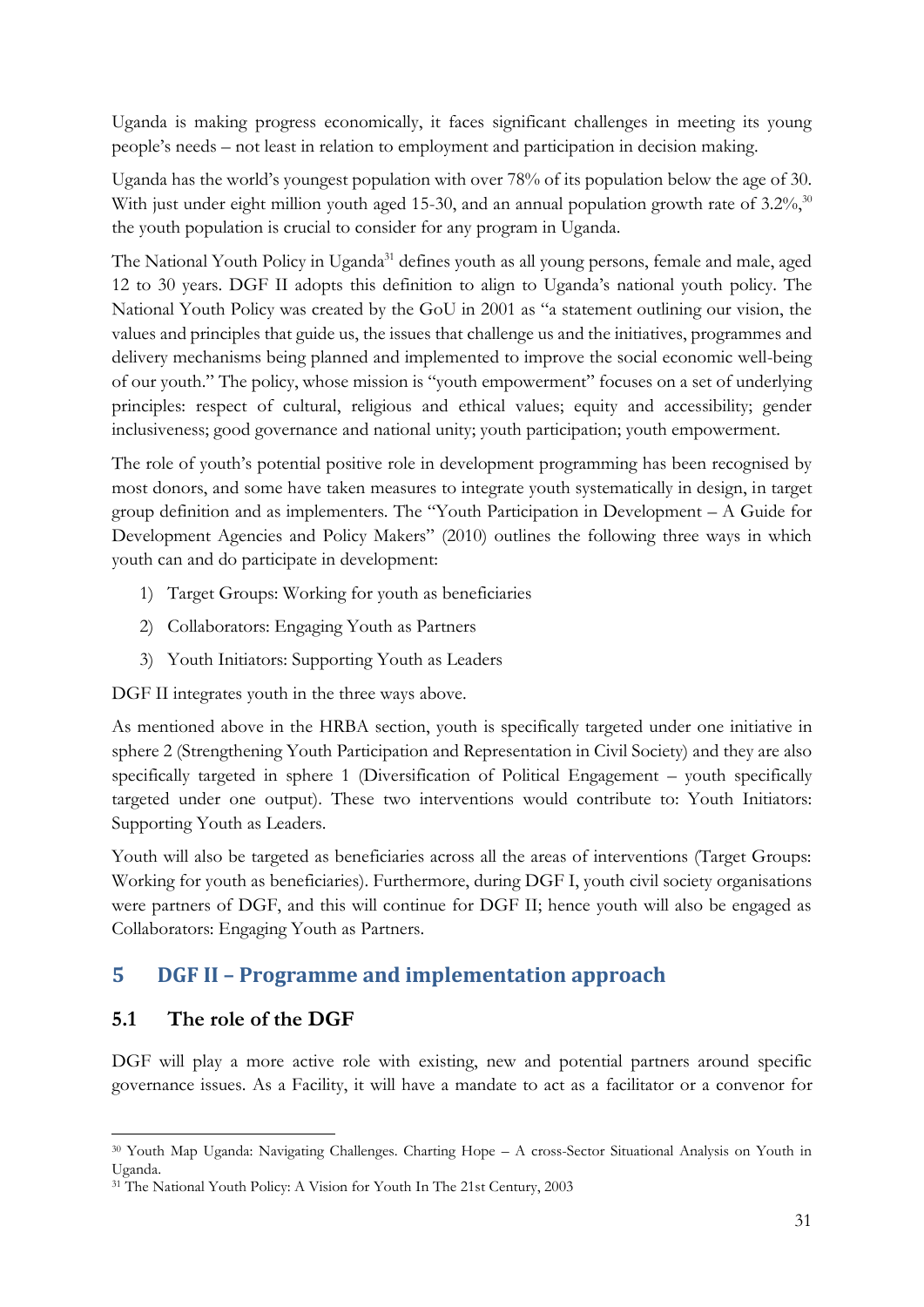partners and stakeholders to come together and work together on common governance issues. It will ensure that gender equality and women's empowerment is promoted continuously. It is important, however, that the partners remain at the heart of the areas of intervention – and that they 'own' the process throughout, from the design to the results. What the DGF can offer in its different management functions is to provide the space for new and existing partnerships to build and evolve around governance issues.

For the Board, the DGF will act as a Facility in which DPs can engage collectively with the GoU at the highest level (e.g. Office of the Prime Minister and Ministry of Finance). To obtain greater buy in from the GoU a more focused engagement will be sought on specific areas of governance (e.g. protecting civil society space around the implementation of the NGO Act, promoting civic and voter education in the lead up to the elections, and if opportunities arise strengthening the integrity of the electoral process including civil society election observer initiatives). The DGF Board will meet twice a year with the GoU to discuss progress and challenges of DGF II.

For the SC, the DGF will act as a Facility in which the DPs engage with democratic institutions at a technical level l (e.g. Line Ministries, Parliamentarians, Judiciary, Political Parties, etc.). It is also an opportunity for the SC to foster and disseminate learning from the DGF to engage with aforementioned stakeholders.

The FMU role is, among other things, to collate, analyse and disseminate the evidence of results of the DGF supported interventions. The FMU will provide a role which goes beyond a fund manager and learning manager, including technical assistance to partners and stakeholders to build their capacity in areas such as political economy analysis, monitoring & evaluation, learning, financial reporting and accountability, and sustainability. As mentioned, the FMU will also act as the conduit for bringing together partners and stakeholders - as a convenor.

A detailed description of the different management and governance arrangements within the DGF is contained in section 7.

## <span id="page-31-0"></span>**5.2 Adaptive programming**

DGF II is designed as an adaptive programme. This means that DGF II will be able to analyse, react and adapt to changes in the political context in Uganda. There is a significant emphasis on, and investment in, continuous learning so that DGF understands what works and what doesn't work in addressing specific governance issues. It allows for DGF to adapt to changes and lessons learned in order to support more effective interventions. .

DGF II will to go through continuous adjustments, which reflect the changes in the political landscape. It means working in problem-driven ways, being opportunistic and flexible when doors open. DGF I has already demonstrated that it is assessing changes in the political context – for example the study on electoral violence and local council courts – and that it can make adjustments to respond to such changes. Through the Sphere approach described above, there will be constant analysis, learning and adaptation embedded in the overall approach.

The Problem-Driven Iterative Adaptation (PDIA) approach operates in conjunction with adaptive programming. PDIA is driven by the following four principles,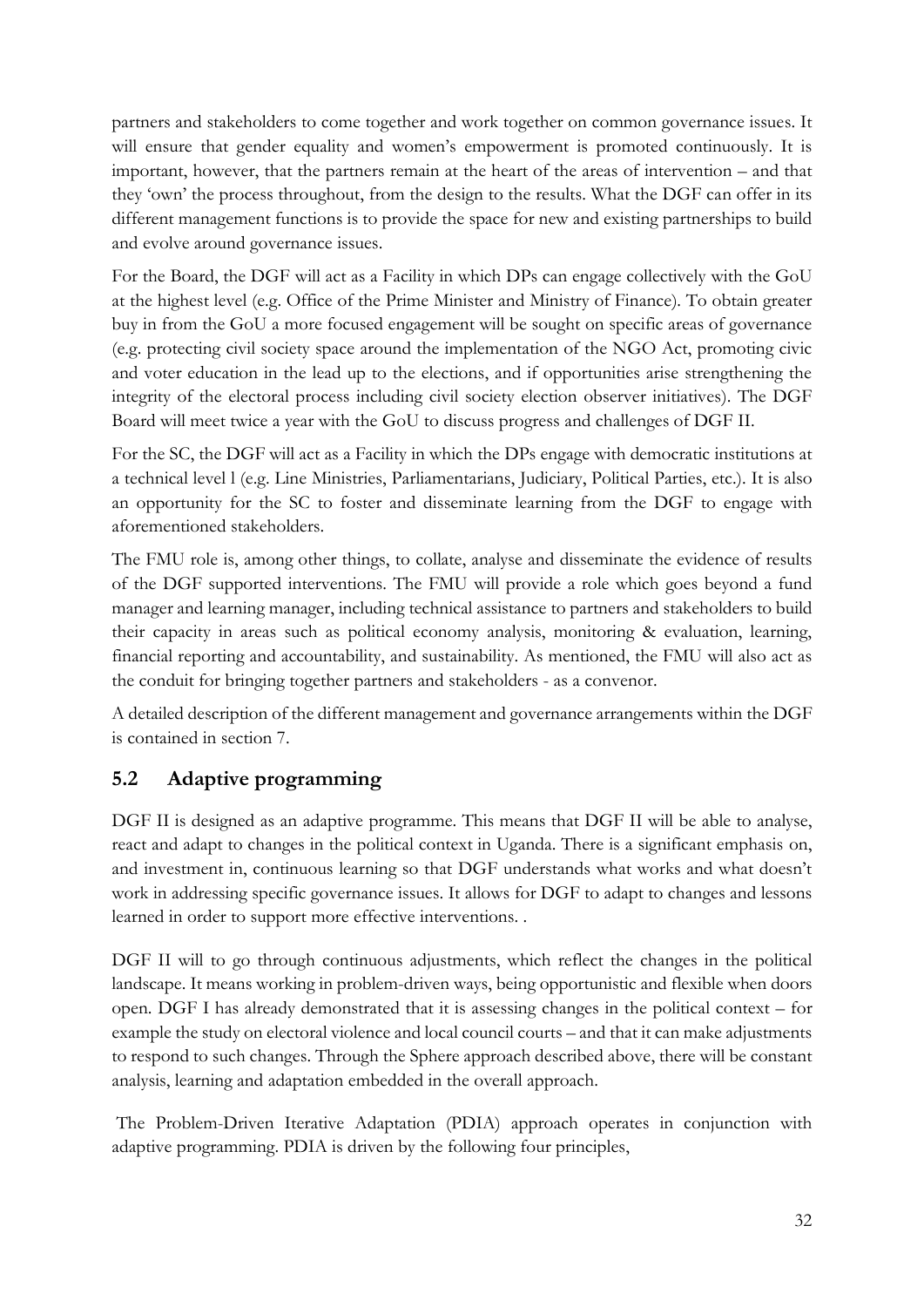**Principle 1:** Focus on solving locally identified problems (as opposed to externally imposed, preconceived and packaged "best practice" solutions). It will be important for DGF II to assess how potential partners have analysed the specific context, identified the problem from a range of perspectives and in particular from a gender and youth perspective, understood the rigour of their evidence, and worked out solutions which are locally driven by the communities or stakeholders with whom they are working.

**Principle 2:** Create an authorizing environment for decision-making that encourages 'positive deviance' and experimentation (as opposed to designing projects and programmes and then requiring agents to implement them exactly as designed). DGF II will consider how its way of operation can enable problem-driven 'positive deviance' which allows partners to adapt quickly to changes in the context and have the support to take considered risks as part of the learning process and the route to positive change. The PDIA approach will enable the programme to take operational consequences for the changing analysis and context (principle 1) to seize upon opportunities which emerge and can be authorised (principle 2).

**Principle 3:** Embed this experimentation in tight feedback loops that facilitate rapid experiencebased **learning** (as opposed to enduring long lag times in learning from ex post "evaluation"). DGF II will encourage active experiential (and experimental) learning with evidence-driven feedback and tight feedback loops built into regular management that allows for real-time adaptation. This will require a step-change in the way of working for both DGF II and the partners to be supported.

DGF II will start with a selected number of initiatives under specific areas of intervention with an initial 6-12 months of learning gathering evidence and reflecting critically on the intervention which will lead to a number of options to (a) continue the intervention or scale up, (b) adapt according to the learning or contextual analysis or (c) review which could lead to 'ending' the area of intervention. This would then proceed with the next period of 6-12 months with the same process of learning and feedback and reaching the next decision point. This requires investment in time and energy by those managing and bringing spheres together. This approach may be considered as most appropriate to *track 2* types of intervention as they are more concerned with piloting and testing over a shorter period of time. In some cases the learning loop could be shortened to 3-6 months.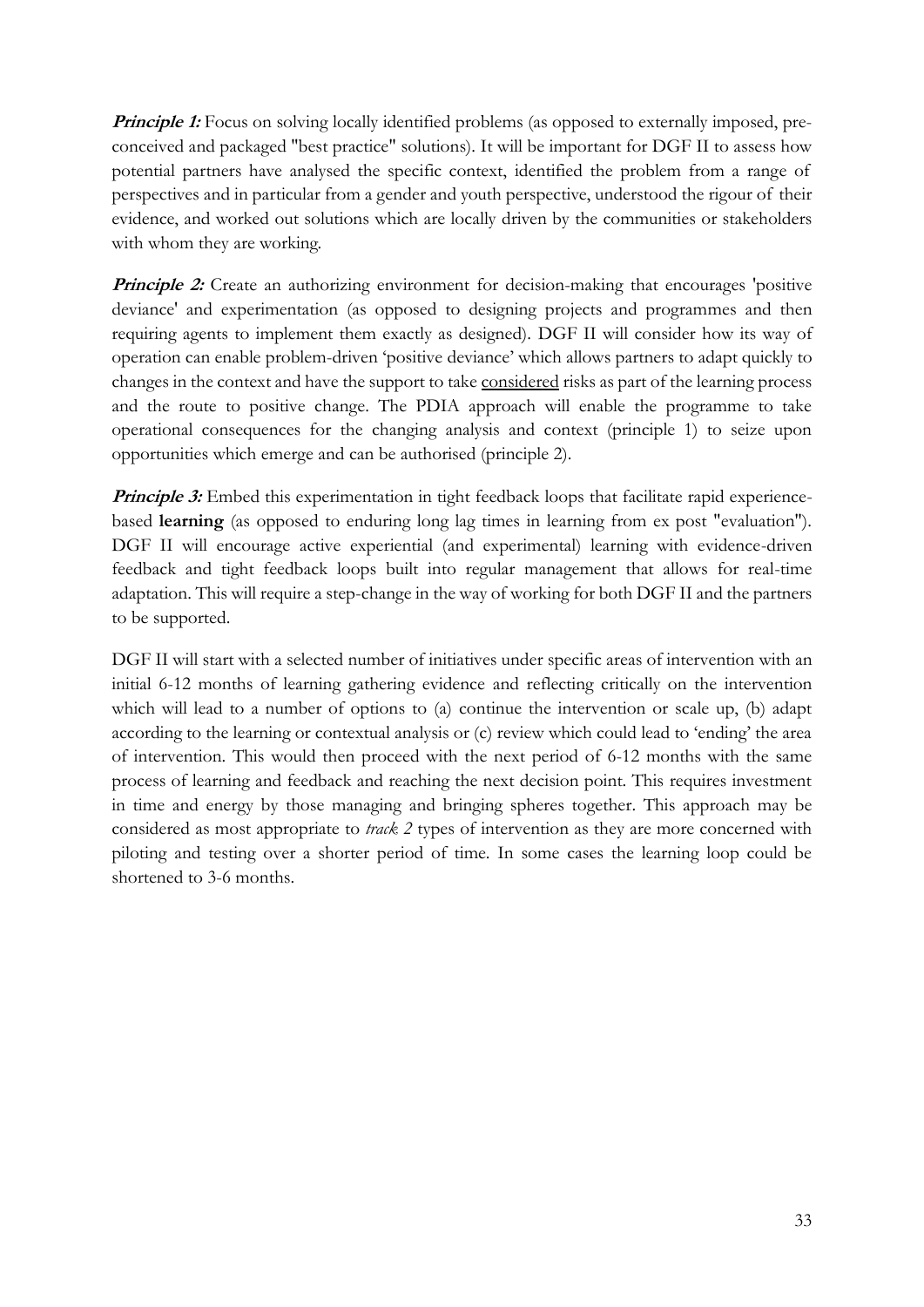**Principle 4:** Actively engage a broad range of actors – and in particular gender and youth champions – to ensure that changes are viable, legitimate, relevant and supportable (as opposed to a narrow set of external experts promoting "top down" approaches). DGF II will identify and engage 'agents of change' or 'champions' among implementing partners (civil society, democratic institutions, collective action initiatives, coalitions etc.) who ensure that the interventions are viable, legitimate and relevant; and DGF II stakeholders are expected to actively look to engage a broad set of actors (state and non-state) to build synergies and connections, and build on momentum. This will require active stakeholder engagement and management, and identification of opportunities to support collective action initiatives and build coalitions and consortia.

## <span id="page-33-0"></span>**5.3 Building synergies**

One of the benefits of the Sphere approach is that it will foster strong synergies and linkages within DGF II. The approach will encourage joint analysis and learning by bringing together the sphere managers and their teams on governance issues where there is convergence. This will allow DGF II to examine issues from different perspectives, for example analysing human rights standards, policies and practices from the perspective of democratic processes and institutions (supply side) and from the perspective of how citizens engage and demand for their rights (demand side). Synergies will also be developed through coming together on planning, launching and monitoring an area of intervention which cuts across more than one sphere, for example supporting government institutions or Parliament to include gender equality provisions in planning and budgeting in policy-making while encouraging civil society and other stakeholders to advocate and monitor such provisions.

Synergies will also be fostered and promoted through the strong emphasis on analysis and learning within and between the spheres.

The overall sphere model and the synergies between the spheres and (indicative) areas of interventions are shown in figure 4 above. The sphere model demonstrates the importance of (a) supporting an intervention through funding and technical advice (coming out from the sphere) and (b) the results, evidence, analysis and learning that comes from the interventions (going back into the sphere).

## <span id="page-33-1"></span>**5.4 Deciding on the type of partnership and funding mechanisms**

Once an area of intervention has been agreed and endorsed by the SC, the FMU submits a brief concept note to the SC for approval of the proposed option – or a combination of options – for its funding mechanism. .

The following are a number of options: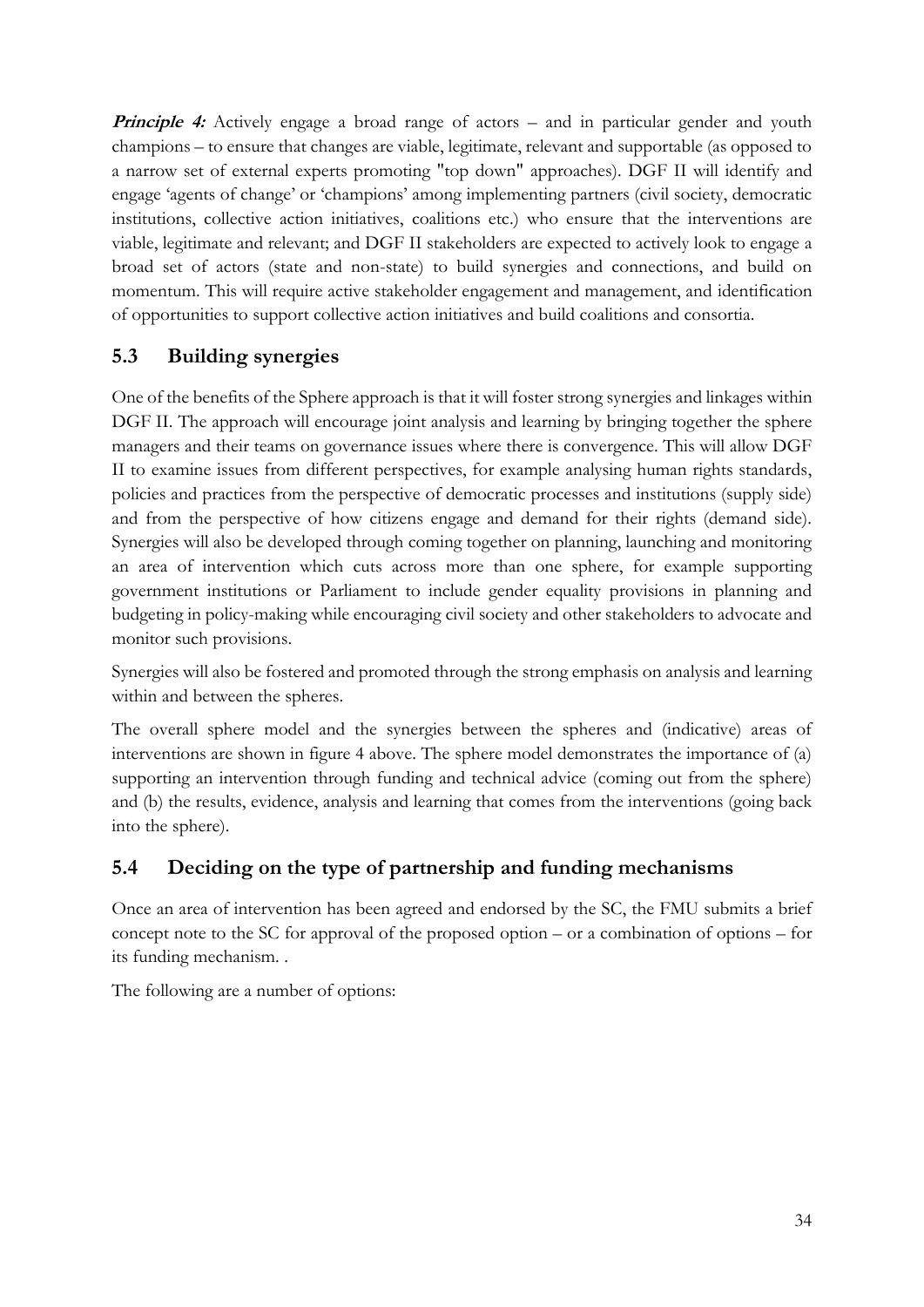| Funding option<br>Description                                           |                                                                                                                                                                                                                                                                                                                                                                                                                                                                                                                                                                                                                                                                                                                                                                                                                                                                                                           | Example                                                                                                                                                                                                                                                                                                                                                                                                                                                                                                                                                                                                                                                                     |  |  |  |
|-------------------------------------------------------------------------|-----------------------------------------------------------------------------------------------------------------------------------------------------------------------------------------------------------------------------------------------------------------------------------------------------------------------------------------------------------------------------------------------------------------------------------------------------------------------------------------------------------------------------------------------------------------------------------------------------------------------------------------------------------------------------------------------------------------------------------------------------------------------------------------------------------------------------------------------------------------------------------------------------------|-----------------------------------------------------------------------------------------------------------------------------------------------------------------------------------------------------------------------------------------------------------------------------------------------------------------------------------------------------------------------------------------------------------------------------------------------------------------------------------------------------------------------------------------------------------------------------------------------------------------------------------------------------------------------------|--|--|--|
| Call for proposals<br>(track 1)                                         | This option follows the standard practice under<br>DGF I whereby the DGF sphere(s) makes an<br>open call for proposals to interested (groups of)<br>potential contractual partners. What will be<br>different? At an early stage in the design of the<br>intervention area, the DGF sphere(s) may decide<br>to convene a meeting to ask potential applicants<br>their views on the issues identified and the ways<br>they could be addressed. There will also be an<br>emphasis on learning and collaboration built into<br>the design and implementation of the project in a<br>much more explicit way than in DGF I.<br>During implementation, the FMU will organise<br>joint monitoring and learning workshops, which<br>will be used to receive feedback on effectiveness<br>and efficiency of this funding option and to<br>inform the design of future Calls for Proposal.                          | Sphere 3 leads on a call for proposals on "Improving<br>access to poor and vulnerable groups and addressing<br>violence, torture and impunity". It decides that it<br>needs to test its analysis of the issues by holding a $\frac{1}{2}$<br>day meeting in Kampala to see what level and type of<br>interest there is in the area of intervention. It also<br>reaches out to a couple of the districts to ask for input<br>into the meeting for those who are unable to attend.<br>Having gathered opinions and ideas, the Sphere 3<br>Programme and Learning Manager launches a call for<br>proposals based on a clearer identification of the<br>issues to be addressed. |  |  |  |
| Strategic<br>partnerships<br>(track 1)                                  | This option follows the standard practice under<br>DGF I whereby a small number of strategic<br>partnerships are identified and supported for the<br>duration of the five-year programme. It will<br>provide core funding for the partner in line with<br>their strategic plans (or earmarking specific<br>elements). What could be different? There will be a<br>commitment by the partner to playing a role in<br>strengthening the analysis and learning on the<br>relevant issues within the sphere.<br>The selection of strategic partners should be<br>based on the DGF I experiences and knowledge<br>of most suitable partners and their current<br>capacity and capability to deliver. . Selection<br>criteria to be considered are: the level of<br>(in)dependence of DGF funding, level of public<br>support (membership base), and capacity of<br>systems and human resources + track record. | Sphere 1 and 2 decide that it would be valuable to<br>establish a strategic partnership with two national<br>human rights organisations or networks to provide<br>them with core funding to implement their long-term<br>strategies. The strategic partnership would also entail<br>commitment to analysis of specific emerging<br>trends/developments regarding civil and political<br>rights, and organize learning workshops for other<br>stakeholders in consultation with DGF.                                                                                                                                                                                         |  |  |  |
| Collective Action<br>or Consortium<br>$(\text{track } 1 \text{ or } 2)$ | This option requires the FMU to actively call for<br>the design of a collective action or a consortium<br>around a specific area of intervention. It requires<br>extensive and careful groundwork whereby a<br>number of actors – not just civil society – are<br>brought together in a workshop setting It is<br>expected that the participants form a collective<br>action initiative, consortium or coalition at the<br>end of the period. Two or more collective<br>actions or coalitions can arise from this for<br>selection. It is a long-term initiative covering at<br>least two years with clear results and learning<br>function at its core.<br>Same selection criteria as suggested above, but<br>also opening up for participation of smaller<br>actors with potential to deliver targeted and<br>quality outcomes according to strategic priorities<br>and interventions.                  | Sphere 2 leads a process that identifies issues and<br>opportunities to strengthen engagement between<br>government and civil society and new actors (e.g.<br>business, media) about how budgets are drafted,<br>announced and spent. It sees a strong linkage between<br>the national budget process and local budget spending,<br>taking into account the 'informal' spending processes<br>as well. As a result, a workshop is held with interested<br>parties from across the governance spectrum (supply<br>and demand side) with the result that a 'budget<br>drafting and monitoring' consortium/collective action<br>is formed.                                      |  |  |  |

# Table 2 – Type of partnerships and funding mechanisms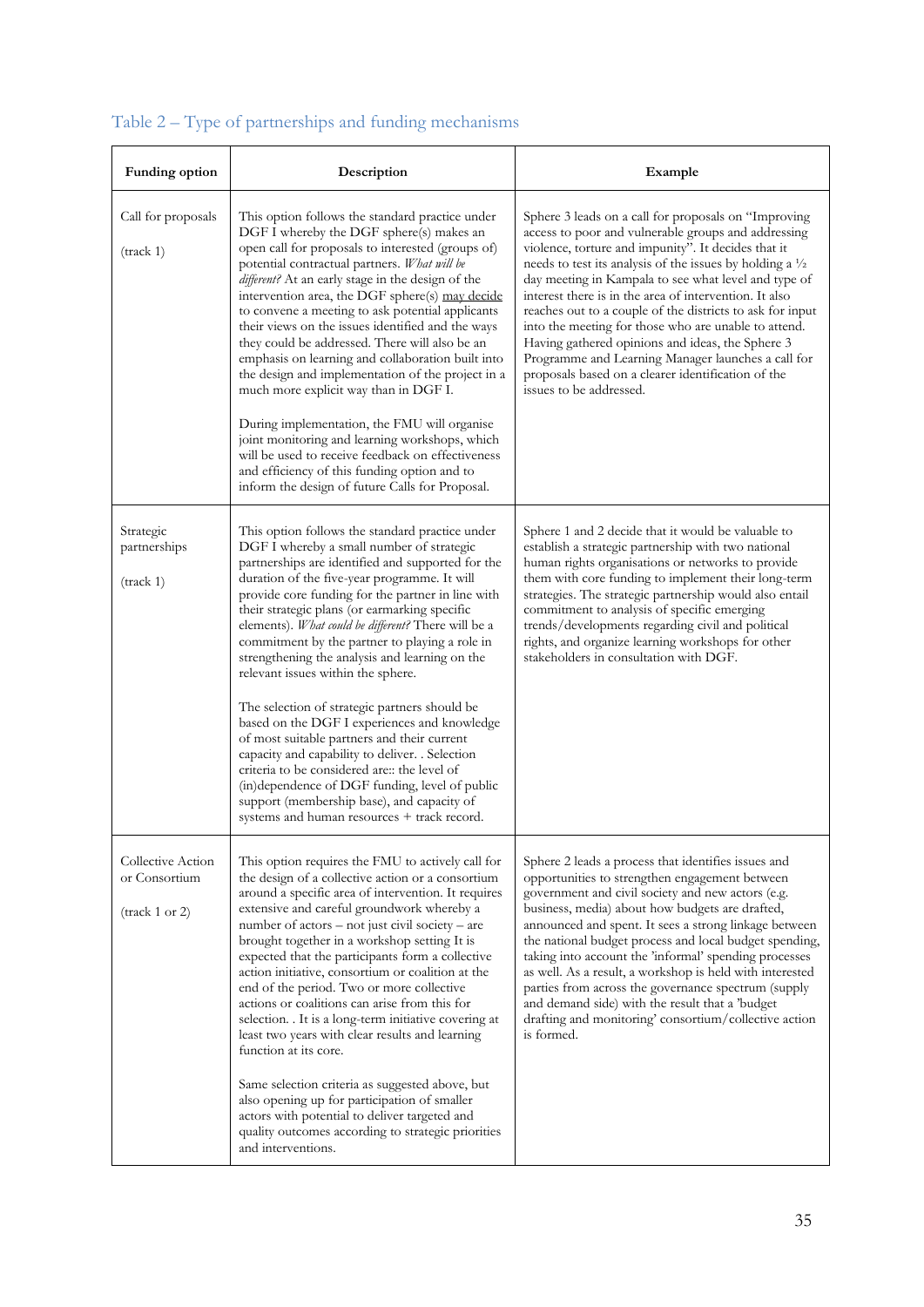| Piloting &<br>Experimenting<br>$(\text{track } 2)$ | This option requires the FMU to identify<br>relatively small-scale 'ad-hoc' opportunities,<br>which are medium to high risk with the<br>calculated potential for short term success or<br>failure, if successful, for scaling up. . They could<br>be opportunities which arise through discussions<br>with existing partners or the DGF's network (for<br>example, a Board member in conversation with a<br>government minister), where a 'champion' has<br>been identified in an institution or an event has<br>arisen which could benefit from an immediate<br>response. The risk management framework could<br>be used to address and mitigate identified or<br>emerging risks by selecting best suitable partners<br>for particular interventions. | Sphere 3 identifies through its partners and contacts<br>an opportunity with the Uganda People's Defence<br>Force (UPDF) to educate and accompany soldiers in<br>patrols to monitor and assess how they are following<br>human rights principles and practices with a way to<br>feedback to higher command. The implementer would<br>be required to demonstrate clear lessons learned and<br>evidence, and the initiative could be scaled up.                                                                                                   |
|----------------------------------------------------|--------------------------------------------------------------------------------------------------------------------------------------------------------------------------------------------------------------------------------------------------------------------------------------------------------------------------------------------------------------------------------------------------------------------------------------------------------------------------------------------------------------------------------------------------------------------------------------------------------------------------------------------------------------------------------------------------------------------------------------------------------|-------------------------------------------------------------------------------------------------------------------------------------------------------------------------------------------------------------------------------------------------------------------------------------------------------------------------------------------------------------------------------------------------------------------------------------------------------------------------------------------------------------------------------------------------|
| Analysis &<br>monitoring<br>(track 3)              | This option requires the FMU to decide that the<br>issue does not require an intervention or that it is<br>not viable in the current environment. But the<br>issue is important enough for continued<br>monitoring and further analysis. The FMU may<br>decide to commission a specific analysis. .<br>The FMU can choose to e.g. employ short-term<br>consultants and/or advisers based on detailed<br>Terms of Reference with specific deliverables.                                                                                                                                                                                                                                                                                                 | Sphere 1 decides that there is currently no political will<br>for electoral reform, but that it would be valuable to<br>identify how individual MPs within the NRM could be<br>interested in the issue in the longer term. It would<br>therefore like to interview a sample of junior and<br>senior MPs and others in the party. Sphere 1 therefore<br>proposes to commission an analysis that includes data<br>collection among individual MPs and provides<br>recommendations on how DGF II should be<br>positioned towards electoral reform. |

The relationship between the tracks described earlier (section 4.4) and the funding mechanisms can also be depicted as in the figure below.

Figure 6 – How funding mechanisms relate to each of the tracks



#### <span id="page-35-0"></span>**5.5 Exit strategy and sustainability**

The planned end of DGF II after 5 years will mark over 11 years of significant funding (around Euro 250 million) through the two phases of the DGF. DGF II will from its outset start strategizing its phasing out by 2022.

The emphasis on learning, technical support and capacity development in the DGF are critical elements of ensuring the sustainability of the results of the interventions. The emphasis on maintaining and building strong partnerships with the beneficiary organisations, and having clear communication under DGF II, are critical elements in ensuring that any exit strategy is understood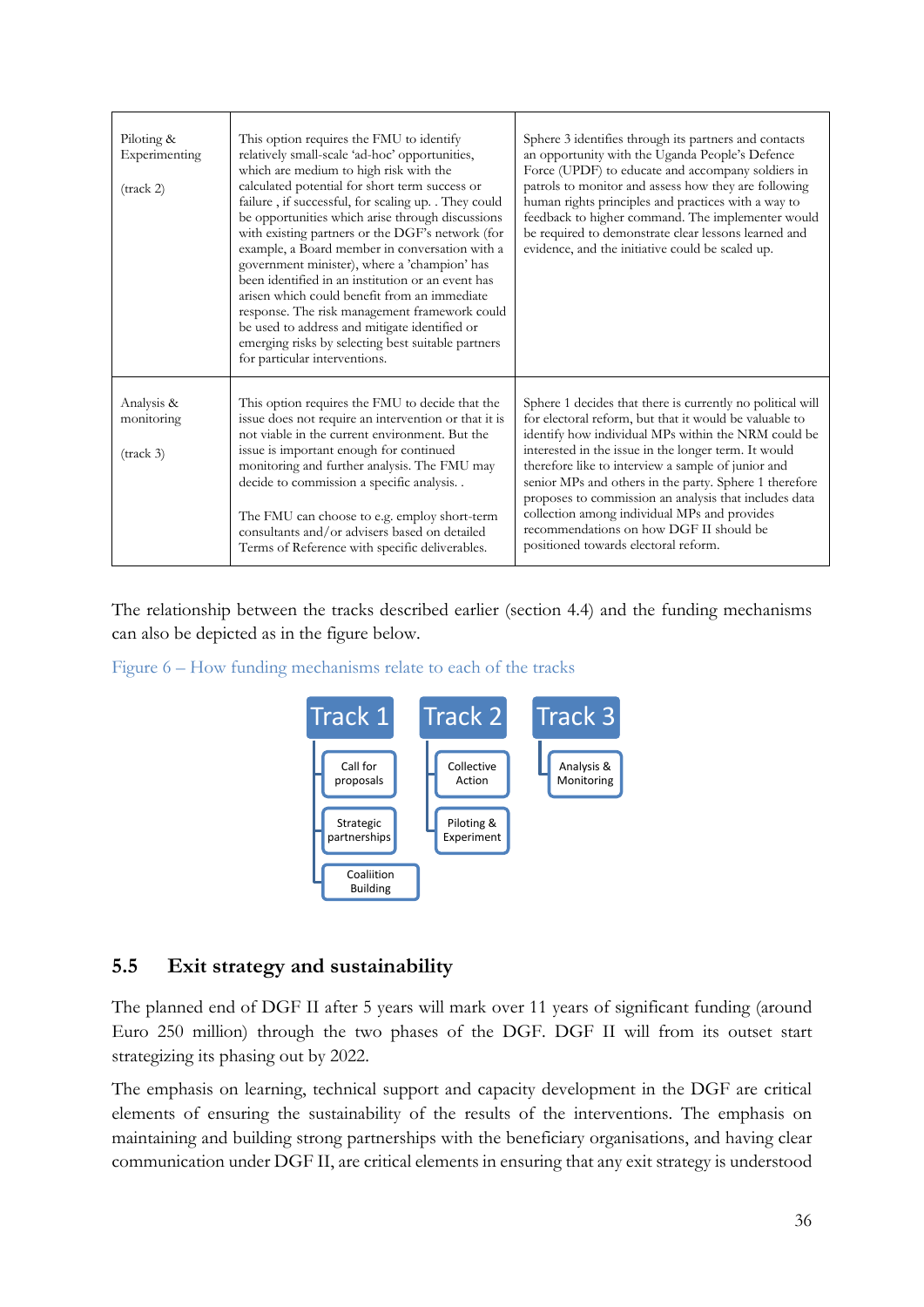and respected. It is equally critical for the DGF staff (the FMU) to have clarity on the exit strategy early on in the process.

It is worth considering the following set of principles for good practice:

- *Transparency:* planning for change as the basis for transparent communication of activities and timeline, while ensuring that all DGF partners and other key stakeholders are kept informed, and know when, why and how you are phasing out.
- *Inclusion:* building effective relations and including DGF partners at all stages of the project with roles and responsibilities clearly defined, and including as many stakeholders as possible in discussions about the phasing out process.
- *Predictability:* using project performance and impact (in relation to the DGF results framework) as the basis for making justifiable decisions about change or phasing out.
- *Obligation:* identifying and effectively managing the risks and opportunities associated with change, including the risk to FMU staff, DGF partners and beneficiaries.
- Sustainability: Inclusively designing project interventions that have a high probability of sustainable outcomes and impacts, backed by a gradual, sensitive and flexible process of phasing out, closely coordinated with donor partners.

## <span id="page-36-0"></span>**6 Governance and management arrangements**

The governance and management arrangements of DGF II are designed to accommodate adaptive and flexible planning and implementation, and to facilitate a combination of results-based management and learning.

The formal governance structure builds on existing structures from DGF I. *Figure 7* below illustrates the formal lines of management for the DGF II. Adjustments have been made to the roles and responsibilities of the Board, Steering Committee and the Facility Management Unit (FMU), relative to DGF I, and the formal role of the Legal Entity has been made more explicit.

The Board comprises Head of Missions of the funding DPs. The Board is in charge of setting the strategic direction for DGF II as outlined in the program proposal document and according to the mandates of the individual DPs; moreover, the Board is responsible for ensuring engagement with Government of Uganda on results, lessons learned and opportunities arising from the implementation of specific governance interventions. Agreed Statutes for the Board govern the management of the Board. Chairmanship of the Board is rotating and runs for one year. It is understood that the statutes for the Board allow the Legal Entity to become Chair at some point. *Annex 6* includes the formal statutes (or terms of reference) of the Board.

Denmark has offered to continue its role as the Legal Entity (LE) for DGF II. The Royal Danish Embassy (RDE) will utilize its legal status in Uganda to facilitate the operation of the DGF as a legal entity. To this end, a government-to-government agreement will be signed between the governments of Uganda and Denmark. The DGF partners (funding DPs), however, jointly share all political and financial responsibilities. DPs' engagement in the DGF will be regulated by a funding contract between the DPs and the RDE combined with a Memorandum of Understanding among the DPs supporting the DGF. An agreed percentage of the total budget will be provided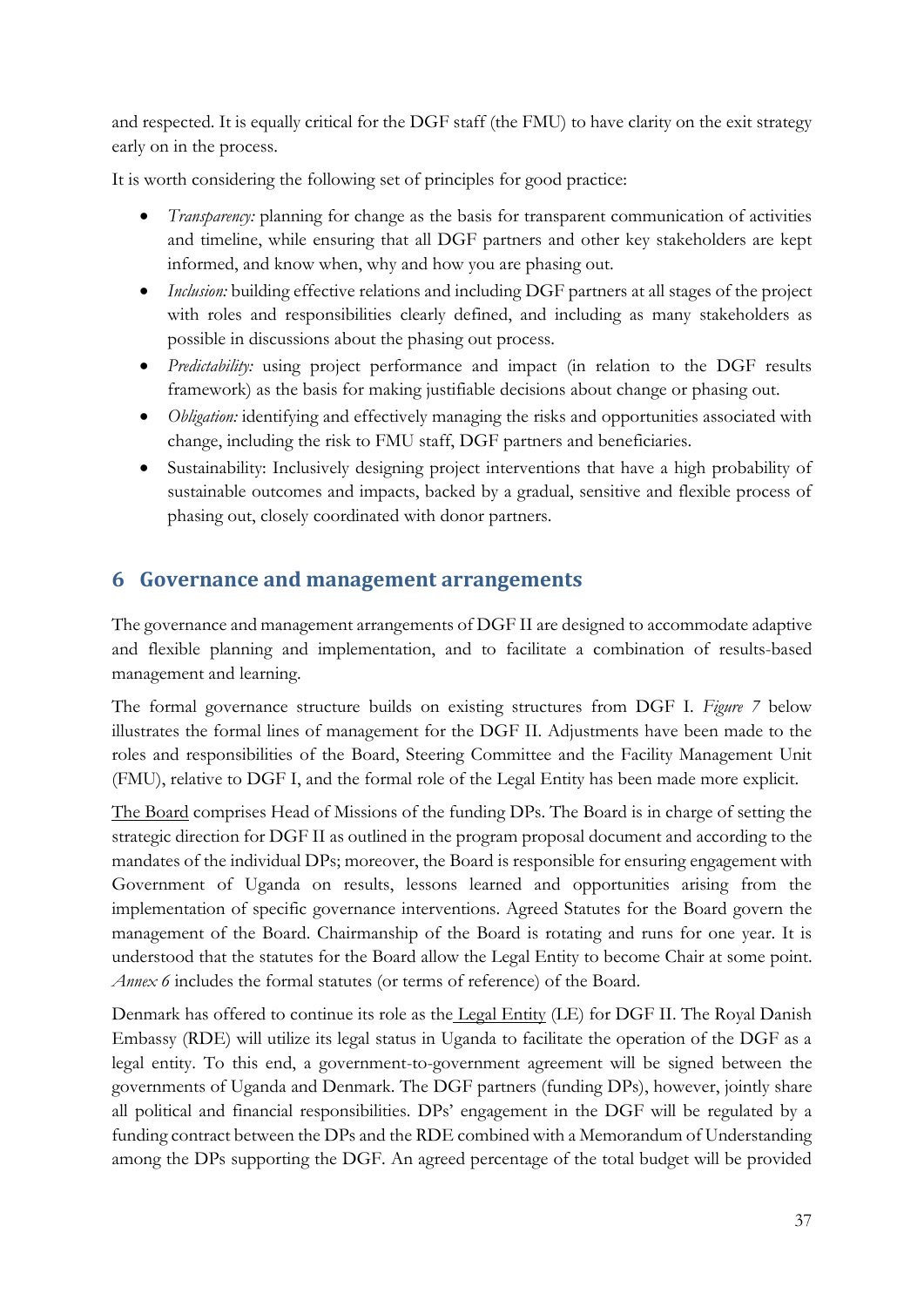for the RDE to deliver required administrative services. *Annex 7* includes an outline of the formal administrative obligations of the Legal Entity (RDE).

The Steering Committee (SC) is composed of representatives of the funding DPs. The main functions of the SC is to provide oversight of, and give impetus to, the implementation of interventions according to the strategic direction provided by the Board. The SC Chairmanship is rotating and runs for one year corresponding to the chair in the DGF Board. The RDE will be a permanent Co-Chair to the SC unless when assuming the role as Chair.

The Head of the FMU (HoFMU) acts as secretary to the SC and manages the organisation of the SC in close collaboration with the SC Chair. The SC Chair manages all formal communication and lines of decision-making with the HoFMU and with the Chair of the Board. The FMU's Programme and Learning Managers (PLMs) could, however, engage with SC members in specific activities such as joint site visits, detailed studies and analyses of interventions and other design, learning and facilitation activities.

Potential new funding DPs can be invited to the SC as observers. Other DPs (e.g. World Bank, USAID, UNDP) can be invited according to relevant agenda items; as could senior Government of Uganda officials to discuss specific governance issues.

The Facility Management Unit (FMU) is the operational entity of the DGF II. The FMU is led by a Head of FMU (HoFMU) who has the overall responsibility for the management of planning, implementation and documentation of DGF II operations. The Head of FMU reports directly to the SC Chair and liaises with the Co-Chair (RDE) on all administrative matters. Furthermore, the HoFMU is responsible for all FMU staff management, excluding particular contractual matters relevant to the senior advisors recruited directly by the Legal Entity (RDE). However, these senior advisors holding a contract with the Legal Entity report to the HoFMU on all operational matters. An organigram for the FMU structure is attached in Annex 8.

The operationalization, management, and administration of DGF II grants and interventions will be managed by a Senior Management Team (SMT) headed by the HoFMU.

In practice, under the overall responsibility of the HoFMU, the Senior Management Team (SMT) composed of the HoFMU, the Head of Finance and the PLMs, will manage and coordinate interventions (design, appraisal, implementation and monitoring) according to the results-based management framework. The SMT ensures that learning is applied and informs strategic oversight and decision making by the SC and the Board. This will require management of all FMU staff in and around the selected areas of intervention.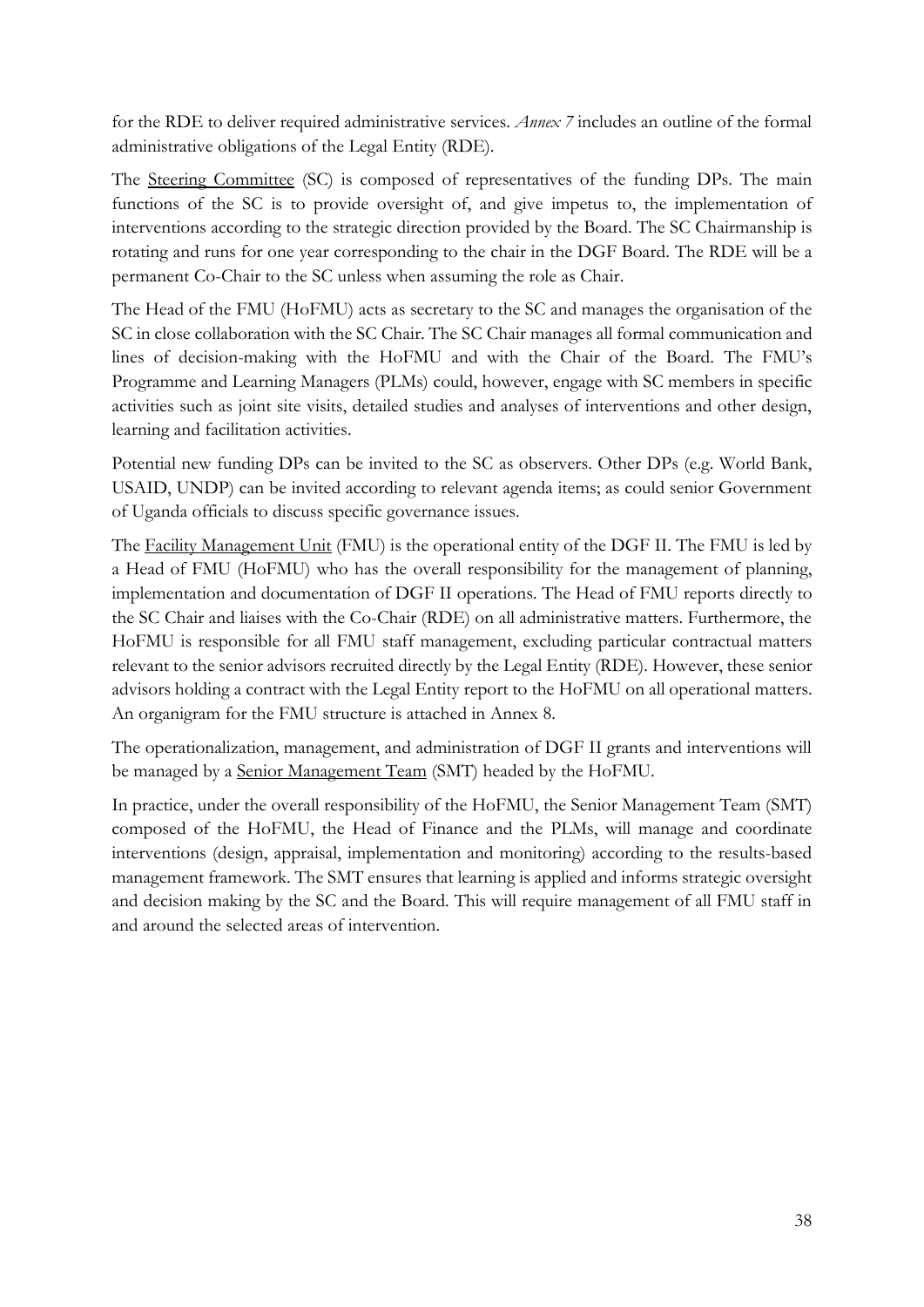*Figure 7 Overall Governance and Management structure of the DGF II.*



## <span id="page-38-0"></span>**7 Monitoring & Evaluation, and Learning**

## <span id="page-38-1"></span>**7.1 M&E approach**

In the adaptive programming approach monitoring for internal learning and adaptive planning is of critical importance. M&E becomes a way of understanding what is working and what is not, providing the basis for adaptation. The organisation and set-up of the M&E system is therefore designed in a way where monitoring for accountability purposes do not exclude adaptation.

A particular M&E challenge in DGF II is the need not only to report on planned results, but also on unintended and/or unexpected results from the interventions. This will be important for enabling immediate learning about how change happens, to facilitate adaptive programming and to draw conclusions about intermediate processes of change. One key element related to this is the establishment of a structured approach to feedback loops, using M&E data and information to incentivise partners' ambition and impact, as well as to inform decisions on scaling-up, scalingdown or stopping support based on measures of performance.

Implementing Partners are responsible for reporting to DGF II on selected progress indicators, as well as on any unintended or unexpected results on a 3-6 month basis through the Management Information System (MIS).

An adaptive programming approach requires systems, capacities and skills ready to undertake regular contextual and gender analysis, enable staff to think and work to encourage ongoing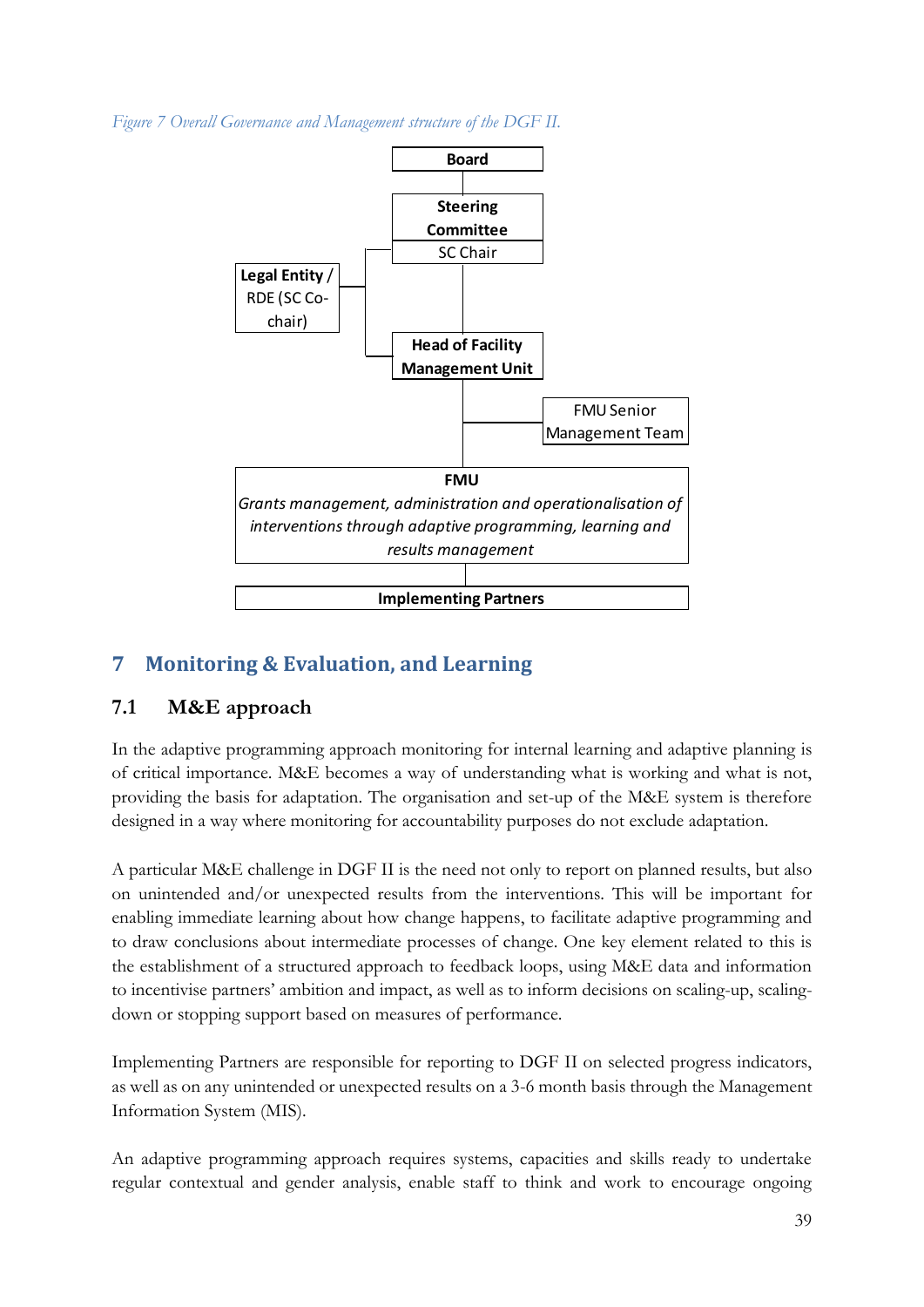learning and reflection informed by robust evidence, and to scale activities up or down in response to changes in the context. There is therefore a need to establish an operational MIS that will support accountability purposes towards the DPs, while at the same time supporting the ability to be adaptive. The MIS will also be used for collection of financial information and for other administrative purposes.

Some key elements related to the M&E arrangements in DGF II are:

- Beneficiaries and Implementing Partners will be actively involved in planning, conducting, reviewing, and interpreting data collection.
- Monitoring arrangements will, to the extent possible, be integrated into existing monitoring arrangements and systems (at central and local levels depending on the reach of the project).
- $\bullet$  The information produced by the M&E system should be responsive to the needs of the different users (DPs, Partners, policymakers, beneficiaries, etc.).
- New indicators will be introduced especially when new interventions are adopted, but also for existing interventions when there is a need and justification for new indicators and a commitment and resources to continue tracking them.

Based on data collection, different types of assessments and evaluations could be produced:

- Periodic, strategic "mini-impact" assessments as basis for more operational and evidencebased discussion within the Board and SC of any needs for adjustments and changes in direction and focus of the supported interventions.
- A Real-time Evaluation (RTE), which would fit well into the PDIA principles.

These evaluation studies will also be used to capture any unintended results/impacts and progress in (short-term) process indicators. Sampling approaches will be designed and used for quantitative data series to provide more robust evidence. When feasible, baseline studies will include data from "control" groups/areas to allow for counterfactuals/impact measurement.

A combination of day-to-day project monitoring (mainly responsibility by Intervention Managers who are accountable to the Programme and Learning Managers) and planning/commissioning/conducting of real time evaluations and impact stories across DGF interventions (mainly responsibility of the M&E function) will provide the basis for learning and adaptation within the spheres. The introduction of a more flexible and adaptive M&E system will be useful to differentiate more explicitly between (needs for) demonstration of short term results vs. the medium to longer term perspective of the supported interventions.

## <span id="page-39-0"></span>**7.2 Results Framework**

Since an adaptive programming design is an extended and continuous process, the planning framework and details of outputs, results and timelines will continue to be formulated and revised throughout the DGF II lifetime. The results framework (Annex 3) is setting the direction of DGF II in terms of ambitions, whilst at the same time allowing flexibility and adaptation in the definition of results.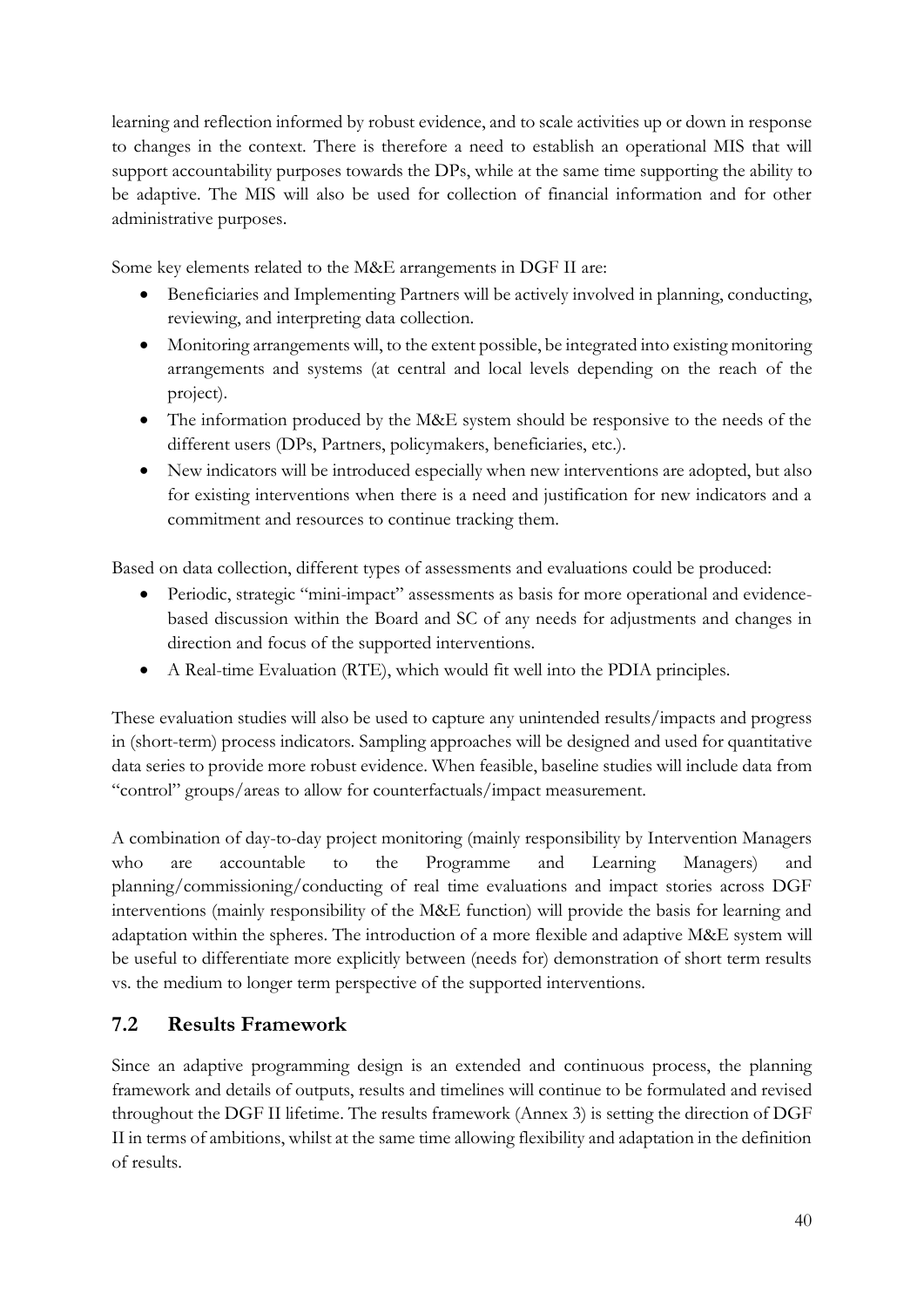The results framework for DGF II is built around the theory of change and sets out envisaged results at high-level outcome, outcome and output levels. Following the design, areas of interventions are launched in three different tracks. However, the areas of interventions are mainly linked to the Track 1 interventions which are considered to be 'essential' areas of intervention, and therefore to be implemented throughout the lifetime of DGF II. The results framework includes a set of pre-defined "Core Indicators" at all three levels (high-level outcome, outcome and output) that will be used to assess the achievements of DGF.

The four high-level outcomes and their indicators refer to national level achievements and are to be measured by national level indicators, drawing on externally generated data sources (for example  $SDGs^{32}$ , Afro-barometer and the Mo Ibrahim Governance Index). It is expected that DGF will be able to contribute to the high-level outcomes, but clear attribution is unlikely to be established, as this level is influenced by a host of other factors and developments outside the control of DGF.

Moving from the four high-level outcomes to the five development outcomes and their indicators, these reflect results that are more directly attributable to DGF II. The measurement of development outcomes will be linked to DGF data sources.

Finally, a "menu" of 20 output indicators presents different types of outputs – for example: number of campaigns carried out, number of citizens reached (disaggregation), Number of government / state institution processes that include interaction between state representatives and citizens/ civil society, number of meetings/ dialogues/ discussions addressing attitudes, perceptions and understanding of topics such as corruption and citizenry.

These output indicators are not tied to any specific area of intervention or outcome, and represent core processes applicable across different areas of interventions. Hence, phrased in a "generic" way, they can be applied to different areas of interventions. From the menu of indicators, potential partners should be requested to pick relevant indicators for their intervention(s). Partners will then be held accountable to these indicators. In addition, partners should also be encouraged to suggest alternative output indicators in their project proposal and argue how fulfillment of these indicators could contribute to achievement of development outcomes. This will emphasize the continuous focus in DGF II on learning and experimenting and eventually lead to amendments to the results framework.

The "Core Indicators" are assumed to remain fixed for the entire DGF II period. This will require regular (i.e. annual) reviews of the DGF II results framework through a process of discussing and agreeing changes with Implementing Partners to maintain the level of ambition. The annually revised results framework will need approval by the Steering Committee.

<sup>&</sup>lt;sup>32</sup> The preparation of the second NDP coincided with the deliberations and adoption of Agenda 2030, which resulted into Uganda being the first country in the world to mainstream the SDGs into the national planning frameworks. Uganda has developed a National Standard Indicator Framework to track progress towards attainment of middleincome status by 2020 and through this framework the implementation of SDGs will be monitored, evaluated, and reported on. Uganda has committed to develop and integrate indicators that cover all the relevant SDG targets.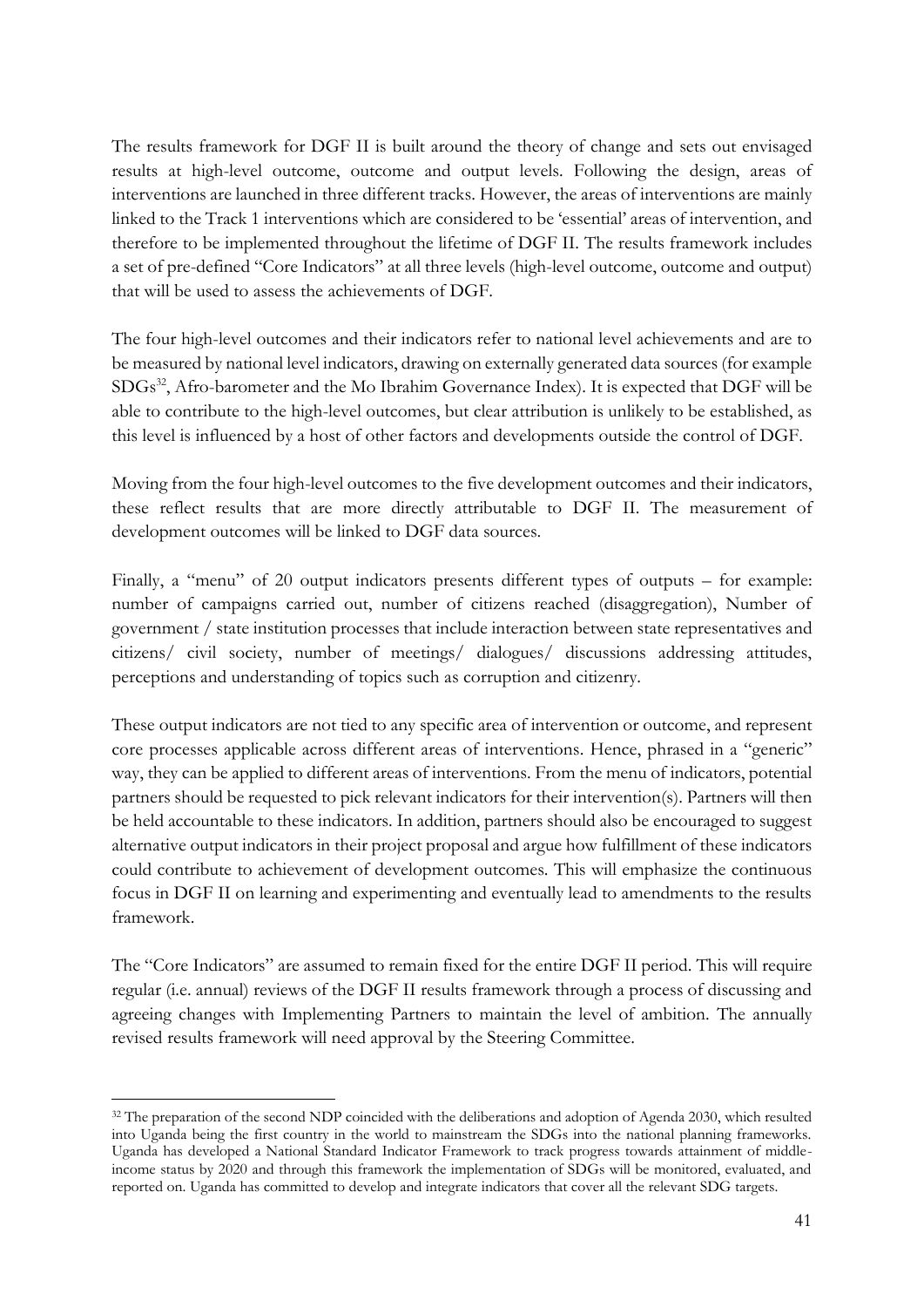Since it is expected that new areas of interventions will be identified in the course of implementation of DGF II, a number of new areas of interventions will be developed (Track 2 interventions). Track 2 project interventions could have a short or medium term duration and will be identified from continuous, strategic political economy and context analysis as well as learning from Track 1 interventions and feedback loops from other Track 2 interventions. Track 2 will focus on identified problems and issues and ensure the space for an adaptive and learning based planning process throughout the lifetime of DGF II. Track 2 (and 3) interventions may require the development of additional indicators (in particular at output level), which should be possible – while still maintaining the same level of overall ambition for DGF II.

At the objective and outcome levels of the results framework, a number of targets have been proposed, although for the majority of these, the baselines will need to be in place before final targets can be set for all indicators.

## <span id="page-41-0"></span>**7.3 Value for Money**

The financial management system NAVISION used by the PMU is in principle capable of delivering financial data to support financial elements of a VfM assessment. Among other the challenges are that implementing partners' financial reports are not provided in digital or electronic version that are immediately compatible with the system, and the PMU did not have sufficient staff to incorporate data manually. In the DGF I evaluation report, the evaluation team did consider a number of DFID documents.<sup>33</sup> These suggest that the DGF II could be assessed for its VfM at four different levels: strategic (i.e. vision and impact), portfolio (i.e. spheres), programme (i.e. areas of intervention) and administrative (i.e. management and administration).

VfM is not only an assessment of money spent, but also comprises a more holistic assessment of the balance between costs, risks and quality. This means assessing if the DGF is making the best possible use of available resources to maximise impact on Uganda civil society/citizens given the risks associated with the interventions.

The DGF II can operate a simple and operational VfM framework. The framework will provide the Board and SC with key data and information on specific costing of implemented interventions and the quality of the outcomes of these interventions relative to the risks linked to the specific intervention. The SC will assess if the investment (cost) potentially is too high given the quality of the outcome, and if the risks included in the Risk Management Framework have been too significant with potentially negative impacts. These brief assessments will be prepared by the FMU in consultation with implementing partners.

The VfM assessments is both a management tool, and a learning tool for all Board and SC members, FMU staff and implementing partners. The Programme and Learning Managers will lead the assessment of VfM for selected Areas of Interventions and ensure that the VfM approach and framework is aligned with the results framework. The SC and SMT at the FMU will agree on priority areas of interventions to be assessed on an annual basis. The prioritisation will be based on areas of interventions with the most significant risks and/or areas of interventions with the

<sup>-</sup>33 'VfM in DFID' poster and the smart guide on 'DFID's Approach to Value for Money' (March 2015).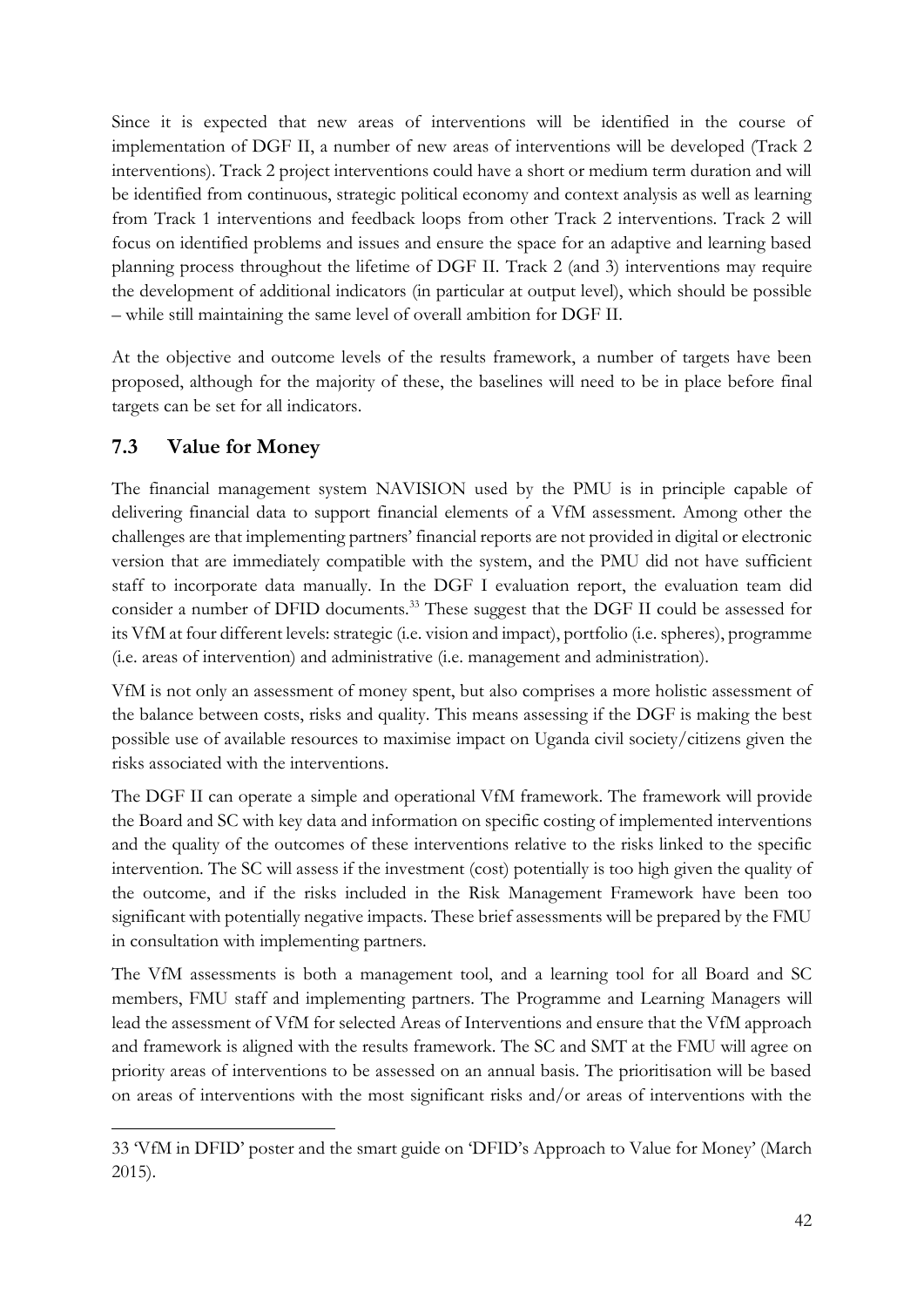highest potential to deliver good quality outcomes. The SC and the SMT will select areas of interventions to be assessed for VfM based on information selected through the PDIA approach, regular political economy assessments and other contextual assessment performed by the SMT. The aim of the VfM will be to address some of the following key principles:

- x to understand and increase the benefits of interventions to intended beneficiaries and the overall sustainability;
- to understand and reduce the costs of programme actions. This means costs to DPs in financial, human and political resources. It also means understanding potential costs to beneficiaries or to other partners;
- to understand and consider the benefits and costs of DGF work relative to what would happen if DPs did not fund the intervention;
- x to understand and assess DGF interventions against credible alternatives i.e. consider if there are other or better ways to deliver the same intended results?

VfM assessment should take into consideration the 4 *Es.*

- *Economy*: assessing if the DGF is buying inputs of the appropriate quality at the right price.
- *Efficiency:* assessing how well the DGF is converting inputs into outputs.
- *Effectiveness:* assessing how well outputs produced by an intervention are having the intended effect.
- *Equity/Cost-effectiveness:* What is the intervention's ultimate impact for the beneficiaries, relative to the inputs that the DGF invest in it.

Using the 4Es approach for regular VfM assessment is considered to be rather resource intensive and something that might not be feasible as a rolling or regular management tool for all Areas of Intervention at the same time. Therefore, the VfM approach will be aligned with a realistic level of collecting information and data including financial data from the FMU financial management system. The approach will gradually be developed and tailored around the capacity and capability of the FMU.

The SC and Board might decide to incorporate more comprehensive VfM assessments using the 4Es as the main approach in e.g. annual reviews or in specific VfM and Evaluation Reports to be carried out by external consultants.

## <span id="page-42-0"></span>**8 Risk management**

Applying an adaptive programming approach requires tight monitoring of new and emerging risks. To monitor risks regularly a DGF II risks management framework needs to be relatively simple with a relatively fast and responsive approach to mitigate potentially negative impact.

The Risk Management Framework (RMF) presented in *Annex 4* is tailored to capture contextual, institutional, reputational and programmatic risks relative to the spheres and specific areas of intervention. It provides the SC and the Board with a simple but operational overview of contextual, programmatic and institutional risks for the DGF II and for SC members to make decisions on mitigation and actions to be taken during design as well as implementation of areas of intervention.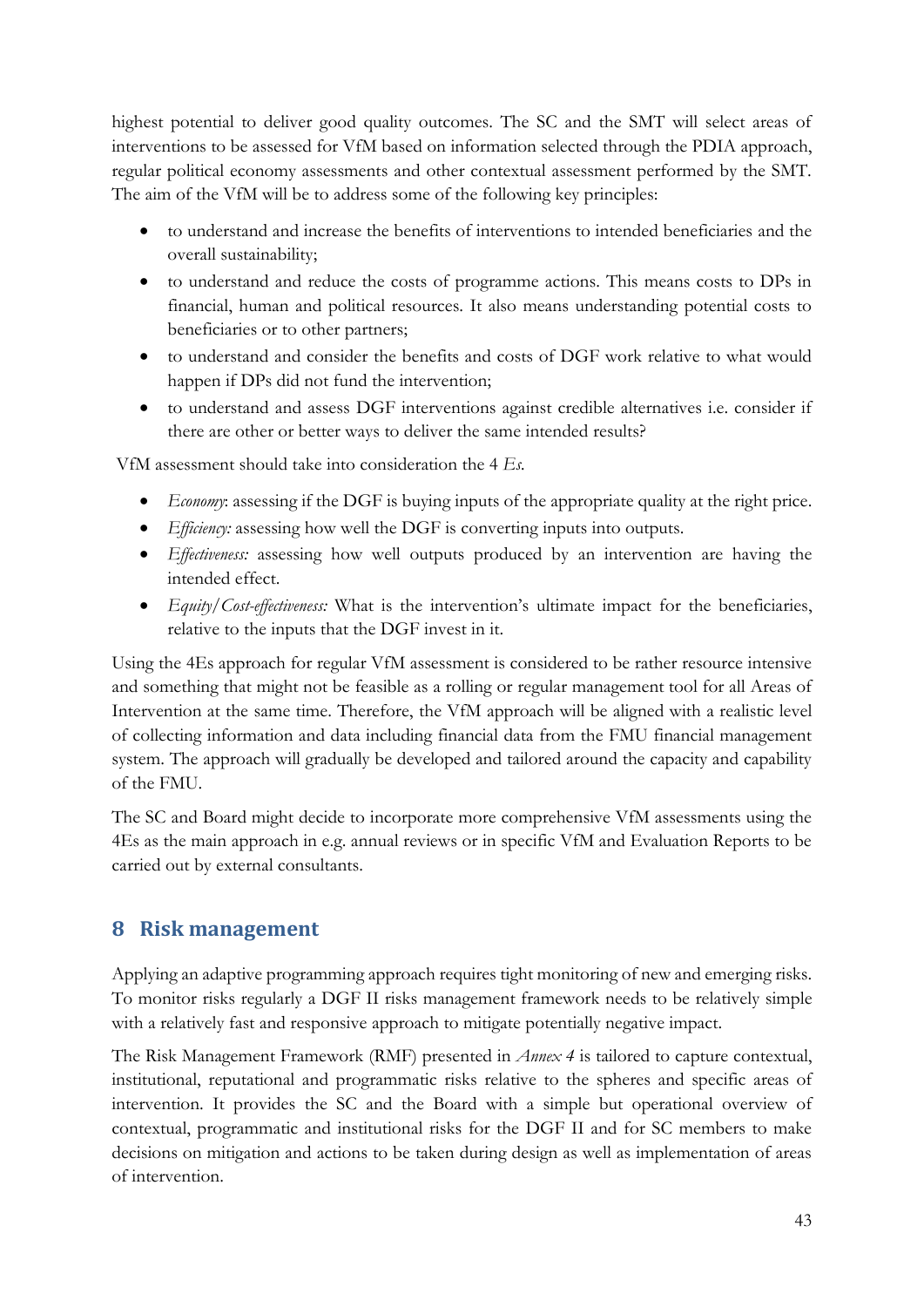As part of the design for each of the identified and selected areas of intervention it is the role of the FMU to identify and assess potential risks and their likelihood and potential impact. Below are the specific steps in the process from identification of risks to mitigation actions and proposed changes to be incorporated in the design of the actual interventions. The process for the development and regular update of the RMF includes the following steps including roles and responsibilities for the FMU, the Steering Committee and the Board:

#### STEP 1-4: FMU

Step 1 includes identification of contextual, programmatic, fiduciary and institutional risks associated with a specific area of intervention, but also generally for the particular spheres. FMU staff engaging with implementing partners will during design and implementation of areas of interventions apply a PDIA and specific learning mechanisms which will enable them to identify potential risks.

In Step 2 FMU staff will prepare a first assessment of risks and analyse and rate the likelihood of each risk to prevail and the potential impact of each risk. FMU staff will use the four colours included in the RMF below to illustrate how the risks are rated: rare, unlikely, likely or almost certain to prevail. Similarly, the potential impact of the risk will be assessed and given one of the four colours. The colours will help decision makers focusing on the most critical risks i.e. those with either orange or red colours. As part of the Step 2 FMU staff will prepare a short narrative describing the risk, potential relations to other areas of interventions and date of inclusion in the RMF.

Step 3 simply comprises a categorisation of the risk as either contextual, programmatic or institutional. This will determine how and by whom to mitigate the risk.

Step 4 simply indicates if the risk is new the users of the RMF will be required to pay particular attention and ensure that potential risk mitigation actions are designed.

#### STEP 5-6: FMU – SC – Board

If the assessment of "likelihood" and "impact" of a risk has been given the colour green or yellow, no actions are required in Step 5. FMU will be expected to inform the SC about the risks and the rationale for their assessment. If a risk has been given the colours orange or red actions will be required. FMU staff will in this instance suggest mitigation measures and actions to be taken i.e. how to mitigate the risk; when to address the risk; and actors (whom) to address and mitigate the risk. Date for the decision on how, when and by whom, should be included.

Step 6 also relates to those risks given the colours orange or red. In Step 6 FMU and SC makes decisions on required changes to the design and/or implementation of the area of intervention. Date for the decision of making changes shall be included.

The Steering Committee is expected to take actions on all risks given the colour orange and ensure that the Board is informed and potentially consulted in all risks given the colour red.

FMU staff will ensure that proposed actions are implemented and that areas of interventions are redesigned according to agreed changes under Step 6. It is the responsibility of the Head of the